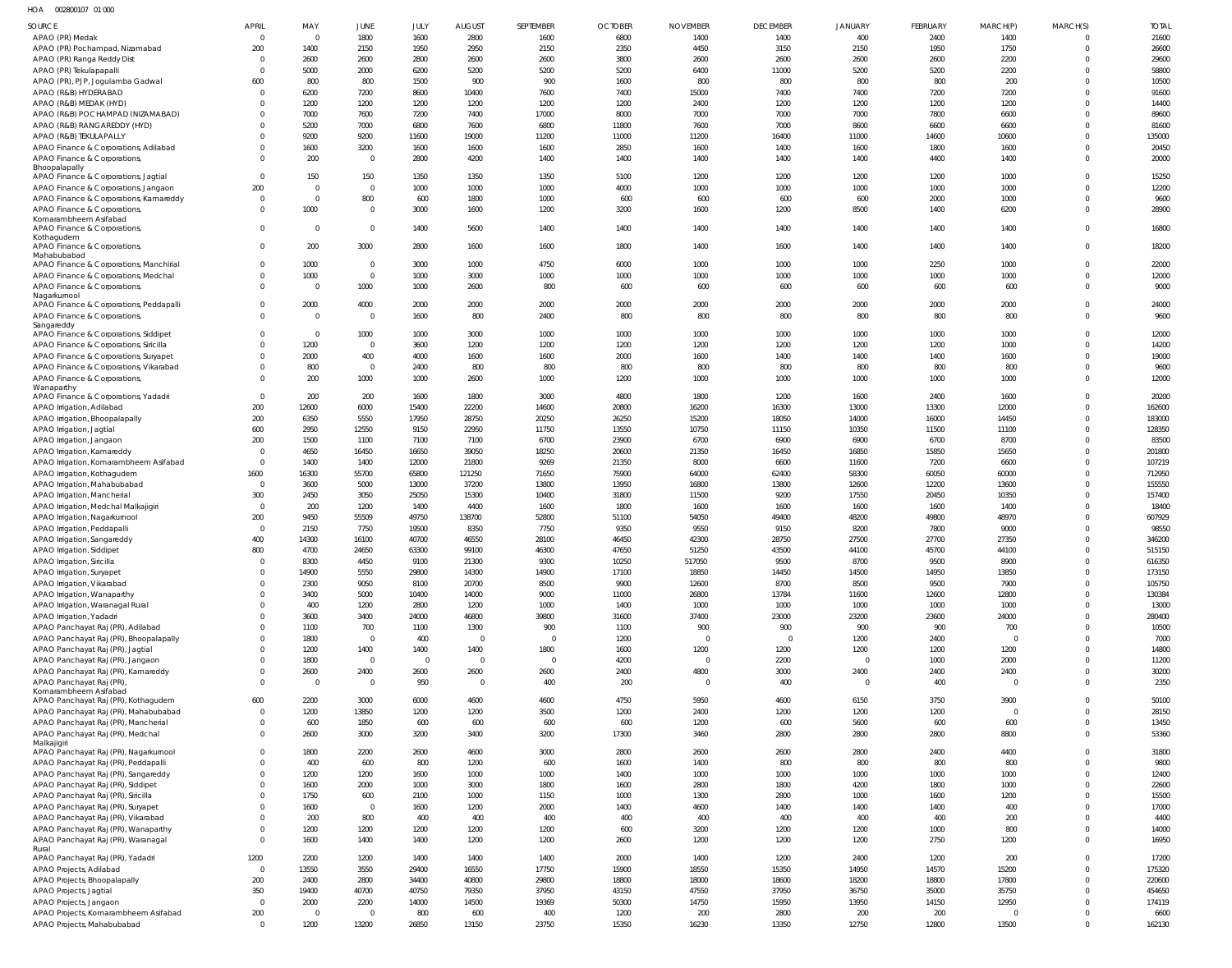| HOA | 002800107 01 000 |  |
|-----|------------------|--|
|     |                  |  |

| SOURCE                                                                      | <b>APRIL</b>                     | MAY                    | <b>JUNE</b>     | JULY            | <b>AUGUST</b>        | <b>SEPTEMBER</b> | <b>OCTOBER</b>             | <b>NOVEMBER</b> | <b>DECEMBER</b> | <b>JANUARY</b>  | FEBRUARY        | MARCH(P)        | MARCH(S)                | <b>TOTAL</b>      |
|-----------------------------------------------------------------------------|----------------------------------|------------------------|-----------------|-----------------|----------------------|------------------|----------------------------|-----------------|-----------------|-----------------|-----------------|-----------------|-------------------------|-------------------|
| APAO Projects, Mancherial                                                   | 200                              | 2800                   | 9350            | 16550           | 26750                | 15950            | 29050                      | 24500           | 14950           | 15200           | 17600           | 14800           | $\Omega$                | 187700            |
| APAO Projects, Peddapalli                                                   | 2400                             | 48750                  | 17550           | 96550           | 61200                | 54100            | 57800                      | 52000           | 53750           | 53600           | 49450           | 42100           | $\Omega$                | 589250            |
| APAO Projects, Siddipet                                                     | $\Omega$                         | 1350                   | 6950            | 6550            | 5950                 | 6350             | 15550                      | 8100            | 6200            | 6200            | 6000            | 6000            | $\Omega$                | 75200             |
| APAO Projects, Siricilla                                                    | 170                              | 9150                   | 1550            | 23350           | 9000                 | 8600             | 9050                       | 9000            | 8900            | 8350            | 9950            | 8750            | $\Omega$                | 105820            |
| APAO Roads & Buildings (R&B), Adilabad                                      | $\overline{0}$                   | 1600                   | 1600            | 1600            | 1600                 | 1600             | 3200                       | 1600            | 1600            | 1600            | 1600            | 1600            | $\Omega$<br>$\Omega$    | 19200<br>20400    |
| APAO Roads & Buildings (R&B),<br>Bhoopalapally                              | 1800                             | 1800                   | 1800            | 1800            | 1800                 | 1800             | 1800                       | 1600            | 1600            | 1600            | 1400            | 1600            |                         |                   |
| APAO Roads & Buildings (R&B), Jagtial                                       | $\Omega$                         | 400                    | 400             | 400             | 400                  | 400              | 400                        | 800             | 400             | 400             | 400             | 400             | $\Omega$                | 4800              |
| APAO Roads & Buildings (R&B), Jangaon                                       | $\Omega$                         | 400                    | 400             | 1400            | 1400                 | 1400             | 4800                       | 1400            | 1400            | 1400            | 1400            | 1400            | $\Omega$                | 16800             |
| APAO Roads & Buildings (R&B), Jogulamba                                     | $\Omega$                         | 4400                   | 4400            | 4600            | 4800                 | 4800             | 10400                      | 4600            | 4600            | 4600            | 4400            | 4600            | $\Omega$                | 56200             |
| Gadwal                                                                      |                                  |                        |                 |                 |                      |                  |                            |                 |                 |                 |                 |                 |                         |                   |
| APAO Roads & Buildings (R&B), Kamareddy                                     | $\Omega$<br>$\Omega$             | 3000                   | 3000            | 3200            | 3600                 | 3400             | 6200                       | 3200            | 3200            | 3000            | 3000            | 3000            | $\Omega$                | 37800             |
| APAO Roads & Buildings (R&B),<br>Komarambheem Asifabad                      |                                  | 1000                   | 1000            | 1000            | 1000                 | 1000             | 2000                       | 1000            | 1000            | 1000            | 1000            | 1000            | $\mathbf 0$             | 12000             |
| APAO Roads & Buildings (R&B),                                               | $\Omega$                         | 8400                   | 9000            | 9000            | 10000                | 8600             | 8600                       | 8200            | 16200           | 8400            | 8400            | 6400            | $\Omega$                | 101200            |
| Kothagudem                                                                  |                                  |                        |                 |                 |                      |                  |                            |                 |                 |                 |                 |                 |                         |                   |
| APAO Roads & Buildings (R&B),<br>Mahabubabad                                | $\Omega$                         | 1800                   | 1000            | 1800            | 1200                 | 1200             | 1200                       | 1200            | 1200            | 1200            | 2200            | 1200            | $\mathbf 0$             | 15200             |
| APAO Roads & Buildings (R&B), Mancherial                                    | $\Omega$                         | 12650                  | 1400            | 1400            | 8900                 | 1400             | 2800                       | 1400            | 1400            | 1400            | 1400            | 6400            | $\Omega$                | 40550             |
| APAO Roads & Buildings (R&B), Medchal                                       | $\Omega$                         | 3600                   | 4200            | 4200            | 5000                 | 7400             | 3800                       | 3800            | 3800            | 3800            | 3800            | 3800            | $\mathbf 0$             | 47200             |
| Malkajigiri                                                                 |                                  |                        |                 |                 |                      |                  |                            |                 |                 |                 |                 |                 |                         |                   |
| APAO Roads & Buildings (R&B),                                               | $\Omega$                         | 2800                   | 3000            | 3000            | 3000                 | 3400             | 3000                       | 5400            | 3200            | 3000            | 2800            | $\Omega$        | $\mathbf 0$             | 32600             |
| Nagarkurnool<br>APAO Roads & Buildings (R&B), Peddapalli                    | $\Omega$                         | 1600                   | 3400            | 2000            | 3000                 | 2000             | 2000                       | 2000            | 2000            | 2000            | 2000            | 2000            | $\mathbf 0$             | 24000             |
| APAO Roads & Buildings (R&B),                                               | $\Omega$                         | 3400                   | 3600            | 3800            | 3600                 | 3600             | 5200                       | 7000            | 3600            | 3600            | 5000            | 3600            | $\Omega$                | 46000             |
| Sangareddy                                                                  |                                  |                        |                 |                 |                      |                  |                            |                 |                 |                 |                 |                 |                         |                   |
| APAO Roads & Buildings (R&B), Siddipet                                      | $\Omega$                         | 600                    | 600             | 600             | 600                  | 2200             | 600                        | 1200            | 600             | 600             | 600             | 600             | $\mathbf 0$             | 8800              |
| APAO Roads & Buildings (R&B), Siricilla                                     | $\Omega$                         | 2600                   | 2600            | 2800            | 2800                 | 2800             | 3000                       | 5600            | 2800            | 2800            | 2800            | $\Omega$        | $\Omega$                | 30600             |
| APAO Roads & Buildings (R&B), Suryapet                                      | $\Omega$                         | 3400                   | 2200            | 5400            | 3400                 | 3600             | 3400                       | 5800            | 3400            | 3400            | 3400            | 3400            | $\mathbf 0$             | 40800             |
| APAO Roads & Buildings (R&B), Vikarabad                                     | $\Omega$                         | 4600                   | 5600            | 6400            | 7800                 | 5600             | 5400                       | 9400            | 4800            | 4800            | 5600            | 5000            | $\Omega$                | 65000             |
| APAO Roads & Buildings (R&B),<br>Wanaparthy                                 | $\Omega$                         | 1400                   | 1400            | 1600            | 1600                 | 1600             | 1600                       | 3600            | 1600            | 1400            | 1800            | 1600            | $\mathbf 0$             | 19200             |
| APAO Roads & Buildings (R&B), Waranagal                                     | $\overline{0}$                   | $\overline{0}$         | 1200            | 1200            | 1200                 | 3400             | 1000                       | 1000            | 1000            | 800             | 800             | 1000            | $\mathbf 0$             | 12600             |
| Rural                                                                       |                                  |                        |                 |                 |                      |                  |                            |                 |                 |                 |                 |                 |                         |                   |
| APAO Roads & Buildings (R&B), Yadadri                                       | $\overline{0}$                   | 3000                   | 3400            | 5000            | 3400                 | 5000             | 4200                       | 6600            | 3600            | 3600            | 3600            | 2800            | $\mathbf 0$             | 44200             |
| APAO, PJP (FINANCE), Jogulamba Gadwal                                       | $\overline{0}$                   | $\overline{0}$         | 400             | 400             | 400                  | 1800             | 800                        | 600             | 600             | 600             | 400             | 400             | $\Omega$                | 6400              |
| APAO, SRSP (FINANCE), WARANGAL RURAL                                        | 150                              | $\overline{0}$         | 1600            | 5400            | 1800                 | 1800             | 2000                       | 2200            | 1800            | 1800            | 1600            | 1400            | $\mathbf 0$             | 21550             |
| APAO, SRSP SSP, KARIMNAGAR                                                  | 650                              | 122700                 | 69914           | 304900          | 149250               | 151400           | 183400                     | 143550          | 143166          | 136050          | 136300          | 127150          | $\Omega$                | 1668430           |
| APAO, SRSP, NIZAMABAD                                                       | 650                              | 13800                  | 32300           | 33550           | 56150                | 30000            | 43450                      | 41100           | 30400           | 29000           | 31050           | 29900           | $\Omega$                | 371350            |
| PAO (PH) KHAMMAM<br>PAO (PH), HANUMAKONDA, Warangal                         | $\Omega$<br>$\Omega$             | $\overline{0}$<br>1000 | $\Omega$<br>600 | 1800<br>200     | 2400<br>$\mathbf{0}$ | 1000<br>1800     | $\Omega$<br>$\overline{0}$ | 1800<br>1200    | 800<br>600      | 1400<br>600     | 1000<br>600     | 800<br>600      | $\Omega$<br>$\mathbf 0$ | 11000<br>7200     |
| (Urban)                                                                     |                                  |                        |                 |                 |                      |                  |                            |                 |                 |                 |                 |                 |                         |                   |
| PAO (PR) (IW), LMD Colony, Karimnagar                                       | $\overline{0}$                   | 2600                   | 2000            | 2200            | 1600                 | 1600             | 1200                       | 2000            | 2600            | 1600            | 1600            | 1400            | $\mathbf 0$             | 20400             |
| PAO (PR) KCC, Warangal (Urban)                                              | $\Omega$                         | 1200                   | 1800            | 2200            | 2200                 | 2200             | 2400                       | 7200            | 3400            | 2000            | 4800            | 2600            | $\overline{0}$          | 32000             |
| PAO (PR) MAHABOOBNAGAR                                                      | $\Omega$                         | 6600                   | 4200            | 5200            | 7000                 | 5000             | 4800                       | 7200            | 4800            | 4600            | 4600            | 1400            | $\Omega$                | 55400             |
| PAO (PR) Nalgonda                                                           | $\Omega$                         | 7100                   | 5300            | 5100            | 4500                 | 4500             | 4500                       | 6500            | 6800            | 4500            | 4500            | 2700            | $\Omega$                | 56000             |
| PAO (PR), Nirmal                                                            | $\Omega$                         | 1200                   | 1000            | 1400            | 1200                 | 1400             | 800                        | 2000            | 1000            | 1000            | 1000            | 200             | $\Omega$                | 12200             |
| PAO (R&B) (NIRMAL)                                                          | $\Omega$                         | 2400                   | 2200            | 2200            | 2200                 | 2200             | 4400                       | 2000            | 2200            | 2000            | 2400            | 2200            | $\Omega$                | 26400             |
| PAO (R&B), HANUMAKONDA, Warangal<br>(Urban)                                 | $\Omega$                         | 1600                   | 1800            | 4600            | 4600                 | 4400             | 4800                       | 4600            | 4400            | 4600            | 13600           | 4600            | $\Omega$                | 53600             |
| PAO (R&B) LMD                                                               | 2000                             | 4000                   | 2400            | 6200            | 3600                 | 6200             | 3200                       | 3400            | 3400            | 3200            | 3000            |                 | $\Omega$                | 40600             |
| PAO (R&B) MAHABOOBNAGAR                                                     | $\overline{0}$                   | 7200                   | 6000            | 8400            | 8600                 | 6400             | 6600                       | 12600           | 7200            | 6600            | 6600            | 6600            | $\mathbf 0$             | 82800             |
| PAO (R&B) NALGONDA                                                          |                                  | 5200                   | 5200            | 5800            | 5400                 | 5400             | 11800                      | 5400            | 5400            | 5200            | 5000            | 4600            | $\cap$                  | 64400             |
| PAO (W&P) NSP, TEKULAPALLY                                                  | $\overline{0}$                   | 68300                  | 32300           | 118300          | 97500                | 69237            | 63750                      | 88450           | 84300           | 65463           | 73550           | 69250           | $\mathbf 0$             | 830400            |
| PAO (W&P), Waranagal (Urban)                                                | 150                              | 20600                  | 71473           | 86500           | 86800                | 88850            | 252100                     | 110550          | 93000           | 88300           | 88700           | 89500           | $\mathbf 0$             | 1076523           |
| PAO - IRRIGATION DIVISION WARANGAL                                          | $\Omega$                         | 13400                  | 10800           | 28600           | 27400                | 30400            | 87000                      | 41500           | 34400           | 28200           | 28200           | 28200           | $\Omega$                | 358100            |
| (Urban)                                                                     |                                  |                        |                 |                 |                      |                  |                            |                 |                 |                 |                 |                 |                         |                   |
| PAO A M R P (SLBC), NALGONDA                                                | $\overline{0}$<br>$\overline{0}$ | 141950                 | 67350           | 271900          | 264350               | 171100           | 176450                     | 176500          | 154100          | 154700          | 154950<br>14600 | 152300<br>13000 | $\Omega$<br>$\Omega$    | 1885650           |
| PAO IRRIGATION KARIMNAGAR<br>PAO IRRIGATION DIVISION HYDERABAD              | $\overline{0}$                   | 12200<br>104350        | 8800<br>42400   | 29400<br>211750 | 17600<br>111800      | 15000<br>110046  | 16800<br>135810            | 18800<br>112550 | 15200<br>101800 | 14200<br>100800 | 101087          | 101000          | $\Omega$                | 175600<br>1233393 |
| PAO IRRIGATION DIVISION KHAMMAM                                             | $\overline{0}$                   | 46200                  | 15600           | 74400           | 79600                | 50400            | 53920                      | 74720           | 54400           | 51600           | 48600           | 55900           | $\Omega$                | 605340            |
| PAO IRRIGATION DIVISION NALGONDA                                            | $\overline{0}$                   | 40600                  | 17000           | 88000           | 52800                | 47950            | 71950                      | 51950           | 44960           | 46750           | 46950           | 43750           | $\Omega$                | 552660            |
| PAO IRRIGATION DIVISION,                                                    | 1300                             | 49950                  | 52300           | 113150          | 141710               | 108950           | 98700                      | 107850          | 83750           | 84250           | 88050           | 83600           | $\Omega$                | 1013560           |
| MAHABOOBNAGAR                                                               |                                  |                        |                 |                 |                      |                  |                            |                 |                 |                 |                 |                 |                         |                   |
| PAO IRRIGATION NIZAMABAD                                                    | 400                              | 30100                  | 57700           | 56700           | 111900               | 58100            | 62000                      | 68050           | 67958           | 53750           | 55150           | 52312           | $\Omega$                | 674120            |
| PAO IRRIGATION RANGA REDDY DISTRICT                                         | 400                              | 22800                  | 134673          | 221800          | 214600               | 141400           | 160000                     | 143800          | 131610          | 122800          | 131400          | 127200          | $\Omega$                | 1552483           |
| PAO Irrigation Nirmal                                                       | 150                              | 21250                  | 16850           | 67250           | 36000                | 43400            | 51000                      | 31400           | 26800           | 48350           | 23550           | 64050           | $\Omega$                | 430050            |
| PAO MEDAK(IW), MEDAK                                                        | 400                              | 8000                   | 10800           | 18200           | 25800                | 41400            | 23600                      | 18200           | 17400           | 17000           | 17400           | 18000           | $\Omega$                | 216200            |
| PAO Public Health (PH), Ranga Reddy                                         | $\overline{0}$                   | 200                    | 200             | 200             | 200                  | 200              | 400                        | 200             | $\overline{0}$  | $\overline{0}$  | $\overline{0}$  | - 0             | $\Omega$                | 1600              |
| PAO, AMRP (FINANCE) NALGONDA                                                | $\overline{0}$                   | 2750                   | 550             | 6950            | 2950                 | 3300             | 2750                       | 2750            | 2750            | 2550            | 2800            | 2800            | $\Omega$                | 32900             |
| PAO, FINANCE (W & P) DEPT, HYDERABAD                                        | 700                              | 5300                   | 1100            | 13700           | 5300                 | 5500             | 5700                       | 5300            | 5300            | 5300            | 5300            | 5100            | $\Omega$<br>$\Omega$    | 63600             |
| PAO, FINANCE (W & P) DEPT, KARIMNAGAR<br>PAO, FINANCE (W & P) DEPT, KHAMMAM | $\overline{0}$<br>$\Omega$       | 6650<br>2400           | 950<br>200      | 17050<br>6800   | 6100<br>2400         | 7450<br>2400     | 6700<br>2400               | 6450<br>2400    | 6500<br>2600    | 6700<br>2400    | 7700<br>2400    | 5900<br>2400    | $\Omega$                | 78150<br>28800    |
| PAO, FINANCE (W & P) DEPT,                                                  | $\Omega$                         | 1400                   | 200             | 3800            | 1200                 | 1000             | 800                        | 1400            | 1000            | 1000            | 2400            | 1200            | $\Omega$                | 15400             |
| MAHABOOBNAGAR                                                               |                                  |                        |                 |                 |                      |                  |                            |                 |                 |                 |                 |                 |                         |                   |
| PAO, FINANCE (W & P) DEPT, MEDAK                                            | $\Omega$                         | 800                    | 200             | 1000            | 2400                 | 1000             | 1200                       | 1000            | 1000            | 1000            | 1000            | 1000            | $\Omega$                | 11600             |
| PAO, FINANCE (W & P) DEPT, NIRMAL                                           | $\Omega$                         | 1000                   | 1250            | 3000            | 1000                 | 1000             | 800                        | 1200            | 1000            | 1000            | 1000            | 1000            | $\Omega$                | 13250             |
| PAO, FINANCE (W & P) DEPT, NIZAMABAD                                        | $\Omega$                         | 400                    | 400             | 2000            | 5200                 | 2400             | 3600                       | 2000            | 2000            | 1800            | 1800            | 1800            | $\mathbf 0$             | 23400             |
| PAO, FINANCE (W & P) DEPT, RANGA                                            | $\Omega$                         | $\overline{0}$         | 2000            | 5000            | 2200                 | 1600             | 1600                       | 1600            | 1600            | 1800            | 1800            | 1800            | $\Omega$                | 21000             |
| REDDY<br>PAO, FINANCE (W & P) DEPT, WARANGAL                                | $\overline{0}$                   | 200                    | 2000            | 2200            | 2000                 | 2000             | 6200                       | 2900            | 2800            | 2200            | 2000            | 2400            | $\Omega$                | 26900             |
| PAO, PJP, Jogulamba Gadwal                                                  | 830                              | 45700                  | 110650          | 149700          | 199000               | 144350           | 150048                     | 130779          | 111050          | 114650          | 112750          | 112065          | $\Omega$                | 1381572           |
| PAO, S R S P, R R DISTRICT                                                  | $\Omega$                         | 2000                   | 11000           | 19000           | 13000                | 11000            | 15200                      | 10600           | 11000           | 10400           | 11400           | 11000           | $\Omega$                | 125600            |
| PAO, SRSP, SSP, NIRMAL                                                      | $\Omega$                         | 18550                  | 8600            | 40850           | 21350                | 19150            | 18150                      | 18350           | 18750           | 18400           | 18550           | 24700           | $\Omega$                | 225400            |
| PAO, NSP(W&P), HYDERABAD                                                    | $\Omega$                         | 23200                  | 5000            | 56400           | 23000                | 22800            | 24000                      | 23000           | 22600           | 24400           | 24400           | 22600           | $\Omega$                | 271400            |
| Total:                                                                      | 20400                            | 1224200                | 1306469         | 3013250         | 3005510              | 2222121          | 2734078                    | 2847489         | 2043728         | 1981013         | 1998857         | 1948497         | $\mathbf 0$             | 24345612          |
|                                                                             |                                  |                        |                 |                 |                      |                  |                            |                 |                 |                 |                 |                 |                         |                   |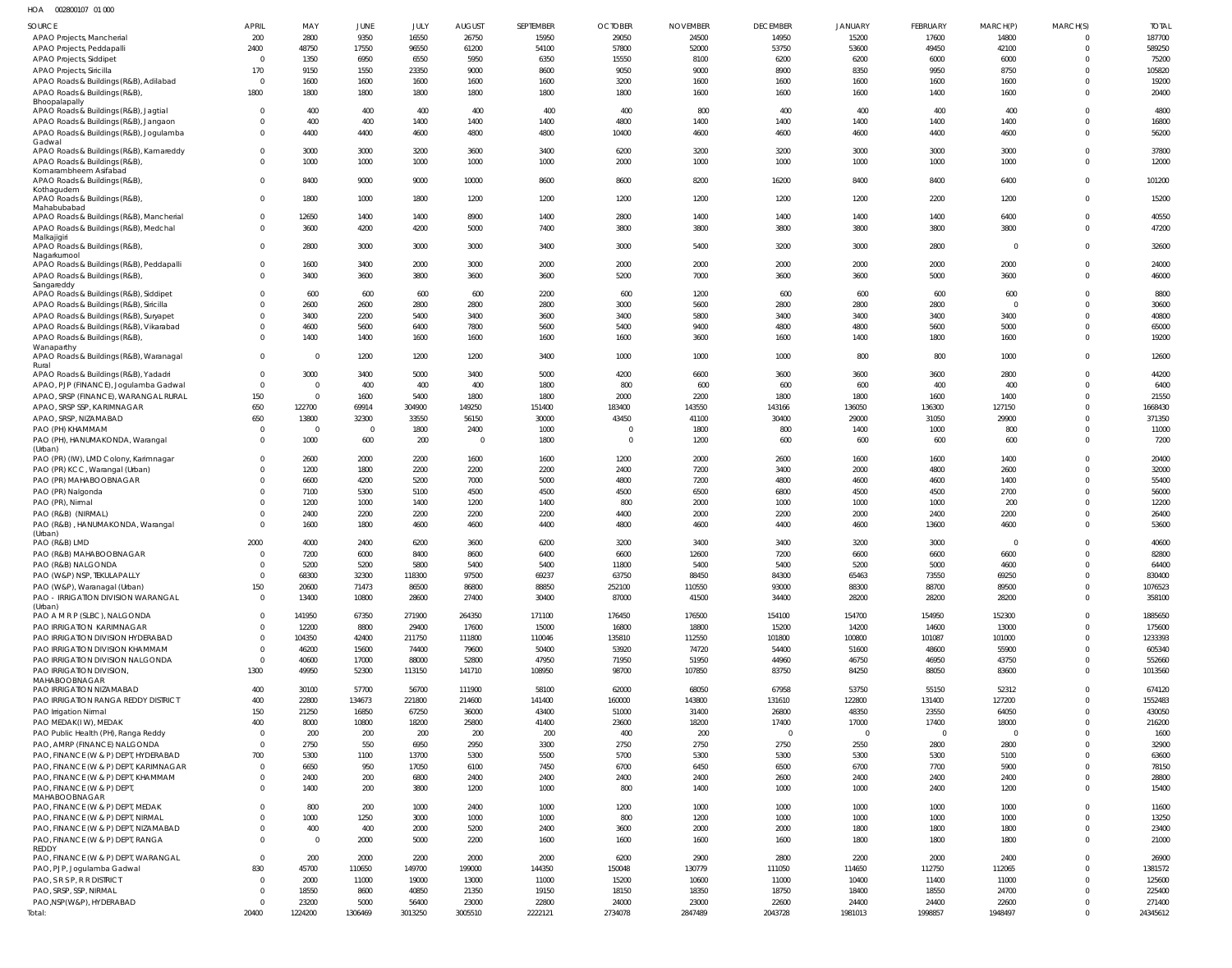HOA 004000102 05 000

| SOURCE                                                                      | APRIL       | MAY<br>$\mathbf 0$       | JUNE<br>$\mathbf 0$        | JULY<br>$\Omega$         | AUGUST<br>$\overline{0}$         | SEPTEMBER<br>$\overline{0}$ | <b>OCTOBER</b>          | <b>NOVEMBER</b><br>$\overline{0}$ | <b>DECEMBER</b><br>$\Omega$ | JANUARY                  | FEBRUARY                | MARCH(P)<br>108933           | MARCH(S)             | <b>TOTAL</b><br>890594 |
|-----------------------------------------------------------------------------|-------------|--------------------------|----------------------------|--------------------------|----------------------------------|-----------------------------|-------------------------|-----------------------------------|-----------------------------|--------------------------|-------------------------|------------------------------|----------------------|------------------------|
| APAO (PR) Medak                                                             |             | $\mathbf 0$              |                            | $\Omega$                 |                                  |                             | 451778                  | $\mathbf{0}$                      | $\Omega$                    | 329883                   | $\overline{0}$          |                              | $\Omega$             |                        |
| APAO (PR) Pochampad, Nizamabad                                              |             |                          | 2046877                    |                          | 281723                           | 1673281                     | 642498                  |                                   | $\Omega$                    | 477176                   | 446872                  | 42654<br>$\Omega$            |                      | 5611081                |
| APAO (PR) Ranga Reddy Dist                                                  |             | $\mathbf{0}$<br>$\Omega$ | 1073014                    | $\mathbf{0}$<br>$\Omega$ | $\overline{0}$<br>$\overline{0}$ | 4189                        | 75791                   | $\circ$<br>$\Omega$               | $\Omega$                    | 6744                     | $\Omega$<br>$\Omega$    | $\Omega$                     |                      | 1159738                |
| APAO (PR) Tekulapapalli                                                     |             | $\mathbf 0$              | 650630<br>$\overline{0}$   |                          |                                  | $\overline{0}$              | $\overline{0}$          | $\overline{0}$                    | $\Omega$                    | 156568<br>$\overline{0}$ | $\Omega$                | $\Omega$                     |                      | 807198                 |
| APAO (PR), PJP, Jogulamba Gadwal<br>APAO (R&B) HYDERABAD                    |             | $\Omega$                 | 3036353                    | 62985<br>20365           | 147266<br>$\Omega$               | 62699<br>$\overline{0}$     | 13304<br>65207          | $\Omega$                          | $\Omega$                    | 8794                     | $\mathbf 0$             | $\mathbf{0}$                 |                      | 286254<br>3130719      |
| APAO (R&B) MEDAK (HYD)                                                      |             | $\Omega$                 | $\overline{0}$             | $\Omega$                 | $\Omega$                         | $\Omega$                    | 23494                   | $\Omega$                          | $\Omega$                    | $\overline{0}$           | 43529                   | $\Omega$                     |                      | 67023                  |
| APAO (R&B) POCHAMPAD (NIZAMABAD)                                            |             |                          | $\overline{0}$             | $\Omega$                 | $\Omega$                         | 50692                       | $\Omega$                | $\Omega$                          | $\Omega$                    | $\mathbf 0$              | 690378                  | $\mathbf 0$                  |                      | 741070                 |
| APAO (R&B) RANGAREDDY (HYD)                                                 |             |                          | $\mathbf 0$                | $\Omega$                 | $\Omega$                         | $\overline{0}$              | $\Omega$                | $\Omega$                          | $\Omega$                    | $\Omega$                 | $\mathbf 0$             | 7737                         |                      | 7737                   |
| APAO (R&B) TEKULAPALLY                                                      |             |                          | $\mathbf 0$                | $\Omega$                 | $\Omega$                         | $\Omega$                    | 336192                  | $\overline{0}$                    | $\Omega$                    | 141072                   | $\mathbf 0$             | $\mathbf 0$                  |                      | 477264                 |
| APAO Finance & Corporations, Adilabad                                       |             | 0                        | $\mathbf 0$                | 327861                   | 102710                           | 25541                       | 702037                  | $\Omega$                          | $\Omega$                    | 613807                   | 688231                  | 397818                       |                      | 2858005                |
| APAO Finance & Corporations,                                                |             | $\Omega$                 | $\mathbf 0$                | $\Omega$                 | $\Omega$                         | 106298                      | 451828                  | $\overline{0}$                    | $\Omega$                    | 229617                   | 317885                  | 97065                        | $\Omega$             | 1202693                |
| Bhoopalapally                                                               |             |                          |                            |                          |                                  |                             |                         |                                   |                             |                          |                         |                              |                      |                        |
| APAO Finance & Corporations, Jangaon                                        |             |                          | $\mathbf 0$                | $\Omega$                 | - 0                              | $\Omega$                    | 4565                    | $\overline{0}$                    | $\Omega$                    | $\mathbf{0}$             | $\overline{0}$          | $\mathbf{0}$                 | $\Omega$             | 4565                   |
| APAO Finance & Corporations, Kamareddy                                      |             | $\Omega$                 | $\mathbf 0$                | 9827                     | $\overline{0}$                   | $\overline{0}$              | $\overline{0}$          | $\Omega$                          | $\Omega$                    | $\mathbf 0$              | 109880                  | 219288                       | $\Omega$             | 338995                 |
| APAO Finance & Corporations,                                                | $\Omega$    | $\Omega$                 | $\mathbf 0$                | $\Omega$                 | $\Omega$                         | $\overline{0}$              | 72181                   | 6401                              | $\Omega$                    | $\Omega$                 | $\Omega$                | $\overline{0}$               | $\Omega$             | 78582                  |
| Kothagudem                                                                  |             |                          |                            |                          |                                  |                             |                         |                                   |                             |                          |                         |                              |                      |                        |
| APAO Finance & Corporations,<br>Mahabubabad                                 | $\Omega$    | $\Omega$                 | $\mathbf 0$                | 8684                     | $\Omega$                         | $\overline{0}$              | $\Omega$                | $\overline{0}$                    | $\Omega$                    | $\Omega$                 | $\Omega$                | 312277                       | $\Omega$             | 320961                 |
| APAO Finance & Corporations, Manchirial                                     | $\Omega$    | 0                        | $\overline{0}$             | $\Omega$                 | $\overline{0}$                   | $\overline{0}$              | $\overline{0}$          | $\overline{0}$                    | $\Omega$                    | 12163                    | $\Omega$                | $\overline{0}$               | $\Omega$             | 12163                  |
| APAO Finance & Corporations,                                                | $\Omega$    | $\Omega$                 | 135889                     | $\Omega$                 | $\Omega$                         | $\overline{0}$              | 23963                   | $\overline{0}$                    | $\Omega$                    | $\mathbf{0}$             | $\mathbf 0$             | 1775                         | $\Omega$             | 161627                 |
| Nagarkurnool                                                                |             |                          |                            |                          |                                  |                             |                         |                                   |                             |                          |                         |                              |                      |                        |
| APAO Finance & Corporations, Peddapalli                                     | $\Omega$    | 0                        | $\overline{0}$             | $\Omega$                 | $\Omega$                         | 1216                        | $\overline{0}$          | $\overline{0}$                    | $\Omega$                    | $\mathbf{0}$             | $\mathbf 0$             | 72795                        |                      | 74011                  |
| APAO Finance & Corporations,                                                | $\Omega$    | $\mathbf 0$              | 272214                     | 328474                   | 184301                           | 69942                       | 331812                  | $\overline{0}$                    | $\Omega$                    | 943077                   | 23031                   | 248718                       | $\Omega$             | 2401569                |
| Sangareddy                                                                  |             |                          |                            |                          |                                  | $\Omega$                    |                         |                                   |                             |                          |                         |                              |                      |                        |
| APAO Finance & Corporations, Siddipet                                       |             | 0<br>$\mathbf 0$         | $\overline{0}$             | 8990                     | 2364                             |                             | 9568                    | 1187                              | 76430<br>$\Omega$           | $\mathbf{0}$             | $\mathbf 0$<br>$\Omega$ | $\overline{0}$               | $\Omega$             | 98539                  |
| APAO Finance & Corporations, Siricilla                                      |             | $\mathbf 0$              | 88104                      | 319914                   | $\overline{0}$<br>$\overline{0}$ | 50612<br>$\overline{0}$     | 42587<br>$\overline{0}$ | $\overline{0}$                    | $\Omega$                    | 155050                   | $\Omega$                | $\mathbf{0}$<br>$\mathbf{0}$ |                      | 656267                 |
| APAO Finance & Corporations, Suryapet                                       |             |                          | 150249                     | 1328                     |                                  |                             |                         | $\overline{0}$                    |                             | $\Omega$                 |                         |                              |                      | 151577                 |
| APAO Finance & Corporations, Vikarabad                                      | $\cap$      | $\mathbf 0$              | $\mathbf 0$<br>$\mathbf 0$ | $\Omega$                 | $\overline{0}$<br>$\overline{0}$ | 70848                       | 21960<br>$\Omega$       | $\overline{0}$<br>$\overline{0}$  | $\Omega$                    | $\Omega$<br>$\Omega$     | $\Omega$<br>$\Omega$    | $\Omega$<br>$\Omega$         | $\Omega$<br>$\Omega$ | 92808                  |
| APAO Finance & Corporations,<br>Wanaparthy                                  |             | $\mathbf 0$              |                            | 11379                    |                                  | 304                         |                         |                                   | 1953                        |                          |                         |                              |                      | 13636                  |
| APAO Finance & Corporations, Yadadri                                        |             | $\Omega$                 | 383905                     | $\mathbf 0$              | $\overline{0}$                   | $\Omega$                    | $\overline{0}$          | $\overline{0}$                    | $\Omega$                    | $\Omega$                 | $\Omega$                | $\Omega$                     | $\Omega$             | 383905                 |
| APAO Irrigation, Adilabad                                                   |             | 0                        | $\mathbf 0$                | 146001                   | 5693                             | $\overline{0}$              | 190114                  | $\Omega$                          | $\Omega$                    | 142851                   | 1174                    | $\mathbf{0}$                 | $\Omega$             | 485833                 |
| APAO Irrigation, Bhoopalapally                                              |             | $\Omega$                 | $\overline{0}$             | 489733                   | $\overline{0}$                   | 195477                      | 353285                  | 54513                             | $\Omega$                    | 359725                   | $\Omega$                | $\Omega$                     |                      | 1452733                |
| APAO Irrigation, Jagtial                                                    |             | 0                        | 4263                       | 213580                   | 24133                            | 7703                        | 354025                  | $\Omega$                          | $\Omega$                    | 177045                   | 246257                  | $\mathbf 0$                  |                      | 1027006                |
| APAO Irrigation, Jangaon                                                    |             | $\mathbf 0$              | $\overline{0}$             | 136898                   | $\overline{0}$                   | 19984                       | 180822                  | $\overline{0}$                    | $\Omega$                    | 43788                    | $\Omega$                | $\Omega$                     |                      | 381492                 |
| APAO Irrigation, Kamareddy                                                  |             | $\mathbf 0$              | 175976                     | 549953                   | 46724                            | 101389                      | 329996                  | 48775                             | $\Omega$                    | 347662                   | 417644                  | 5385                         |                      | 2023504                |
| APAO Irrigation, Komarambheem Asifabad                                      |             | $\Omega$                 | 231867                     | 239574                   | $\overline{0}$                   | $\Omega$                    | 267841                  | $\Omega$                          | $\Omega$                    | 83588                    | $\Omega$                | 418028                       |                      | 1240898                |
| APAO Irrigation, Kothagudem                                                 |             | $\mathbf 0$              | 97642                      | 1337603                  | 314158                           | 3650                        | 833132                  | $\circ$                           | $\Omega$                    | 308579                   | 14946                   | $\Omega$                     |                      | 2909710                |
| APAO Irrigation, Mahabubabad                                                |             | $\mathbf 0$              | 81320                      | 616853                   | 885                              | 157786                      | 624728                  | $\overline{0}$                    | $\Omega$                    | 134586                   | 158676                  | $\overline{0}$               |                      | 1774834                |
| APAO Irrigation, Mancherial                                                 |             | $\mathbf 0$              | 16592                      | 141303                   | 23089                            | $\overline{0}$              | 364909                  | $\Omega$                          | $\Omega$                    | $\Omega$                 | $\Omega$                | $\mathbf{0}$                 |                      | 545893                 |
| APAO Irrigation, Nagarkurnool                                               |             | $\Omega$                 | 67254                      | 285159                   | 43131                            | $\overline{0}$              | 145962                  | $\Omega$                          | $\Omega$                    | $\mathbf 0$              | $\mathbf 0$             | 2589                         |                      | 544095                 |
| APAO Irrigation, Peddapalli                                                 |             | $\mathbf 0$              | 12642                      | 395097                   | 47690                            | 49393                       | 339907                  | $\overline{0}$                    | $\Omega$                    | 78603                    | 69641                   | $\overline{0}$               |                      | 992973                 |
| APAO Irrigation, Sangareddy                                                 |             | $\mathbf 0$              | 2026847                    | 1718851                  | 135383                           | $\overline{0}$              | 1787564                 | $\overline{0}$                    | 86750                       | 404295                   | 209054                  | 240125                       |                      | 6608869                |
| APAO Irrigation, Siddipet                                                   |             | $\mathbf 0$              | 233022                     | 1438197                  | 27547                            | 405395                      | 375458                  | $\overline{0}$                    | 33189                       | 224095                   | 327885                  | $\overline{0}$               |                      | 3064788                |
| APAO Irrigation, Siricilla                                                  |             | $\Omega$                 | 1719                       | 105553                   | 409                              | 15151                       | 105737                  | $\Omega$                          | $\Omega$                    | $\Omega$                 | 1536                    | 5870                         |                      | 235975                 |
| APAO Irrigation, Suryapet                                                   |             | $\mathbf 0$              | 15425                      | 377924                   | 76196                            | $\overline{0}$              | 203680                  | 2811                              | $\Omega$                    | $\mathbf 0$              | 60266                   | $\overline{0}$               |                      | 736302                 |
| APAO Irrigation, Vikarabad                                                  |             | $\Omega$                 | 2004                       | 332671                   | 127230                           | $\overline{0}$              | 86840                   | $\Omega$                          | $\Omega$                    | 14841                    | 0                       | $\Omega$                     |                      | 563586                 |
| APAO Irrigation, Wanaparthy                                                 |             | $\Omega$                 | 16595                      | 810009                   | 135171                           | 66676                       | 1817839                 | $\Omega$                          | $\Omega$                    | $\mathbf{0}$             | 61238                   | $\Omega$                     |                      | 2907528                |
| APAO Irrigation, Yadadri                                                    |             | $\Omega$                 | 17210                      | 178665                   | 31316                            | $\Omega$                    | 398371                  | $\Omega$                          | $\Omega$                    | 149279                   | 599                     | $\Omega$                     | $\Omega$             | 775440                 |
| APAO National Highways (NH), Karimnagar                                     |             |                          | $\overline{0}$             |                          | $\Omega$                         | 854                         | <sup>r</sup>            |                                   |                             | 20334                    |                         |                              |                      | 21188                  |
| APAO National Highways (NH),                                                |             | $\Omega$                 | $\mathbf 0$                | $\Omega$                 | $\overline{0}$                   | $\overline{0}$              | 225334                  | $\overline{0}$                    | $\Omega$                    | $\mathbf 0$              | $\mathbf 0$             | $\overline{0}$               | $\Omega$             | 225334                 |
| Nagarkurnool                                                                | $\Omega$    | $\mathbf 0$              | 41106                      | $\Omega$                 | 19131                            | $\overline{0}$              | 23675                   | $\overline{0}$                    | $\Omega$                    | 103427                   | $\overline{0}$          | $\overline{0}$               |                      | 187339                 |
| APAO Panchayat Raj (PR), Adilabad<br>APAO Panchayat Raj (PR), Bhoopalapally | $\Omega$    | 653717                   | 249157                     | $\Omega$                 | $\overline{0}$                   | $\overline{0}$              | 29357                   | $\Omega$                          | $\Omega$                    | 156186                   | 101979                  | 3858                         | $\Omega$             | 1194254                |
| APAO Panchayat Raj (PR), Jagtial                                            | $\Omega$    | $\mathbf 0$              | 665112                     | $\mathbf{0}$             | $\overline{0}$                   | 150                         | 3798                    | $\overline{0}$                    | $\Omega$                    | $\mathbf{0}$             | $\mathbf 0$             | $\mathbf 0$                  |                      | 669060                 |
| APAO Panchayat Raj (PR), Jangaon                                            |             | $\mathbf 0$              | $\mathbf 0$                | $\mathbf 0$              | $\overline{0}$                   | 863059                      | $\overline{0}$          | $\Omega$                          | $\Omega$                    | $\mathbf 0$              | $\Omega$                | 221067                       |                      | 1084126                |
| APAO Panchayat Raj (PR), Kamareddy                                          |             | $\mathbf 0$              | 101271                     | $\mathbf 0$              | 28103                            | $\overline{0}$              | 12684                   | $\overline{0}$                    | $\Omega$                    | 236677                   | $\mathbf 0$             | $\overline{0}$               |                      | 378735                 |
| APAO Panchayat Raj (PR),                                                    |             | $\mathbf 0$              | 136257                     | $\mathbf 0$              | $\overline{0}$                   | $\overline{0}$              | $\overline{0}$          | $\overline{0}$                    | $\Omega$                    | $\mathbf 0$              | $\mathbf 0$             | $\overline{0}$               | $\Omega$             | 136257                 |
| Komarambheem Asifabad                                                       |             |                          |                            |                          |                                  |                             |                         |                                   |                             |                          |                         |                              |                      |                        |
| APAO Panchayat Raj (PR), Kothagudem                                         |             | $\Omega$                 | 123983                     | $\Omega$                 | $\overline{0}$                   | $\Omega$                    | $\overline{0}$          | $\overline{0}$                    | 19908                       | $\overline{0}$           | 140100                  | $\overline{0}$               |                      | 283991                 |
| APAO Panchayat Raj (PR), Mahabubabad                                        | $\Omega$    | $\mathbf 0$              | $\mathbf 0$                | 1377824                  | 109827                           | $\Omega$                    | $\overline{0}$          | $\overline{0}$                    | $\overline{0}$              | 68795                    | $\mathbf 0$             | 79367                        | $\Omega$             | 1635813                |
| APAO Panchayat Raj (PR), Medchal                                            | $\Omega$    | $\Omega$                 | 238174                     | $\Omega$                 | $\Omega$                         | $\Omega$                    | 92200                   | $\overline{0}$                    | 5946                        | $\mathbf{0}$             | $\Omega$                | $\Omega$                     | $\Omega$             | 336320                 |
| Malkajigiri                                                                 | $\Omega$    | $\Omega$                 | 188793                     | $\mathbf 0$              |                                  | $\mathbf{0}$                |                         | $\overline{0}$                    | 23871                       | 793794                   | $\Omega$                | $\overline{0}$               | $\Omega$             |                        |
| APAO Panchayat Raj (PR), Nagarkurnool                                       |             | $\mathbf 0$              | 4301                       | $\mathbf 0$              | 524879<br>221499                 | 5058                        | 713684<br>547           | $\overline{0}$                    | $\Omega$                    | $\overline{0}$           | $\Omega$                | $\Omega$                     |                      | 2245021<br>231405      |
| APAO Panchayat Raj (PR), Peddapalli<br>APAO Panchayat Raj (PR), Sangareddy  |             | 6912                     | 2270135                    | 3075                     | 508440                           | 484513                      | 144499                  | $\overline{0}$                    | $\Omega$                    | 22361                    | 349876                  | 1014155                      |                      | 4803966                |
| APAO Panchayat Raj (PR), Siddipet                                           |             | $\mathbf{0}$             | 722263                     | $\Omega$                 | 1732156                          | 9621520                     | 293762                  | $\Omega$                          | $\Omega$                    | 856710                   | $\Omega$                | $-272901$                    |                      | 12953510               |
| APAO Panchayat Raj (PR), Siricilla                                          |             | $\mathbf 0$              | 1197251                    | $\Omega$                 | $\Omega$                         | 352537                      | 359969                  | $\Omega$                          | $\Omega$                    | 2988757                  | $\Omega$                | 41648                        |                      | 4940162                |
| APAO Panchayat Raj (PR), Suryapet                                           |             | $\Omega$                 | $\overline{0}$             | $\Omega$                 | 90595                            | 135048                      | $\overline{0}$          | $\overline{0}$                    | 115536                      | 113119                   | $\Omega$                | $\Omega$                     |                      | 454298                 |
| APAO Panchayat Raj (PR), Vikarabad                                          |             | $\Omega$                 | 168689                     | $\mathbf 0$              | 257667                           | 38377                       | 885248                  | $\overline{0}$                    | $\mathbf{0}$                | 123167                   | $\Omega$                | $\Omega$                     |                      | 1473148                |
| APAO Panchayat Raj (PR), Wanaparthy                                         | $\Omega$    | 0                        | 80778                      | $\mathbf 0$              | 145086                           | $\overline{0}$              | $\overline{0}$          | $\overline{0}$                    | $\overline{0}$              | $\Omega$                 | $\Omega$                | $\Omega$                     | $\Omega$             | 225864                 |
| APAO Panchayat Raj (PR), Waranagal                                          | $\Omega$    | $\Omega$                 | $\mathbf 0$                | 59805                    | $\Omega$                         | $\overline{0}$              | 1692                    | 44028                             | 296083                      | 360638                   | $\Omega$                | $\Omega$                     | $\Omega$             | 762246                 |
| Rural                                                                       |             |                          |                            |                          |                                  |                             |                         |                                   |                             |                          |                         |                              |                      |                        |
| APAO Projects, Jagtial                                                      |             |                          | $\overline{0}$             | $\Omega$                 | - 0                              | $\Omega$                    | 85910                   | 3102                              | $\Omega$                    | $\Omega$                 | $\Omega$                | $\Omega$                     |                      | 89012                  |
| APAO Projects, Mahabubabad                                                  |             | $\Omega$                 | 6994                       | $\Omega$                 | $\Omega$                         | $\Omega$                    | $\overline{0}$          | $\overline{0}$                    | $\Omega$                    | $\mathbf 0$              | 1507696                 | $\Omega$                     | $\Omega$             | 1514690                |
| APAO Projects, Peddapalli                                                   |             | $\Omega$                 | 11951612                   | $\Omega$                 | $\Omega$                         | $\Omega$                    | 9331                    | 53501                             | $\Omega$                    | $\Omega$                 | $\Omega$                | $\Omega$                     | $\Omega$             | 12014444               |
| APAO Roads & Buildings (R&B), Adilabad                                      |             | $\Omega$                 | 78866                      | $\Omega$                 | $\Omega$                         | $\Omega$                    | $\overline{0}$          | $\overline{0}$                    | $\Omega$                    | 129562                   | $\Omega$                | $\overline{0}$               | $\Omega$             | 208428                 |
| APAO Roads & Buildings (R&B),                                               | $\Omega$    |                          | $\overline{0}$             | $\Omega$                 | $\Omega$                         | $\Omega$                    | 16124                   | $\Omega$                          | $\Omega$                    | $\Omega$                 | $\Omega$                | $\Omega$                     | $\Omega$             | 16124                  |
| Bhoopalapally                                                               |             |                          |                            |                          |                                  |                             |                         |                                   |                             |                          |                         |                              |                      |                        |
| APAO Roads & Buildings (R&B), Jagtial                                       | $\Omega$    | 0                        | $\mathbf{0}$               | 19835                    | $\mathbf{0}$                     | $\Omega$                    | $\overline{0}$          | $\Omega$                          | $\Omega$                    | $\Omega$                 | $\mathbf 0$             | 4738                         | $\Omega$             | 24573                  |
| APAO Roads & Buildings (R&B), Jogulamba<br>Gadwal                           | $\Omega$    | $\Omega$                 | $\mathbf 0$                | -C                       | $\Omega$                         | $\mathbf{0}$                | 153528                  | $\Omega$                          | $\Omega$                    | $\Omega$                 | 10373                   | $\overline{0}$               | $\Omega$             | 163901                 |
| APAO Roads & Buildings (R&B),                                               | $\Omega$    | 0                        | $\mathbf 0$                | 90219                    | $\overline{0}$                   | $\mathbf{0}$                | $\overline{0}$          | $\mathbf 0$                       | $\Omega$                    | $\Omega$                 | 19203                   | $\overline{0}$               | $\Omega$             | 109422                 |
| Kothagudem                                                                  |             |                          |                            |                          |                                  |                             |                         |                                   |                             |                          |                         |                              |                      |                        |
| APAO Roads & Buildings (R&B),                                               | $\mathbf 0$ | $\Omega$                 | 593694                     | $\mathbf 0$              | $\overline{0}$                   | $\mathbf{0}$                | $\mathbf 0$             | $\mathbf 0$                       | $\mathbf 0$                 | $\mathbf 0$              | $\mathbf 0$             | $\overline{0}$               | $\Omega$             | 593694                 |
| Mahabubabad                                                                 |             |                          |                            |                          |                                  |                             |                         |                                   |                             |                          |                         |                              |                      |                        |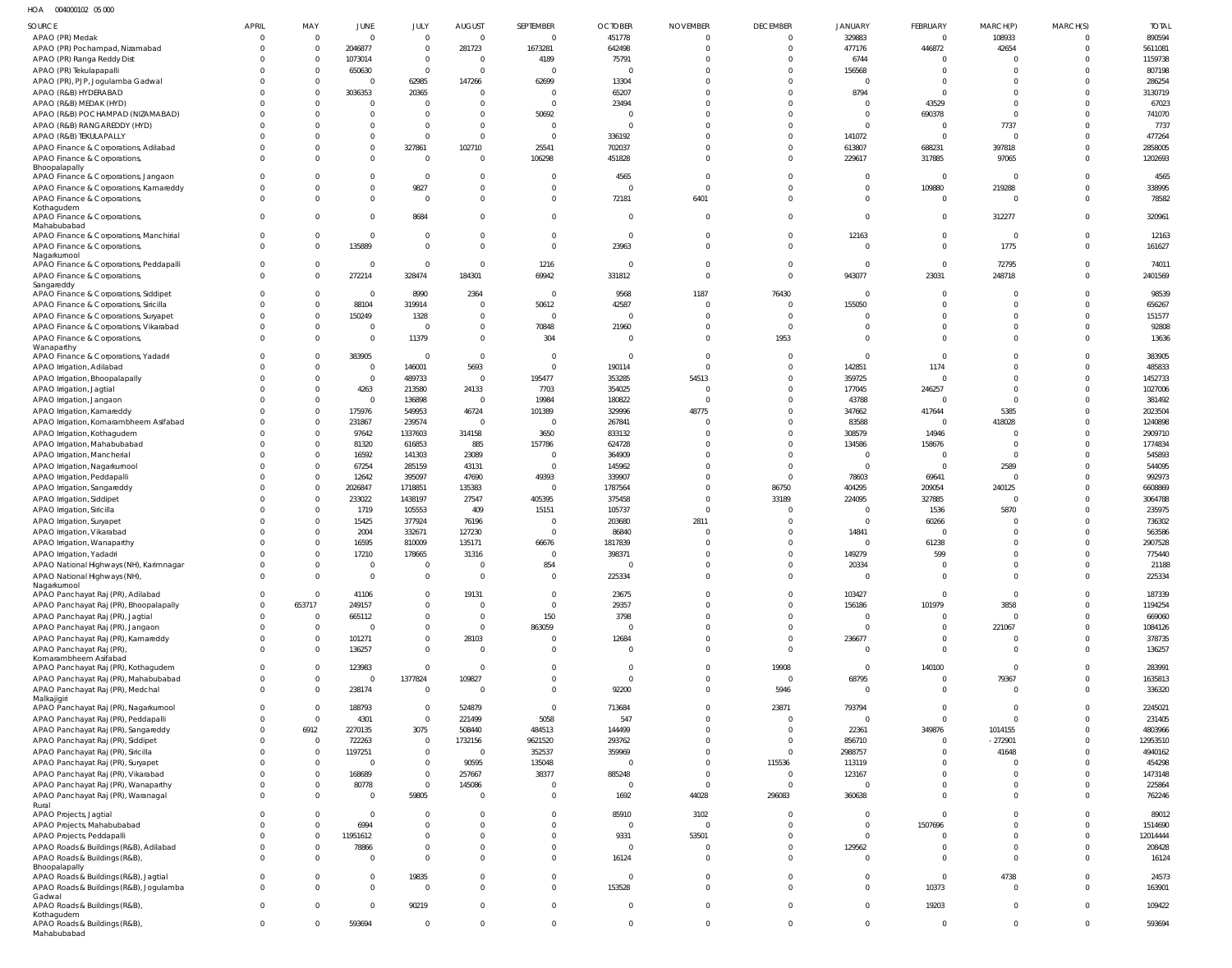004000102 05 000 HOA

| SOURCE                                                                            | <b>APRIL</b>                   | MAY                  | JUNE                          | JULY                       | <b>AUGUST</b>              | SEPTEMBER                   | <b>OCTOBER</b>             | <b>NOVEMBER</b>            | <b>DECEMBER</b>                  | <b>JANUARY</b>               | FEBRUARY                         | MARCH(P)                         | MARCH(S)                 | <b>TOTAL</b>      |
|-----------------------------------------------------------------------------------|--------------------------------|----------------------|-------------------------------|----------------------------|----------------------------|-----------------------------|----------------------------|----------------------------|----------------------------------|------------------------------|----------------------------------|----------------------------------|--------------------------|-------------------|
| APAO Roads & Buildings (R&B), Mancherial                                          | - 0                            | - 0                  | $\mathbf{0}$                  | $\overline{0}$             | 36914                      | $\overline{0}$              | $\mathbf 0$                | $\Omega$                   | $\overline{0}$                   | $\mathbf{0}$                 | $\overline{0}$                   | $\Omega$                         |                          | 36914             |
| APAO Roads & Buildings (R&B)                                                      | $\Omega$                       | $\Omega$             | $\mathbf 0$                   | 3945                       | $\mathbf 0$                | $\overline{0}$              | $\Omega$                   | $\Omega$                   | $\overline{0}$                   | $\mathbf 0$                  | $\mathbf{0}$                     | $\Omega$                         | $\Omega$                 | 3945              |
| Nagarkurnool<br>APAO Roads & Buildings (R&B),                                     | $\Omega$                       |                      | $\mathbf 0$                   | 27430                      | $\mathbf 0$                | $\overline{0}$              | $\Omega$                   |                            | $\mathbf{0}$                     | 693973                       | 50378                            | $\Omega$                         | $\Omega$                 | 771781            |
| Sangareddy                                                                        |                                |                      |                               |                            |                            |                             |                            |                            |                                  |                              |                                  |                                  |                          |                   |
| APAO Roads & Buildings (R&B), Siddipet                                            | $\Omega$                       |                      | $\Omega$                      | $^{\circ}$                 | $\mathbf 0$                | 35766                       | 111141                     | 0                          | 4137                             | 7178                         | 1241                             | $\Omega$                         | $\Omega$                 | 159463            |
| APAO Roads & Buildings (R&B), Siricilla                                           | -0                             |                      | $\mathbf{0}$                  | $\mathbf 0$                | 67824                      | $\Omega$                    | 4310                       |                            | $\mathbf{0}$                     | 1778070                      | $\overline{0}$                   | $\Omega$                         |                          | 1850204           |
| APAO Roads & Buildings (R&B), Suryapet<br>APAO Roads & Buildings (R&B), Vikarabad |                                |                      | $\Omega$<br>0                 | $\mathbf 0$<br>$\mathbf 0$ | $\mathbf 0$<br>$\mathbf 0$ | $\Omega$<br>$\mathbf{0}$    | $\mathbf 0$<br>$\Omega$    |                            | $\overline{0}$<br>$\overline{0}$ | 13592<br>811568              | $\mathbf{0}$<br>$\Omega$         | $\Omega$<br>$\Omega$             | $\Omega$<br>$\Omega$     | 13592<br>811568   |
| APAO Roads & Buildings (R&B),                                                     |                                |                      | $\mathbf 0$                   | $\mathbf 0$                | $\mathbf 0$                | $\mathbf 0$                 | 108492                     |                            | $\overline{0}$                   | 8859                         | $\mathbf 0$                      | $\Omega$                         | $\Omega$                 | 117351            |
| Wanaparthy                                                                        |                                |                      |                               |                            |                            |                             |                            |                            |                                  |                              |                                  |                                  |                          |                   |
| APAO Roads & Buildings (R&B), Waranagal<br>Rural                                  | $\Omega$                       |                      | $\Omega$                      | 12240                      | $\mathbf 0$                | $\mathbf 0$                 | $\Omega$                   | $\Omega$                   | $\overline{0}$                   | $\mathbf{0}$                 | $\mathbf{0}$                     | $\Omega$                         | $\Omega$                 | 12240             |
| APAO, PJP (FINANCE), Jogulamba Gadwal                                             | $\Omega$                       |                      | $\mathbf 0$                   | 95673                      | $\mathbf{0}$               | $\Omega$                    | $\Omega$                   |                            | $\mathbf 0$                      | $\mathbf 0$                  | $\mathbf 0$                      | $\Omega$                         | $\Omega$                 | 95673             |
| APAO, SRSP SSP, KARIMNAGAR                                                        | - 0                            | $\cap$               | $\mathbf{0}$                  | $\Omega$                   | $\mathbf 0$                | $\Omega$                    | 4119                       |                            | $\mathbf 0$                      | $\overline{0}$               | $\Omega$                         | $\Omega$                         | $\Omega$                 | 4119              |
| APAO, SRSP, NIZAMABAD                                                             |                                |                      | 57997                         | 6769                       | $\Omega$                   | $\Omega$                    | 64290                      |                            | $\mathbf 0$                      | 496984                       | $\Omega$                         | $\Omega$                         | $\Omega$                 | 626040            |
| APAO, (NH) NIZAMABAD<br>PAO (PH) LMD (KARIMNAGAR)                                 |                                | $\Omega$             | 482346<br>$\overline{0}$      | $\Omega$<br>$\Omega$       | $\Omega$<br>$\mathbf 0$    | $\Omega$<br>$\Omega$        | $\Omega$<br>568396         |                            | $\mathbf 0$<br>$\mathbf 0$       | 0<br>$\mathbf 0$             | $\Omega$<br>$\mathbf 0$          | $\Omega$<br>$\Omega$             | $\Omega$                 | 482346<br>568396  |
| PAO (PH), HANUMAKONDA, Warangal                                                   |                                | $\Omega$             | $\Omega$                      | $\Omega$                   | $\Omega$                   | $\Omega$                    | 109449                     |                            | $\Omega$                         | $\mathbf{0}$                 | $\mathbf 0$                      | $\Omega$                         | $\Omega$                 | 109449            |
| (Urban)                                                                           |                                |                      |                               |                            |                            |                             |                            |                            |                                  |                              |                                  |                                  |                          |                   |
| PAO (PR) (IW), LMD Colony, Karimnagar                                             | $\Omega$                       |                      | 290412                        | $\mathbf 0$                | 35644                      | 23788                       | 18123                      |                            | $\mathbf 0$                      | $\mathbf 0$                  | $\mathbf 0$                      | $\Omega$                         | $\Omega$                 | 367967            |
| PAO (PR) MAHABOOBNAGAR<br>PAO (PR) Nalgonda                                       | - 0                            |                      | 1195256<br>$\overline{0}$     | $\mathbf 0$<br>$\Omega$    | $\mathbf 0$<br>$\mathbf 0$ | $\Omega$<br>$\Omega$        | 365515<br>2650             |                            | $\mathbf 0$<br>$\mathbf 0$       | $\mathbf{0}$<br>118450       | $\mathbf 0$<br>$\mathbf 0$       | 434672<br>$\Omega$               |                          | 1995443<br>121100 |
| PAO (PR), Nirmal                                                                  |                                | - 0                  | $\overline{0}$                | 573505                     | $\mathbf 0$                | $\overline{0}$              | 211111                     |                            | $\mathbf 0$                      | $\mathbf 0$                  | $\Omega$                         | $\Omega$                         | $\Omega$                 | 784616            |
| PAO (R&B) (NIRMAL)                                                                |                                |                      | $\mathbf 0$                   | -0                         | $\mathbf 0$                | $\overline{0}$              | 1813                       |                            | $\mathbf 0$                      | $\mathbf{0}$                 | $\mathbf 0$                      | $\Omega$                         | $\Omega$                 | 1813              |
| PAO (R&B), HANUMAKONDA, Warangal                                                  |                                | $\cap$               | $\overline{0}$                | $\Omega$                   | $\Omega$                   | $\Omega$                    | 21430                      |                            | $\mathbf 0$                      | $\mathbf{0}$                 | $\Omega$                         | - 0                              | $\Omega$                 | 21430             |
| (Urban)<br>PAO (R&B) MAHABOOBNAGAR                                                | $\Omega$                       |                      | $\mathbf 0$                   | 1825                       | $\Omega$                   | $\Omega$                    | $\Omega$                   | $\Omega$                   | $\mathbf 0$                      | $\mathbf 0$                  | $\mathbf 0$                      | $\Omega$                         | $\Omega$                 | 1825              |
| PAO (R&B) NALGONDA                                                                |                                | $\Omega$             | $\mathbf{0}$                  | $\mathbf 0$                | $\mathbf 0$                | $\Omega$                    | $\Omega$                   | $\Omega$                   | $\mathbf{0}$                     | 147352                       | $\mathbf{0}$                     | 301585                           | $\Omega$                 | 448937            |
| PAO (W&P), Waranagal (Urban)                                                      |                                |                      | 12531                         | $\mathbf 0$                | $\mathbf 0$                | $\Omega$                    | $\Omega$                   |                            | $\mathbf{0}$                     | 1770163                      | $\mathbf{0}$                     | $\Omega$                         | $\Omega$                 | 1782694           |
| PAO - IRRIGATION DIVISION WARANGAL                                                | $\Omega$                       | $\Omega$             | $\Omega$                      | 320396                     | 3953                       | 362574                      | 458376                     | 102750                     | $\mathbf{0}$                     | 67313                        | 101532                           | 45729                            | $\Omega$                 | 1462623           |
| (Urban)<br>PAO A M R P (SLBC), NALGONDA                                           | $\Omega$                       | - 0                  | 843246                        | $\overline{\mathbf{0}}$    | $\mathbf 0$                | $\Omega$                    | 1388357                    | 187300                     | 215705                           | 173608                       | 29927                            | 538930                           | $\Omega$                 | 3377073           |
| PAO IRRIGATION KARIMNAGAR                                                         |                                | $\Omega$             | 58225                         | 785164                     | 102502                     | $\Omega$                    | 404453                     | 23441                      | 49721                            | 765593                       | 375830                           | $\Omega$                         |                          | 2564929           |
| PAO IRRIGATION DIVISION KHAMMAM                                                   |                                | $\Omega$             | 89235                         | 655734                     | 543775                     | 67863                       | 2687542                    | $\Omega$                   | $\overline{0}$                   | 223802                       | 13980                            | 3006                             | $\Omega$                 | 4284937           |
| PAO IRRIGATION DIVISION NALGONDA                                                  | $\Omega$                       | $\Omega$             | 531539                        | 346716                     | $\overline{0}$             | 2375                        | 368899                     | 43488                      | $\mathbf{0}$                     | 391368                       | 62683                            | 52570                            | $\Omega$                 | 1799638           |
| PAO IRRIGATION DIVISION,                                                          | $\Omega$                       | 141514               | $\overline{0}$                | 311790                     | 16639                      | 845682                      | 459665                     | 44827                      | 66988                            | 1586994                      | 1172594                          | 128544                           | $\Omega$                 | 4775237           |
| MAHABOOBNAGAR<br>PAO IRRIGATION NIZAMABAD                                         | $\Omega$                       | $\Omega$             | 67294                         | 1288198                    | 13239                      | $\overline{0}$              | 1501154                    |                            | $\overline{0}$                   | 4294                         | 88913                            | 144896                           | -0                       | 3107988           |
| PAO IRRIGATION RANGA REDDY DISTRICT                                               |                                | $\Omega$             | 24786                         | 260127                     | 4532                       | $\overline{0}$              | 168648                     | $\Omega$                   | $\mathbf{0}$                     | $\mathbf 0$                  | $\mathbf 0$                      | $\Omega$                         | $\Omega$                 | 458093            |
| PAO Irrigation Nirmal                                                             |                                | $\Omega$             | 686711                        | 79159                      | 102550                     | 711485                      | 213602                     | 2157019                    | $\overline{0}$                   | 79870                        | 77162                            | 409537                           | $\Omega$                 | 4517095           |
| PAO MEDAK(IW), MEDAK                                                              |                                | $\Omega$             | 8787782                       | 1008576                    | $\overline{0}$             | 15100                       | 1100031                    | $\Omega$                   | 54854                            | 785310                       | 42990                            | 47918                            |                          | 11842561          |
| PAO National Highways (NH), Khammam                                               |                                | $\Omega$             | 31345                         | $\overline{0}$             | $\mathbf 0$                | 0                           | $\mathbf 0$                |                            | $\mathbf 0$                      | 0                            | $\overline{0}$                   | $\Omega$                         |                          | 31345             |
| PAO(PH), NALGONDA<br>PAO, AMRP (FINANCE) NALGONDA                                 |                                | $\Omega$<br>$\Omega$ | $\overline{0}$<br>449104      | 136404<br>206234           | $\mathbf 0$<br>$\mathbf 0$ | $\Omega$<br>$\overline{0}$  | $\overline{0}$<br>65009    |                            | $\Omega$<br>$\Omega$             | $\mathbf{0}$<br>$\mathbf{0}$ | $\overline{0}$<br>$\overline{0}$ | $\Omega$<br>279203               |                          | 136404<br>999550  |
| PAO, FINANCE (W & P) DEPT, HYDERABAD                                              |                                | $\Omega$             | 362088                        | 366620                     | 23234                      | $\overline{0}$              | 1346400                    |                            | $\overline{0}$                   | 1170292                      | 106783                           | 187067                           |                          | 3562484           |
| PAO, FINANCE (W & P) DEPT, KARIMNAGAR                                             |                                | $\Omega$             | 359092                        | 884685                     | 113706                     | 34689                       | 240961                     | $\Omega$                   | $\Omega$                         | 245144                       | $\overline{0}$                   | 88200                            | $\Omega$                 | 1966477           |
| PAO, FINANCE (W & P) DEPT, KHAMMAM                                                |                                | $\Omega$             | 15249                         | $\overline{0}$             | 289426                     | 41641                       | 702173                     | $\Omega$                   | 218567                           | 201800                       | $\overline{0}$                   | 16339                            | $\Omega$                 | 1485195           |
| PAO, FINANCE (W & P) DEPT,                                                        |                                | $\Omega$             | 4098                          | 24022                      | 12896                      | 4233                        | 393706                     | 21578                      | $\overline{0}$                   | 570229                       | 35984                            | 102598                           | $\Omega$                 | 1169344           |
| MAHABOOBNAGAR<br>PAO, FINANCE (W & P) DEPT, MEDAK                                 | $\Omega$                       | $\Omega$             | 23461                         | $\mathbf 0$                | $\mathbf 0$                | $\mathbf 0$                 | 56815                      | $\Omega$                   | $\mathbf{0}$                     | $\mathbf 0$                  | 564017                           | $\overline{0}$                   | $\Omega$                 | 644293            |
| PAO, FINANCE (W & P) DEPT, NIRMAL                                                 |                                |                      | $\Omega$                      | 86792                      | $\mathbf 0$                | $\Omega$                    | 412689                     |                            | $\mathbf 0$                      | $\Omega$                     | $\mathbf 0$                      | $\Omega$                         |                          | 499481            |
| PAO, FINANCE (W & P) DEPT, NIZAMABAD                                              | $\Omega$                       | $\Omega$             | 333244                        | 211749                     | 1162278                    | 2972814                     | 745329                     | $\mathbf 0$                | $\overline{0}$                   | 1207232                      | $\mathbf 0$                      | 239480                           | $\overline{0}$           | 6872126           |
| PAO, FINANCE (W & P) DEPT, RANGA                                                  | $\Omega$                       | $\Omega$             | 470752                        | 1702593                    | 615640                     | 51460                       | 83625                      | $\Omega$                   | $\overline{0}$                   | 297352                       | $\overline{0}$                   | 82011                            | $\mathbf{0}$             | 3303433           |
| REDDY<br>PAO, FINANCE (W & P) DEPT, WARANGAL                                      | $\Omega$                       | $\Omega$             | 1382886                       | 591326                     | 3167953                    | 498198                      | 395484                     | $\mathbf 0$                | $\overline{0}$                   | 491569                       | 388584                           | 104548                           | $\Omega$                 | 7020548           |
| PAO, NH(PROJ) RANGAREDDY                                                          | $\Omega$                       | $\Omega$             | $\overline{0}$                | $\overline{0}$             | 8045                       | $\overline{0}$              | $\mathbf{0}$               | $\mathbf 0$                | $\overline{0}$                   | $\mathbf{0}$                 | $\mathbf 0$                      | 47021                            |                          | 55066             |
| PAO, PJP, Jogulamba Gadwal                                                        | $\Omega$                       | $\Omega$             | 467353                        | $\mathbf 0$                | $\overline{0}$             | 63092                       | 80093                      | 3769                       | 3456                             | $\mathbf 0$                  | 21039                            | $\overline{0}$                   | $\Omega$                 | 638802            |
| PAO, SRSP, SSP, NIRMAL                                                            | $\Omega$                       | $\Omega$             | 14469                         | $\mathbf 0$                | $\mathbf 0$                | $\overline{0}$              | 45131                      | $\mathbf 0$                | $\mathbf 0$                      | $\overline{0}$               | $\mathbf 0$                      | $\overline{\mathbf{0}}$          | $\Omega$                 | 59600             |
| Total:<br>HOA  004904103  02  000                                                 | $\Omega$                       | 802143               | 46696550                      | 22151861                   | 11715252                   | 20370102                    | 29989298                   | 2798490                    | 1273094                          | 25624374                     | 9151586                          | 6526843                          | $\overline{0}$           | 177099593         |
|                                                                                   |                                |                      |                               |                            |                            |                             |                            |                            |                                  |                              |                                  |                                  |                          |                   |
| SOURCE                                                                            | <b>APRIL</b>                   | MAY                  | JUNE                          | JULY                       | <b>AUGUST</b>              | SEPTEMBER                   | <b>OCTOBER</b>             | <b>NOVEMBER</b>            | <b>DECEMBER</b>                  | JANUARY                      | <b>FEBRUARY</b>                  | MARCH(P)                         | MARCH(S)                 | <b>TOTAL</b>      |
| APAO Irrigation, Kothagudem                                                       | $\overline{0}$<br>$\mathbf{0}$ | $\Omega$<br>$\Omega$ | $\overline{0}$<br>$\mathbf 0$ | $\mathbf 0$<br>$\mathbf 0$ | $\overline{0}$<br>3806     | $\mathbf{0}$<br>$\mathbf 0$ | $\mathbf 0$<br>$\mathbf 0$ | $\mathbf 0$<br>$\mathbf 0$ | $\overline{0}$<br>$\overline{0}$ | 1425<br>$\overline{0}$       | $\overline{0}$<br>$\mathbf{0}$   | $\overline{0}$<br>$\overline{0}$ | $\Omega$<br>$\mathbf{0}$ | 1425<br>3806      |
| APAO Irrigation, Mahabubabad<br>Total:                                            | $\Omega$                       | $\Omega$             | $\mathbf 0$                   | $\overline{0}$             | 3806                       | $\mathbf 0$                 | $\mathbf 0$                | $\mathbf 0$                | $\overline{0}$                   | 1425                         | $\mathbf{0}$                     | $\overline{0}$                   | $\overline{0}$           | 5231              |
| HOA  004904800  01  001                                                           |                                |                      |                               |                            |                            |                             |                            |                            |                                  |                              |                                  |                                  |                          |                   |
| SOURCE                                                                            | <b>APRIL</b>                   | MAY                  | <b>JUNE</b>                   | JULY                       | <b>AUGUST</b>              | SEPTEMBER                   | <b>OCTOBER</b>             | <b>NOVEMBER</b>            | <b>DECEMBER</b>                  | JANUARY                      | <b>FEBRUARY</b>                  | MARCH(P)                         | MARCH(S)                 | <b>TOTAL</b>      |
| APAO (R&B) HYDERABAD                                                              | $\overline{0}$                 | 5363                 | 5363                          | 5363                       | 5363                       | 5363                        | $\mathbf 0$                | 5370                       | $\mathbf 0$                      | $\overline{0}$               | $\mathbf 0$                      | $\overline{0}$                   | $\Omega$                 | 32185             |
| APAO Finance & Corporations, Adilabad                                             | $\overline{0}$                 | $\overline{0}$       | $\overline{0}$                | $\overline{0}$             | $\mathbf 0$                | $\overline{0}$              | $\mathbf 0$                | $\mathbf 0$                | $\mathbf 0$                      | 4764                         | $\mathbf 0$                      | $\overline{0}$                   | $\mathbf 0$              | 4764              |
| APAO Finance & Corporations,                                                      | $\Omega$                       | $\Omega$             | 11678                         | 11678                      | 35034                      | 8678                        | 12678                      | 17628                      | 17628                            | 17628                        | 17628                            | 17628                            | $\Omega$                 | 167886            |
| Nagarkurnool<br>APAO Finance & Corporations, Siddipet                             | $\Omega$                       | $\Omega$             | $\overline{0}$                | $\overline{0}$             | 69368                      | $\overline{0}$              | $\overline{0}$             | $\mathbf 0$                | $\mathbf 0$                      | $\overline{0}$               | $\mathbf 0$                      | $\overline{\mathbf{0}}$          | $\Omega$                 | 69368             |
| APAO Finance & Corporations, Suryapet                                             | $\Omega$                       | 5000                 | $\overline{0}$                | 30000                      | 20000                      | 10000                       | 10000                      | 10000                      | $\overline{0}$                   | $\mathbf 0$                  | $\overline{0}$                   | $\overline{0}$                   | $\Omega$                 | 85000             |
| APAO Irrigation, Jagtial                                                          | - 0                            | $\Omega$             | 6070                          | 6070                       | 18210                      | 6070                        | 6070                       | 6070                       | 6070                             | 6070                         | 6070                             | 6070                             | $\Omega$                 | 72840             |
| APAO Irrigation, Nagarkurnool                                                     | $\Omega$                       | $\Omega$             | 5650                          | 5650                       | 16950                      | 5650                        | 5650                       | 5650                       | $\overline{0}$                   | $\mathbf 0$                  | $\mathbf{0}$                     | $\overline{0}$                   | $\Omega$                 | 45200             |
| APAO Irrigation, Siddipet                                                         |                                | $\Omega$             | $\overline{0}$                | $\overline{0}$             | 29430                      | 79580                       | $\mathbf 0$                | $\mathbf 0$                | $\mathbf 0$                      | $\overline{0}$               | 23313                            | $\overline{0}$                   | $\Omega$                 | 132323            |
| APAO Irrigation, Waranagal Rural                                                  | $\Omega$                       | $\Omega$             | 2546                          | 7638                       | 2546                       | 2544                        | $\overline{0}$             | $\mathbf 0$                | $\mathbf 0$                      | $\overline{0}$               | $\mathbf 0$                      | $\overline{0}$                   | $\Omega$                 | 15274             |
| APAO Projects, Jagtial                                                            | $\Omega$<br>$\Omega$           | $\Omega$<br>$\Omega$ | 9810                          | 9810                       | $\mathbf 0$<br>102559      | $\overline{0}$<br>9962      | $\mathbf 0$                | $\overline{0}$<br>21249    | $\mathbf{0}$<br>49377            | $\mathbf 0$                  | $\mathbf{0}$<br>21249            | $\overline{0}$<br>11939          | $\Omega$<br>$\Omega$     | 19620             |
| APAO Projects, Peddapalli<br>APAO Roads & Buildings (R&B), Yadadri                | $\Omega$                       | 3500                 | 7574<br>3500                  | 9962<br>3500               | 3500                       | 3500                        | 28823<br>3500              | $\mathbf 0$                | $\mathbf 0$                      | 32536<br>$\mathbf 0$         | $\mathbf 0$                      | $\overline{0}$                   | $\Omega$                 | 295230<br>21000   |
| APAO, SRSP SSP, KARIMNAGAR                                                        | $\mathbf 0$                    | 37211                | 1125                          | 61204                      | 15118                      | 15118                       | 16243                      | 11125                      | 11125                            | 11125                        | 13836                            | 13836                            | $\Omega$                 | 207066            |
| PAO (PH), HANUMAKONDA, Warangal                                                   | $\Omega$                       | $\Omega$             | 129063                        | $\overline{\mathbf{0}}$    | $\overline{0}$             | $\overline{0}$              | $\mathbf 0$                | $\mathbf 0$                | $\mathbf 0$                      | $\overline{0}$               | $\mathbf 0$                      | $\overline{0}$                   | $\mathbf{0}$             | 129063            |
| (Urban)<br>PAO (R&B) NALGONDA                                                     | $\mathbf 0$                    | $\overline{0}$       | $\overline{0}$                | $\overline{0}$             | $\overline{0}$             | $\overline{0}$              | $\overline{0}$             | $\mathbf 0$                | 52000                            | 52000                        | 52000                            | $\overline{0}$                   | $\overline{0}$           | 156000            |
| PAO (W&P), Waranagal (Urban)                                                      | $\mathbf 0$                    | 2360                 | 3978                          | 2360                       | 2360                       | 2360                        | 2360                       | 4720                       | 2360                             | 2360                         | 12383                            | 5701                             | $\mathbf 0$              | 43302             |
|                                                                                   |                                |                      |                               |                            |                            |                             |                            |                            |                                  |                              |                                  |                                  |                          |                   |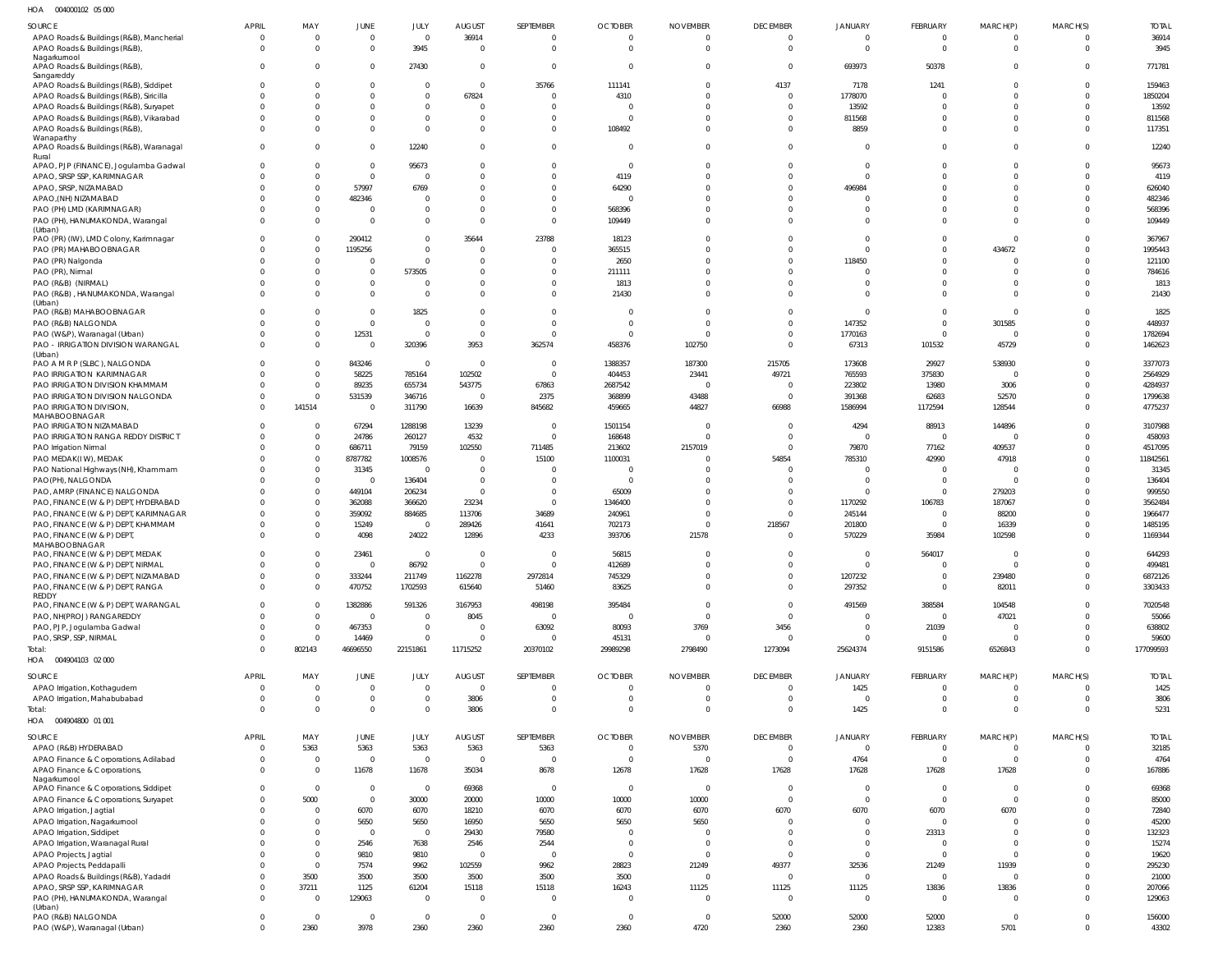004904800 01 001 HOA

| 11071<br>OUT/UTUUU UI UU                                          |                                |                            |                                  |                            |                                 |                       |                                  |                                   |                                           |                         |                                  |                      |                      |                       |
|-------------------------------------------------------------------|--------------------------------|----------------------------|----------------------------------|----------------------------|---------------------------------|-----------------------|----------------------------------|-----------------------------------|-------------------------------------------|-------------------------|----------------------------------|----------------------|----------------------|-----------------------|
| SOURCE<br>PAO - IRRIGATION DIVISION WARANGAL                      | <b>APRIL</b><br>$\overline{0}$ | MAY<br>$\overline{0}$      | <b>JUNE</b><br>$\overline{0}$    | JULY<br>$\overline{0}$     | <b>AUGUST</b><br>$\overline{0}$ | SEPTEMBER<br>$\Omega$ | <b>OCTOBER</b><br>$\overline{0}$ | <b>NOVEMBER</b><br>$\overline{0}$ | <b>DECEMBER</b><br>$\Omega$               | <b>JANUARY</b><br>12112 | FEBRUARY<br>$\Omega$             | MARCH(P)<br>$\Omega$ | MARCH(S)<br>$\Omega$ | <b>TOTAL</b><br>12112 |
| (Urban)                                                           |                                |                            |                                  |                            |                                 |                       |                                  |                                   |                                           |                         |                                  |                      |                      |                       |
| PAO A M R P (SLBC), NALGONDA                                      | $\Omega$                       | 17120                      | 7120                             | 27120                      | 22120                           | 12120                 | 29240                            | 22120                             | 22120                                     | 22120                   | 22120                            | 22120                | $\Omega$             | 225440                |
| PAO IRRIGATION DIVISION HYDERABAD                                 | $\Omega$                       | 76213                      | 6764                             | 42510                      | 32147                           | 18655                 | 30851                            | 11339                             | 11339                                     | 19769                   | 19769                            | 24769                | $\Omega$             | 294125                |
| PAO IRRIGATION DIVISION KHAMMAM                                   | $\Omega$                       | 15000                      | $\overline{0}$                   | 15000                      | 45000                           | 15000                 | 15000                            | 15000                             | $\Omega$                                  | $\overline{0}$          | $\Omega$                         | $\Omega$             | $\Omega$             | 120000                |
| PAO IRRIGATION DIVISION NALGONDA                                  | $\Omega$                       | 3465                       | $\overline{0}$                   | 10395                      | 16440                           | 16315                 | 16315                            | 16315                             | 3465                                      | 3465                    | 42015                            | 16315                | <sup>0</sup>         | 144505                |
| PAO IRRIGATION DIVISION,<br>MAHABOOBNAGAR                         | $\Omega$                       | 2715                       | 5711                             | 5711                       | 8707                            | 8707                  | 5711                             | 5711                              | 5711                                      | 5711                    | 8426                             | 5711                 | $\Omega$             | 68532                 |
| PAO IRRIGATION RANGA REDDY DISTRICT                               | $\Omega$                       | $\Omega$                   | 7533                             | 30107                      | 24659                           | 37258                 | 10524                            | 3508                              | 14983                                     | $\overline{0}$          | $\Omega$                         | $\Omega$             | $\Omega$             | 128572                |
| PAO, AMRP (FINANCE) NALGONDA                                      | <sup>0</sup>                   | 5302                       | $\overline{0}$                   | 15906                      | 5302                            | 5302                  | 5302                             | 5302                              | 5302                                      | 5302                    | 5302                             | 5302                 | $\Omega$             | 63624                 |
| PAO, FINANCE (W & P) DEPT, HYDERABAD                              | <sup>0</sup>                   | $\Omega$                   | $\overline{0}$                   | $\Omega$                   | 22396                           | $\Omega$              | $\overline{0}$                   | $\overline{0}$                    | $\Omega$                                  | $\Omega$                | $\Omega$                         | $\Omega$             | $\Omega$             | 22396                 |
| PAO, FINANCE (W & P) DEPT, KARIMNAGAR                             | $\Omega$                       | 7007                       | 3938                             | 3938                       | 3938                            | 7876                  | 3938                             | 3938                              | 3938                                      | $\overline{0}$          | $\Omega$                         | $\Omega$             | $\Omega$             | 38511                 |
| PAO, FINANCE (W & P) DEPT,                                        | $\Omega$                       | $\Omega$                   | $\overline{0}$                   | $\Omega$                   | - 0                             | $\Omega$              | $\Omega$                         | 32000                             | $\Omega$                                  | $\Omega$                | $\Omega$                         | $\Omega$             | $\Omega$             | 32000                 |
| MAHABOOBNAGAR                                                     |                                |                            |                                  |                            |                                 |                       |                                  |                                   |                                           |                         |                                  |                      |                      |                       |
| PAO, FINANCE (W & P) DEPT, RANGA                                  | $\Omega$                       | $\Omega$                   | $\overline{0}$                   | $\overline{0}$             | 194650                          | $\overline{0}$        | $\overline{0}$                   | $\overline{0}$                    | $\Omega$                                  | $\overline{0}$          | $\Omega$                         | $\overline{0}$       | $\Omega$             | 194650                |
| REDDY                                                             | $\Omega$                       |                            |                                  |                            |                                 |                       |                                  |                                   |                                           |                         |                                  |                      | $\Omega$             |                       |
| PAO, PJP, Jogulamba Gadwal<br>PAO, NSP(W&P), HYDERABAD            | $\Omega$                       | $\mathbf 0$<br>5333        | 5000<br>$\overline{0}$           | 43530<br>15999             | 110010<br>5333                  | 11010<br>5333         | 11010<br>5333                    | 26520<br>5333                     | 11010<br>5333                             | 6510<br>5333            | 237022<br>5333                   | 8498<br>5333         | $\Omega$             | 470120<br>63996       |
| Total:                                                            | $\Omega$                       | 185589                     | 222423                           | 363451                     | 811140                          | 286401                | 218548                           | 228898                            | 221761                                    | 206805                  | 486466                           | 143222               | $\Omega$             | 3374704               |
| 004904800 01 002<br>HOA                                           |                                |                            |                                  |                            |                                 |                       |                                  |                                   |                                           |                         |                                  |                      |                      |                       |
|                                                                   |                                |                            |                                  |                            |                                 |                       |                                  |                                   |                                           |                         |                                  |                      |                      |                       |
| SOURCE                                                            | <b>APRIL</b>                   | MAY                        | JUNE                             | JULY                       | <b>AUGUST</b>                   | SEPTEMBER             | <b>OCTOBER</b>                   | <b>NOVEMBER</b>                   | <b>DECEMBER</b>                           | <b>JANUARY</b>          | FEBRUARY                         | MARCH(P)             | MARCH(S)             | <b>TOTAL</b>          |
| PAO IRRIGATION DIVISION HYDERABAD                                 | $\overline{0}$                 | 4000                       | $\overline{0}$                   | 12000                      | 1190                            | - 0                   | $\overline{0}$                   | 0                                 | $\overline{0}$                            | $\overline{0}$          | $\overline{0}$                   | $\overline{0}$       | $\Omega$             | 17190                 |
| Total:                                                            | $\Omega$                       | 4000                       | $\overline{0}$                   | 12000                      | 1190                            | $\circ$               | $\overline{0}$                   | $\overline{0}$                    | $\overline{0}$                            | $\overline{0}$          | $\Omega$                         | $\overline{0}$       | $\overline{0}$       | 17190                 |
| HOA<br>004904800 01 003                                           |                                |                            |                                  |                            |                                 |                       |                                  |                                   |                                           |                         |                                  |                      |                      |                       |
| SOURCE                                                            | <b>APRIL</b>                   | MAY                        | <b>JUNE</b>                      | JULY                       | <b>AUGUST</b>                   | SEPTEMBER             | <b>OCTOBER</b>                   | <b>NOVEMBER</b>                   | <b>DECEMBER</b>                           | <b>JANUARY</b>          | FEBRUARY                         | MARCH(P)             | MARCH(S)             | <b>TOTAL</b>          |
| APAO Finance & Corporations,                                      | $\overline{0}$                 | $\overline{0}$             | $\overline{0}$                   | $\overline{0}$             | $\overline{0}$                  | $\circ$               | 1000                             | 1125                              | 1000                                      | 1000                    | 1000                             | 1000                 | $\Omega$             | 6125                  |
| Nagarkurnool                                                      |                                |                            |                                  |                            |                                 |                       |                                  |                                   |                                           |                         |                                  |                      |                      |                       |
| APAO Irrigation, Nagarkurnool                                     | <sup>0</sup>                   | $\mathbf 0$                | 1000                             | 1000                       | 3000                            | 1000                  | 1000                             | 1000                              | 1000                                      | 1000                    | 1000                             | 1000                 | <sup>0</sup>         | 12000                 |
| APAO Irrigation, Wanaparthy                                       | <sup>0</sup>                   | 700                        | 700                              | 700                        | 700                             | 700                   | 700                              | 371                               | 1072                                      | $\Omega$                | 744                              | 372                  | $\Omega$             | 6759                  |
| APAO Irrigation, Yadadri                                          |                                | $\Omega$                   | $\overline{0}$                   | 1000                       | 3000                            | $\overline{0}$        | $\Omega$                         | $\overline{0}$                    | $\Omega$                                  | $\overline{0}$          | $\Omega$                         | $\Omega$             | $\Omega$             | 4000                  |
| APAO, SRSP SSP, KARIMNAGAR                                        |                                | $\Omega$                   | $\overline{0}$                   | 5250                       | $\overline{0}$                  | $\mathbf{0}$          | $\overline{0}$                   | $\overline{0}$                    | $\Omega$                                  | $\Omega$                | $\Omega$                         | $\Omega$             | <sup>0</sup>         | 5250                  |
| PAO (R&B) NALGONDA                                                |                                | $\Omega$                   | $\overline{0}$                   | $\Omega$                   | $\overline{0}$                  | $\overline{0}$        | $\overline{0}$                   | $\overline{0}$                    | $\Omega$                                  | $\Omega$                | 5400                             | $\Omega$             | <sup>0</sup>         | 5400                  |
| PAO (W&P), Waranagal (Urban)                                      |                                | $\Omega$                   | 837                              | 1799                       | 1100                            | 1100                  | 1100                             | 1100                              | 5500                                      | $\Omega$                | $\Omega$                         | $\Omega$             | <sup>0</sup>         | 12536                 |
| PAO A M R P (SLBC), NALGONDA                                      |                                | 1256                       | $\overline{0}$                   | 8500                       | 2228                            | 3228                  | 1000                             | 1000                              | 1000                                      | $\Omega$                | $\Omega$                         | $\overline{0}$       | <sup>0</sup>         | 18212                 |
| PAO IRRIGATION DIVISION HYDERABAD                                 |                                | 716                        | $\overline{0}$                   | 2148                       | 716                             | 716                   | 1413                             | 1413                              | 1413                                      | 1413                    | 1413                             | 697                  | $\Omega$             | 12058                 |
| PAO IRRIGATION DIVISION NALGONDA                                  | $\Omega$                       | $\Omega$                   | $\overline{0}$                   | $\Omega$                   | $\overline{0}$                  | $\overline{0}$        | 700                              | 700                               | 700                                       | 700                     | 700                              | 700                  | $\Omega$             | 4200                  |
| PAO IRRIGATION DIVISION,<br>MAHABOOBNAGAR                         | $\Omega$                       | $\Omega$                   | $\overline{0}$                   | 2250                       | 750                             | 750                   | 9050                             | 2250                              | 2250                                      | 2250                    | 1500                             | 1500                 | $\Omega$             | 22550                 |
| PAO IRRIGATION NIZAMABAD                                          |                                | 744                        | 744                              | $\Omega$                   | $\overline{\mathbf{0}}$         | $\overline{0}$        | $\circ$                          | $\overline{0}$                    | $\overline{0}$                            | $\overline{0}$          | $\Omega$                         | $\overline{0}$       | <sup>0</sup>         | 1488                  |
| PAO IRRIGATION RANGA REDDY DISTRICT                               | <sup>0</sup>                   | $\Omega$                   | $\overline{0}$                   | 1056                       | 3168                            | 11824                 | $-3117$                          | $\overline{0}$                    | $\Omega$                                  | $\Omega$                | $\Omega$                         | $\overline{0}$       | $\Omega$             | 12931                 |
| PAO MEDAK(IW), MEDAK                                              |                                | 232                        | 232                              | 232                        | 232                             | 232                   | 464                              | 232                               | 232                                       | 232                     | 232                              | 232                  | $\Omega$             | 2784                  |
| PAO, AMRP (FINANCE) NALGONDA                                      | <sup>0</sup>                   | 578                        | $\overline{0}$                   | 1734                       | $\overline{0}$                  | $\Omega$              | $\Omega$                         | $\Omega$                          | $\Omega$                                  | $\Omega$                | $\Omega$                         | $\Omega$             | <sup>0</sup>         | 2312                  |
| PAO, PJP, Jogulamba Gadwal                                        | <sup>0</sup>                   | $\Omega$                   | 1350                             | 1350                       | 2700                            | $^{\circ}$            | $\Omega$                         | $\overline{0}$                    | $\Omega$                                  | $\Omega$                | $\Omega$                         | $\mathbf{0}$         | <sup>0</sup>         | 5400                  |
| PAO, NSP (W&P), HYDERABAD                                         | <sup>0</sup>                   | 2091                       | $\overline{0}$                   | 6273                       | $\overline{\mathbf{0}}$         | $\overline{0}$        | $\Omega$                         | $\overline{0}$                    | $\Omega$                                  | $\Omega$                | 712                              | 712                  | $\Omega$             | 9788                  |
| Total:                                                            | $\Omega$                       | 6317                       | 4863                             | 33292                      | 17594                           | 19550                 | 13310                            | 9191                              | 14167                                     | 6595                    | 12701                            | 6213                 | $\Omega$             | 143793                |
| HOA  004904800  01 004                                            |                                |                            |                                  |                            |                                 |                       |                                  |                                   |                                           |                         |                                  |                      |                      |                       |
|                                                                   |                                |                            |                                  |                            |                                 |                       |                                  |                                   |                                           |                         |                                  |                      |                      |                       |
| SOURCE                                                            | <b>APRIL</b>                   | MAY                        | <b>JUNE</b>                      | JULY                       | <b>AUGUST</b>                   | SEPTEMBER             | <b>OCTOBER</b>                   | <b>NOVEMBER</b>                   | <b>DECEMBER</b>                           | <b>JANUARY</b>          | FEBRUARY                         | MARCH(P)             | MARCH(S)             | <b>TOTAL</b>          |
| APAO Irrigation, Sangareddy                                       | $\overline{0}$<br>$\cap$       | $\overline{0}$<br>$\Omega$ | $\overline{0}$<br>$\cap$         | $\overline{0}$<br>$\Omega$ | $\overline{0}$<br>667           | $\Omega$              | $\overline{0}$<br>$\Omega$       | 2338<br>442                       | 2338<br>$\Omega$                          | 2338<br>$\Omega$        | 2338<br>$\Omega$                 | 2338                 | $\Omega$<br>$\cap$   | 11690                 |
| PAO A M R P (SLBC), NALGONDA<br>PAO IRRIGATION DIVISION HYDERABAD | 0                              | $\mathbf 0$                | $\overline{0}$                   | $\Omega$                   | 939                             |                       | $\Omega$                         | $\overline{0}$                    | $\overline{0}$                            | $\overline{0}$          | $\overline{0}$                   | $\overline{0}$       | $\Omega$             | 1109<br>939           |
| Total:                                                            | $\mathbf 0$                    | $\mathbf 0$                | $\overline{0}$                   | $\Omega$                   | 1606                            | $^{\circ}$            | $\mathbf 0$                      | 2780                              | 2338                                      | 2338                    | 2338                             | 2338                 | $\overline{0}$       | 13738                 |
| HOA  004904800  01  005                                           |                                |                            |                                  |                            |                                 |                       |                                  |                                   |                                           |                         |                                  |                      |                      |                       |
|                                                                   |                                |                            |                                  |                            |                                 |                       |                                  |                                   |                                           |                         |                                  |                      |                      |                       |
| SOURCE                                                            | <b>APRIL</b>                   | MAY                        | <b>JUNE</b>                      | JULY                       | <b>AUGUST</b>                   | SEPTEMBER             | <b>OCTOBER</b>                   | <b>NOVEMBER</b>                   | <b>DECEMBER</b>                           | <b>JANUARY</b>          | FEBRUARY                         | MARCH(P)             | MARCH(S)             | <b>TOTAL</b>          |
| APAO Projects, Peddapalli                                         | $\Omega$                       | $\Omega$                   | $\overline{0}$                   | $\Omega$                   | 161923                          | $\Omega$              | $\overline{0}$                   | $\overline{0}$                    | $\overline{0}$                            | $\Omega$                | $\overline{0}$                   | $\overline{0}$       | <sup>0</sup>         | 161923                |
| PAO (W&P), Waranagal (Urban)                                      | $\Omega$                       | $\Omega$                   | $\overline{0}$                   | $\Omega$                   | $\overline{0}$                  | $\Omega$              | 973                              | 973                               | 892                                       | $\overline{0}$          | $\Omega$                         | $\overline{0}$       | $\Omega$             | 2838                  |
| PAO A M R P (SLBC), NALGONDA                                      |                                | $\Omega$                   | $\overline{0}$                   | $\Omega$                   | $\overline{0}$                  | $\Omega$              | $\overline{0}$                   | $\overline{0}$                    | $\overline{0}$                            | - 0                     | 745                              | $\mathbf{0}$         |                      | 745                   |
| PAO IRRIGATION DIVISION HYDERABAD                                 | $\Omega$                       | $\Omega$                   | $\overline{0}$                   | $\overline{0}$             | $\Omega$                        | $\Omega$              | 2532                             | 2532                              | 2532                                      | 2532                    | 2532                             | 2532                 | <sup>0</sup>         | 15192                 |
| Total:                                                            | $\Omega$                       | $\Omega$                   | $\overline{0}$                   | $\Omega$                   | 161923                          | $\mathbf 0$           | 3505                             | 3505                              | 3424                                      | 2532                    | 3277                             | 2532                 | $\Omega$             | 180698                |
| HOA  004904800  21 000                                            |                                |                            |                                  |                            |                                 |                       |                                  |                                   |                                           |                         |                                  |                      |                      |                       |
| SOURCE                                                            | <b>APRIL</b>                   | MAY                        | JUNE                             | JULY                       | <b>AUGUST</b>                   | SEPTEMBER             | <b>OCTOBER</b>                   | <b>NOVEMBER</b>                   | <b>DECEMBER</b>                           | <b>JANUARY</b>          | FEBRUARY                         | MARCH(P)             | MARCH(S)             | <b>TOTAL</b>          |
| APAO Irrigation, Bhoopalapally                                    | $\overline{0}$                 | $\mathbf 0$                | $\overline{0}$                   | $\overline{0}$             | $\overline{0}$                  | 1271                  | $\overline{0}$                   | $\mathbf 0$                       | 673                                       | $\overline{0}$          | $\Omega$                         | 0                    | $\Omega$             | 1944                  |
| APAO, SRSP (FINANCE), WARANGAL RURAL                              | $\Omega$                       | $\Omega$                   | $\overline{0}$                   | $\Omega$                   | $\overline{0}$                  |                       | - 0                              | $\mathbf 0$                       | 1902                                      | $\overline{0}$          | $\Omega$                         | 0                    | $\Omega$             | 1902                  |
| PAO (W&P) NSP, TEKULAPALLY                                        | $\Omega$                       | $\Omega$                   | $\overline{0}$                   | $\Omega$                   | $\overline{0}$                  |                       | - 0                              | $\mathbf 0$                       | 648                                       | $\overline{0}$          | $\Omega$                         | $\Omega$             | <sup>0</sup>         | 648                   |
| PAO A M R P (SLBC), NALGONDA                                      | <sup>0</sup>                   | $\Omega$                   | $\overline{0}$                   | $\Omega$                   | $\overline{0}$                  | $^{\circ}$            | $^{\circ}$                       | $\Omega$                          | $\Omega$                                  | 1144                    | $\Omega$                         | $\Omega$             | $\Omega$             | 1144                  |
| PAO, PJP, Jogulamba Gadwal                                        | $\Omega$                       | $\Omega$                   | $\overline{0}$                   | $\overline{0}$             | $\overline{0}$                  | $\mathbf 0$           | 4365                             | 0                                 | $\overline{0}$                            | $\overline{0}$          | 1591                             | $\overline{0}$       | $\Omega$             | 5956                  |
| Total:                                                            | $\Omega$                       | $\Omega$                   | $\overline{0}$                   | $\Omega$                   | $\overline{0}$                  | 1271                  | 4365                             | $\mathbf 0$                       | 3223                                      | 1144                    | 1591                             | $\Omega$             | $\Omega$             | 11594                 |
| HOA  004904800  22 000                                            |                                |                            |                                  |                            |                                 |                       |                                  |                                   |                                           |                         |                                  |                      |                      |                       |
| SOURCE                                                            | <b>APRIL</b>                   | MAY                        | JUNE                             | <b>JULY</b>                | <b>AUGUST</b>                   | SEPTEMBER             | <b>OCTOBER</b>                   | <b>NOVEMBER</b>                   | <b>DECEMBER</b>                           | <b>JANUARY</b>          | FEBRUARY                         | MARCH(P)             | MARCH(S)             | <b>TOTAL</b>          |
| APAO (PR) Medak                                                   | $\Omega$                       | $\mathbf 0$                | $\overline{0}$                   | 562                        | $\overline{0}$                  | $\circ$               | 558                              | $\mathbf 0$                       | $\overline{0}$                            | $\Omega$                | $\Omega$                         | $\overline{0}$       | <sup>0</sup>         | 1120                  |
| APAO (R&B) RANGAREDDY (HYD)                                       | $\Omega$                       | $\mathbf 0$                | 15819529                         | $\overline{0}$             | $\overline{0}$                  | 1830749               | $\overline{0}$                   | $\mathbf 0$                       | 406591                                    | $\Omega$                | $\Omega$                         | 19761156             | $\Omega$             | 37818025              |
| APAO Projects, Kamareddy                                          |                                | $\mathbf 0$                | 1259504                          | 229683                     | $^{\circ}$                      |                       | $\Omega$                         | $\mathbf 0$                       | $\Omega$                                  | $\Omega$                |                                  | $\overline{0}$       |                      | 1489187               |
| APAO, SRSP SSP, KARIMNAGAR                                        | <sup>0</sup>                   | 0                          | 128057                           | $\Omega$                   | $\Omega$                        |                       | - 0                              | $\Omega$                          | $\Omega$                                  | $\Omega$                | $\Omega$                         | $\Omega$             |                      | 128057                |
| PAO A M R P (SLBC), NALGONDA                                      | $\Omega$                       | $\mathbf 0$                | $\overline{0}$                   | 7640534                    | $\mathbf{0}$                    |                       | $\Omega$                         | 2047564                           | $\Omega$                                  | $\Omega$                | $\Omega$                         | 14762157             | $\Omega$             | 24450255              |
| PAO MEDAK(IW), MEDAK                                              | $\Omega$                       | $\mathbf 0$                | 131889827                        | $\Omega$                   | $\overline{0}$                  | 6453687               | $^{\circ}$                       | $\Omega$                          | $\Omega$                                  | $\Omega$                | $\Omega$                         | 0                    | $\Omega$             | 138343514             |
| Total:                                                            | $\Omega$                       | $\mathbf 0$                | 149096917                        | 7870779                    | $\overline{0}$                  | 8284436               | 558                              | 2047564                           | 406591                                    | $\Omega$                | $\Omega$                         | 34523313             | $\Omega$             | 202230158             |
| HOA  004904900  96  000                                           |                                |                            |                                  |                            |                                 |                       |                                  |                                   |                                           |                         |                                  |                      |                      |                       |
|                                                                   |                                |                            |                                  |                            |                                 |                       |                                  |                                   |                                           |                         |                                  |                      |                      |                       |
|                                                                   |                                |                            |                                  |                            |                                 |                       |                                  |                                   |                                           |                         |                                  |                      |                      |                       |
| SOURCE                                                            | <b>APRIL</b>                   | MAY                        | <b>JUNE</b>                      | JULY                       | <b>AUGUST</b>                   | SEPTEMBER             | <b>OCTOBER</b>                   | <b>NOVEMBER</b>                   | <b>DECEMBER</b>                           | <b>JANUARY</b>          | FEBRUARY                         | MARCH(P)             | MARCH(S)             | <b>TOTAL</b>          |
| APAO Irrigation, Mahabubabad<br>Total:                            | 0<br>$\mathbf{0}$              | $\mathbf 0$<br>$\mathbf 0$ | $\overline{0}$<br>$\overline{0}$ | 55076<br>55076             | $\overline{0}$<br>$\mathbf 0$   | - 0<br>$\overline{0}$ | - 0<br>$\overline{0}$            | $\overline{0}$<br>$\mathbf 0$     | $\overline{\mathbf{0}}$<br>$\overline{0}$ | 0<br>$\overline{0}$     | $\overline{0}$<br>$\overline{0}$ | 0<br>$\overline{0}$  | $\overline{0}$       | 55076<br>55076        |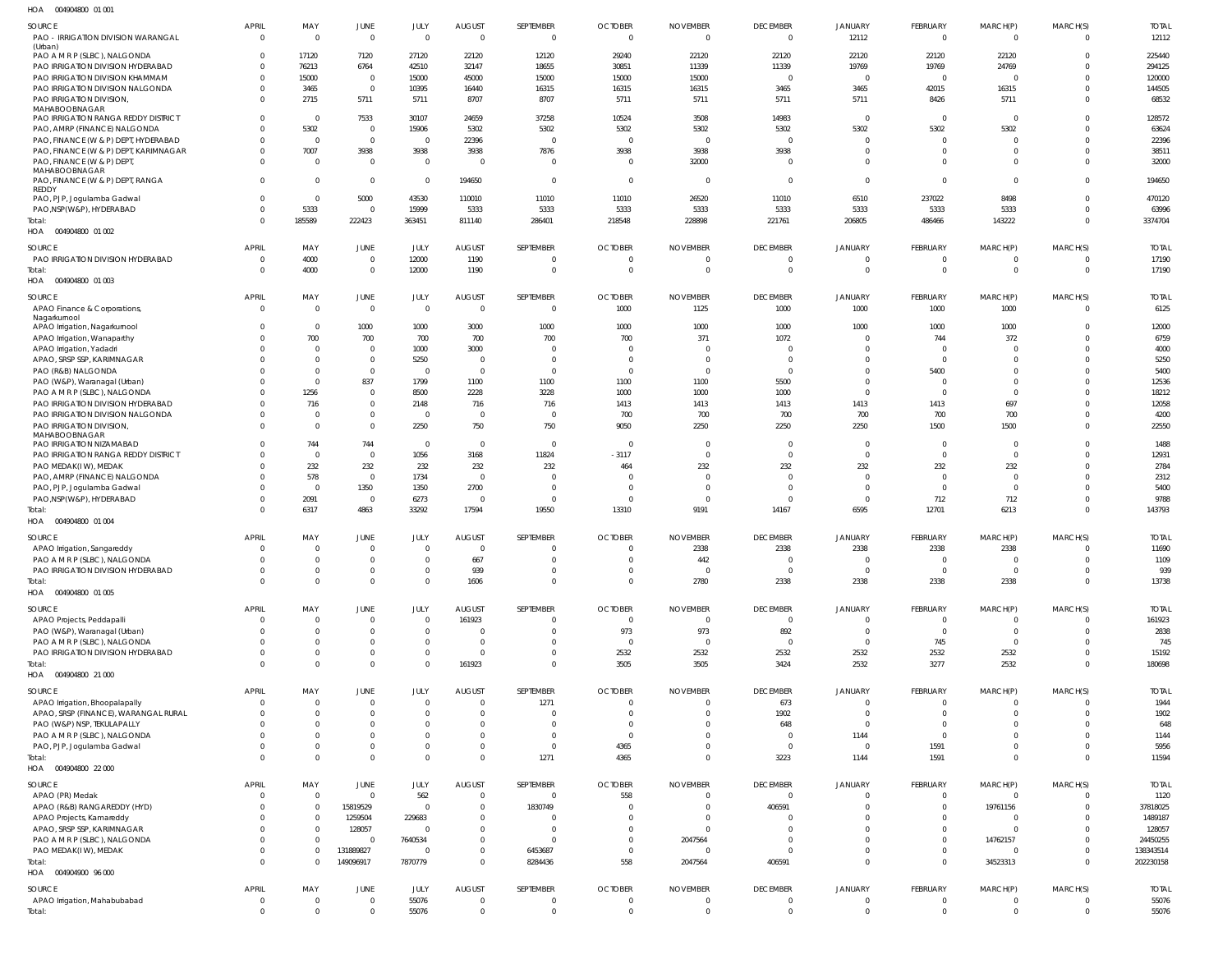| HOA<br>005500800 81 001                                 |                |                |                |                |                |                |                |                 |                 |                |                |                |                |              |
|---------------------------------------------------------|----------------|----------------|----------------|----------------|----------------|----------------|----------------|-----------------|-----------------|----------------|----------------|----------------|----------------|--------------|
| <b>SOURCE</b>                                           | <b>APRIL</b>   | MAY            | <b>JUNE</b>    | JULY           | <b>AUGUST</b>  | SEPTEMBER      | <b>OCTOBER</b> | <b>NOVEMBER</b> | <b>DECEMBER</b> | <b>JANUARY</b> | FEBRUARY       | MARCH(P)       | MARCH(S)       | <b>TOTAL</b> |
| APAO Finance & Corporations, Adilabad                   | $\overline{0}$ | $\mathbf 0$    | 9600           | 18700          | $\overline{0}$ | $\overline{0}$ | $\overline{0}$ | $\overline{0}$  | $\Omega$        | $\mathbf{0}$   | $\overline{0}$ | $\mathbf{0}$   | 0              | 28300        |
| APAO Finance & Corporations,                            | $\Omega$       | $\mathbf 0$    | $\mathbf 0$    | 45600          | $\overline{0}$ | $\overline{0}$ | 4096           | $\overline{0}$  | $\Omega$        | 10000          | $\mathbf 0$    | $\mathbf 0$    | $\overline{0}$ | 59696        |
| Sangareddy                                              |                |                |                |                |                |                |                |                 |                 |                |                |                |                |              |
| PAO, FINANCE (W & P) DEPT, KARIMNAGAR                   | $\Omega$       | $\Omega$       | $\mathbf{0}$   | 59210          | 6058           | 8052           | 167717         | $\overline{0}$  | $\Omega$        | $\overline{0}$ | $\Omega$       | $\mathbf{0}$   | 0              | 241037       |
| PAO, FINANCE (W & P) DEPT, NIZAMABAD                    | $\Omega$       | $\Omega$       | $\mathbf 0$    | 25920          | $\overline{0}$ | $\overline{0}$ | 90500          | $\Omega$        | $\Omega$        | 622000         | $\Omega$       | 2500           | $\mathbf 0$    | 740920       |
| PAO, FINANCE (W & P) DEPT, RANGA                        | $\Omega$       | $\mathbf 0$    | 15040          | 89666          | $\overline{0}$ | $\mathbf 0$    | 20300          | $\overline{0}$  | $\Omega$        | 91450          | $^{\circ}$     | 11200          | $^{\circ}$     | 227656       |
| REDDY                                                   |                |                |                |                |                |                |                |                 |                 |                |                |                |                |              |
| PAO, FINANCE (W & P) DEPT, WARANGAL                     | $\Omega$       | $\mathbf 0$    | $\mathbf 0$    | 16000          | $\overline{0}$ | $\mathbf{0}$   | 5255           | 20911           | 8222            | - 0            | $\mathbf{0}$   | $\Omega$       | 0              | 50388        |
| Total:                                                  | $\Omega$       | $\mathbf 0$    | 24640          | 255096         | 6058           | 8052           | 287868         | 20911           | 8222            | 723450         | $\mathbf 0$    | 13700          | $\mathbf{0}$   | 1347997      |
| HOA  005901102  01  000                                 |                |                |                |                |                |                |                |                 |                 |                |                |                |                |              |
| <b>SOURCE</b>                                           | <b>APRIL</b>   | MAY            | JUNE           | JULY           | <b>AUGUST</b>  | SEPTEMBER      | <b>OCTOBER</b> | <b>NOVEMBER</b> | <b>DECEMBER</b> | JANUARY        | FEBRUARY       | MARCH(P)       | MARCH(S)       | <b>TOTAL</b> |
| APAO (R&B) POCHAMPAD (NIZAMABAD)                        | $\overline{0}$ | $\overline{0}$ | 92404          | $\mathbf{0}$   | $\overline{0}$ | 0              | $\overline{0}$ | $\overline{0}$  | $\overline{0}$  | $\mathbf 0$    | $\overline{0}$ | $\mathbf{0}$   | -0             | 92404        |
| APAO Roads & Buildings (R&B), Vikarabad                 | $\mathbf 0$    | $\overline{0}$ | $\mathbf 0$    | $\overline{0}$ | $\overline{0}$ | 21020          | $\overline{0}$ | $\overline{0}$  | 16536           | 748290         | $\mathbf 0$    | $\Omega$       | $\Omega$       | 785846       |
| PAO (R&B) (NIRMAL)                                      | $\Omega$       | 8100           | 11900          | 15660          | $\overline{0}$ | 0              | 10700          | $\overline{0}$  | 23436           | 44380          | $\overline{0}$ | 43984          | -0             | 158160       |
| Total:                                                  | $\Omega$       | 8100           | 104304         | 15660          | $\overline{0}$ | 21020          | 10700          | $\overline{0}$  | 39972           | 792670         | $\mathbf{0}$   | 43984          | $\mathbf 0$    | 1036410      |
| HOA<br>005980101 01 000                                 |                |                |                |                |                |                |                |                 |                 |                |                |                |                |              |
|                                                         |                |                |                |                |                |                |                |                 |                 |                |                |                |                |              |
| <b>SOURCE</b>                                           | <b>APRIL</b>   | MAY            | JUNE           | JULY           | <b>AUGUST</b>  | SEPTEMBER      | <b>OCTOBER</b> | <b>NOVEMBER</b> | <b>DECEMBER</b> | <b>JANUARY</b> | FEBRUARY       | MARCH(P)       | MARCH(S)       | <b>TOTAL</b> |
| APAO (R&B) POCHAMPAD (NIZAMABAD)                        | $\overline{0}$ | $\mathbf 0$    | $\mathbf{0}$   | $\Omega$       | $\overline{0}$ | 0              | $\overline{0}$ | $\overline{0}$  | $^{\circ}$      | 0              | 56568          | $\Omega$       | 0              | 56568        |
| APAO (R&B) TEKULAPALLY                                  | $\Omega$       | $\overline{0}$ | $\mathbf{0}$   | 85028          | $\overline{0}$ | $\overline{0}$ | $\overline{0}$ | 69842           | $\Omega$        | $\mathbf{0}$   | 72             | $\Omega$       | $\Omega$       | 154942       |
| APAO Roads & Buildings (R&B), Siddipet                  | 0              | 23000          | $\overline{0}$ | $\Omega$       | $\overline{0}$ | $\mathbf{0}$   | $\mathbf{0}$   | - 0             | $\Omega$        | 17500          | $\mathbf 0$    | $\Omega$       | 0              | 40500        |
| PAO (R&B) LMD                                           | $\Omega$       | 57150          | $\mathbf{0}$   | $\Omega$       | $\mathbf{0}$   | $^{\circ}$     | $\overline{0}$ | $\Omega$        | $\Omega$        | - 0            | $\mathbf 0$    | $\Omega$       | $\Omega$       | 57150        |
| PAO IRRIGATION DIVISION,                                | $\Omega$       | $\Omega$       | $\overline{0}$ | 205350         | $\overline{0}$ | $\overline{0}$ | $\Omega$       | $\Omega$        | $\Omega$        | 233200         | $\overline{0}$ | $\Omega$       | $\Omega$       | 438550       |
| MAHABOOBNAGAR                                           |                |                |                |                |                |                |                |                 |                 |                |                |                |                |              |
| Total:                                                  | $\Omega$       | 80150          | $\overline{0}$ | 290378         | $\overline{0}$ | $\mathbf{0}$   | $\mathbf{0}$   | 69842           | $\Omega$        | 250700         | 56640          | $\Omega$       | $\mathbf 0$    | 747710       |
| HOA  005980800  81  000                                 |                |                |                |                |                |                |                |                 |                 |                |                |                |                |              |
| <b>SOURCE</b>                                           | <b>APRIL</b>   | MAY            | JUNE           | JULY           | <b>AUGUST</b>  | SEPTEMBER      | <b>OCTOBER</b> | <b>NOVEMBER</b> | <b>DECEMBER</b> | <b>JANUARY</b> | FEBRUARY       | MARCH(P)       | MARCH(S)       | <b>TOTAL</b> |
| APAO (R&B) HYDERABAD                                    | $\overline{0}$ | $\mathbf 0$    | 682217         | $\Omega$       | $\overline{0}$ | 66760          | $\mathbf 0$    | 61800           | $\Omega$        | $\mathbf{0}$   | 3428364        | $\overline{0}$ | 0              | 4239141      |
| APAO (R&B) POCHAMPAD (NIZAMABAD)                        | $\mathbf 0$    | $\mathbf 0$    | $\mathbf 0$    | $\overline{0}$ | $\overline{0}$ | 0              | 355181         | $\overline{0}$  | $\overline{0}$  | $\overline{0}$ | $\overline{0}$ | 246428         | -0             | 601609       |
| APAO (R&B) RANGAREDDY (HYD)                             | $\mathbf 0$    | 204900         | 140000         | 213200         | 521500         | 741800         | 354300         | 223100          | 300000          | 359700         | 250800         | 2955767        | -0             | 6265067      |
|                                                         | $\Omega$       | $\mathbf 0$    | $\mathbf 0$    | $\Omega$       | $\overline{0}$ | $\overline{0}$ | 0              | 1881238         | $\Omega$        | $\overline{0}$ | $\overline{0}$ | 2092           | -0             | 1883330      |
| APAO (R&B) TEKULAPALLY                                  | $\Omega$       | $\mathbf 0$    | $\mathbf{0}$   | $\mathbf 0$    |                |                |                | $\overline{0}$  | $\Omega$        | $\mathbf{0}$   | $\mathbf 0$    | $\Omega$       | $\Omega$       | 9908         |
| APAO Finance & Corporations,<br>Komarambheem Asifabad   |                |                |                |                | 1000           | 8908           | 0              |                 |                 |                |                |                |                |              |
| APAO Finance & Corporations,                            | $\mathbf 0$    | $\mathbf 0$    | $\mathbf 0$    | 175000         | $\overline{0}$ | $\overline{0}$ | 101657         | $\overline{0}$  | $\Omega$        | 115780         | $\mathbf 0$    | $\Omega$       | $\Omega$       | 392437       |
| Kothagudem                                              |                |                |                |                |                |                |                |                 |                 |                |                |                |                |              |
| APAO Finance & Corporations,                            | $\Omega$       | $\mathbf 0$    | 500            | $\Omega$       | $\overline{0}$ | $\overline{0}$ | $\overline{0}$ | $\overline{0}$  | $\Omega$        | $\mathbf{0}$   | $\mathbf 0$    | $\mathbf 0$    | $\mathbf 0$    | 500          |
| Nagarkurnool                                            |                |                |                |                |                |                |                |                 |                 |                |                |                |                |              |
| APAO Finance & Corporations,                            | $\mathbf 0$    | $\mathbf 0$    | $\mathbf{0}$   | $\Omega$       | $\overline{0}$ | $\mathbf{0}$   | $\overline{0}$ | 2000            | $\mathbf 0$     | $\mathbf{0}$   | $\mathbf 0$    | $\Omega$       | $\Omega$       | 2000         |
| Sangareddy<br>APAO Irrigation, Jangaon                  | $\Omega$       | $\mathbf 0$    | $\mathbf{0}$   | $\mathbf 0$    | 1500           | $\overline{0}$ | 1500           | $\Omega$        | $\Omega$        | $\Omega$       | $\mathbf{0}$   | $\Omega$       | $\Omega$       | 3000         |
| APAO Irrigation, Mahabubabad                            | $\Omega$       | $\mathbf 0$    | $\mathbf 0$    | 5000           | 1000           | $\overline{0}$ | 2500           | $\overline{0}$  | $\Omega$        | $\Omega$       | $\mathbf 0$    | $\mathbf{0}$   | $\Omega$       | 8500         |
| APAO Panchayat Raj (PR)                                 | $\Omega$       | $\mathbf 0$    | $\mathbf{0}$   | $\Omega$       | $\overline{0}$ | $\overline{0}$ | 2088           | $\overline{0}$  | $\Omega$        | $\mathbf 0$    | $\mathbf 0$    | $\Omega$       | $\mathbf 0$    | 2088         |
| Komarambheem Asifabad                                   |                |                |                |                |                |                |                |                 |                 |                |                |                |                |              |
| APAO Panchayat Raj (PR), Kothagudem                     | $\Omega$       | $\mathbf 0$    | 130716         | $\Omega$       | $\overline{0}$ | $\overline{0}$ | $\overline{0}$ | $\overline{0}$  | 4418            | $\mathbf{0}$   | $\mathbf 0$    | $\mathbf{0}$   | $\Omega$       | 135134       |
| APAO Panchayat Raj (PR), Nagarkurnool                   | $\Omega$       | $\mathbf 0$    | 211000         | $\Omega$       | $\overline{0}$ | 10000          | 5000           | $\overline{0}$  | $\Omega$        | 155197         | $\Omega$       | $\Omega$       | $\Omega$       | 381197       |
| APAO Roads & Buildings (R&B), Jagtial                   | $\Omega$       | $\mathbf 0$    | $\overline{0}$ | $\Omega$       | $\overline{0}$ | $\overline{0}$ | 0              | $\overline{0}$  | $\Omega$        | $\Omega$       | $\mathbf 0$    | 1839631        | -0             | 1839631      |
| APAO Roads & Buildings (R&B), Kamareddy                 |                | $\mathbf 0$    | $\mathbf 0$    | $\Omega$       | $\mathbf{0}$   | 16000          | 0              | 30000           | $\Omega$        | $\Omega$       | $\mathbf 0$    |                | $\Omega$       | 46000        |
| APAO Roads & Buildings (R&B),                           | $\Omega$       | $\mathbf 0$    | 2800           | $\Omega$       | $\overline{0}$ | $\overline{0}$ | $\Omega$       | $\overline{0}$  | $\Omega$        | $\Omega$       | $\mathbf{0}$   | $\Omega$       | $\cup$         | 2800         |
| Komarambheem Asifabad                                   |                |                |                |                |                |                |                |                 |                 |                |                |                |                |              |
| APAO Roads & Buildings (R&B),                           | $\Omega$       | $\mathbf 0$    | $\mathbf 0$    | $\Omega$       | $\Omega$       | $\overline{0}$ | $\Omega$       | $\overline{0}$  | 474600          | $\Omega$       | $\Omega$       | 3695481        | $\Omega$       | 4170081      |
| Mahabubabad<br>APAO Roads & Buildings (R&B), Mancherial | $\mathbf 0$    | 500            | $\mathbf 0$    | 500            | $\overline{0}$ | 1256011        | $\overline{0}$ | $\overline{0}$  | $\mathbf{0}$    | 10010          | 38124          | $\mathbf{0}$   | 0              | 1305145      |
| APAO Roads & Buildings (R&B),                           | $\mathbf 0$    | $\mathbf 0$    | $\mathbf 0$    | $\Omega$       | $\overline{0}$ | 472353         | $\overline{0}$ | $\overline{0}$  | $\Omega$        | $\mathbf 0$    | $\overline{0}$ | $\mathbf 0$    | $\mathbf 0$    | 472353       |
| Nagarkurnool                                            |                |                |                |                |                |                |                |                 |                 |                |                |                |                |              |
| APAO Roads & Buildings (R&B),                           | $\overline{0}$ | $\mathbf 0$    | $\overline{0}$ | 1025           | $\overline{0}$ | 0              | 1000           | $\overline{0}$  | $\Omega$        | 438939         | 4000           | 1428898        | $\Omega$       | 1873862      |
| Sangareddy                                              |                |                |                |                |                |                |                |                 |                 |                |                |                |                |              |
| APAO Roads & Buildings (R&B), Siddipet                  | $\Omega$       | 3000           | $\overline{0}$ | 7000           | $\overline{0}$ | 9000           | $\Omega$       | $\Omega$        | $\Omega$        | 5000           | 28000          | 1000           | $\Omega$       | 53000        |
| APAO Roads & Buildings (R&B), Siricilla                 | $\Omega$       | $\mathbf 0$    | $\mathbf 0$    | $\Omega$       | $\overline{0}$ | 20277          | $\Omega$       | $\overline{0}$  | $\Omega$        | 88956          | 10766          | $\overline{0}$ | $\Omega$       | 119999       |
| APAO Roads & Buildings (R&B), Vikarabad                 | $\Omega$       | $\mathbf 0$    | $\mathbf 0$    | $\Omega$       | $\overline{0}$ | 0              | $\Omega$       | $\overline{0}$  | $\Omega$        | $\overline{0}$ | $\overline{0}$ | 5360           | $\Omega$       | 5360         |
| APAO Roads & Buildings (R&B),                           | $\Omega$       | $\Omega$       | $\mathbf{0}$   | $\Omega$       | $\overline{0}$ | $\overline{0}$ | $\Omega$       | $\mathbf 0$     | $\Omega$        | $\overline{0}$ | $\mathbf 0$    | 13141          | $\Omega$       | 13141        |
| Wanaparthy                                              |                |                |                |                |                |                |                |                 |                 |                |                |                |                |              |
| APAO Roads & Buildings (R&B), Waranagal<br>Rural        | $\Omega$       | $\mathbf 0$    | $\overline{0}$ | $\Omega$       | $\overline{0}$ | $\overline{0}$ | $\overline{0}$ | $\mathbf 0$     | $\Omega$        | 329472         | $\overline{0}$ | 267647         | $\mathbf 0$    | 597119       |
| APAO, (PH) POCHAMPAD (NZM)                              | $\mathbf 0$    | $\mathbf 0$    | $\overline{0}$ | $\Omega$       | $\overline{0}$ | $\overline{0}$ | $\overline{0}$ | $\overline{0}$  | $\Omega$        | $\overline{0}$ | $\overline{0}$ | 30000          | $\Omega$       | 30000        |
| PAO (PR) Nalgonda                                       | $\Omega$       | $\mathbf 0$    | $\mathbf 0$    | $\Omega$       | $\overline{0}$ | $\overline{0}$ | $\overline{0}$ | $\overline{0}$  | $\Omega$        | 43047          | $\mathbf 0$    | $\bf 0$        | $\Omega$       | 43047        |
| PAO (R&B), HANUMAKONDA, Warangal                        | $\Omega$       | $\mathbf 0$    | 26283          | $\Omega$       | $\overline{0}$ | $\overline{0}$ | $\Omega$       | $\Omega$        | $\Omega$        | $\overline{0}$ | $\mathbf 0$    | 4128           | $\Omega$       | 30411        |
| (Urban)                                                 |                |                |                |                |                |                |                |                 |                 |                |                |                |                |              |
| PAO (R&B) LMD                                           | $\Omega$       | $\Omega$       | 159380         | $\Omega$       | $\mathbf{0}$   | $\overline{0}$ | $\overline{0}$ | $\overline{0}$  | $\Omega$        | $\Omega$       | $\mathbf 0$    | $\mathbf 0$    | $\Omega$       | 159380       |
| PAO (R&B) MAHABOOBNAGAR                                 | $\Omega$       | $\mathbf 0$    | $\overline{0}$ | $\Omega$       | $\overline{0}$ | $\overline{0}$ | 15000          | $\overline{0}$  | $\Omega$        | $\mathbf{0}$   | $\mathbf 0$    | 6000           | $\Omega$       | 21000        |
| PAO (R&B) NALGONDA                                      | $\Omega$       | $\mathbf 0$    | $\mathbf 0$    | $\Omega$       | $\mathbf 0$    | $\overline{0}$ | $\overline{0}$ | 126828          | $\Omega$        | $\mathbf 0$    | 64768          | $\mathbf 0$    | $\Omega$       | 191596       |
| PAO IRRIGATION DIVISION,                                | $\Omega$       | $\Omega$       | $\mathbf 0$    | $-849500$      | $\overline{0}$ | $\overline{0}$ | 22968          | $\overline{0}$  | $\Omega$        | 6000           | $\mathbf 0$    | $\Omega$       | $\Omega$       | $-820532$    |
| MAHABOOBNAGAR                                           |                |                |                |                |                |                |                |                 |                 |                |                |                |                |              |
| PAO MEDAK(IW), MEDAK                                    | $\Omega$       | $\mathbf 0$    | 9              | $\Omega$       | $\overline{0}$ | $\overline{0}$ | $\overline{0}$ | $\overline{0}$  | $\Omega$        | $\mathbf{0}$   | $\mathbf 0$    | $\mathbf 0$    | $\Omega$       | - 9          |
| PAO, FINANCE (W & P) DEPT,                              | $\Omega$       | $\Omega$       | $\mathbf 0$    | $\Omega$       | $\overline{0}$ | $\overline{0}$ | $-746457$      | $\overline{0}$  | $\Omega$        | $\mathbf 0$    | $\mathbf 0$    | $\mathbf 0$    | $\Omega$       | $-746457$    |
| MAHABOOBNAGAR                                           |                |                |                |                |                |                |                |                 |                 |                |                |                |                |              |
| PAO, FINANCE (W & P) DEPT, RANGA<br>REDDY               | $\overline{0}$ | $\mathbf 0$    | $\mathbf 0$    | 8000           | $\overline{0}$ | $\mathbf 0$    | $\overline{0}$ | $\overline{0}$  | $\Omega$        | $\mathbf 0$    | $\mathbf 0$    | $\mathbf 0$    | $\Omega$       | 8000         |
| PAO, PJP, Jogulamba Gadwal                              | $\overline{0}$ | $\mathbf 0$    | $\mathbf 0$    | 6000           | $\overline{0}$ | $\overline{0}$ | $\overline{0}$ | $\overline{0}$  | $\overline{0}$  | $\mathbf{0}$   | $\overline{0}$ | $\mathbf 0$    | $\Omega$       | 6000         |
| Total:                                                  | $\Omega$       | 208400         | 1352905        | $-433775$      | 525000         | 2601109        | 114737         | 2324966         | 779018          | 1552101        | 3824822        | 10495573       | $\mathbf 0$    | 23344856     |
| HOA  007060118  01  000                                 |                |                |                |                |                |                |                |                 |                 |                |                |                |                |              |
|                                                         |                |                |                |                |                |                |                |                 |                 |                |                |                |                |              |
| <b>SOURCE</b>                                           | <b>APRIL</b>   | MAY            | <b>JUNE</b>    | JULY           | <b>AUGUST</b>  | SEPTEMBER      | <b>OCTOBER</b> | <b>NOVEMBER</b> | <b>DECEMBER</b> | <b>JANUARY</b> | FEBRUARY       | MARCH(P)       | MARCH(S)       | <b>TOTAL</b> |
| APAO Irrigation, Adilabad                               | $\overline{0}$ | $\Omega$       | $\mathbf{0}$   | $\Omega$       | $\Omega$       | $\mathbf 0$    | $\overline{0}$ | $\overline{0}$  | $\Omega$        | $\Omega$       | $\mathbf 0$    | 144            | $\Omega$       | 144          |
| APAO Irrigation, Siddipet                               | $\Omega$       | $\Omega$       | $\mathbf{0}$   | $\Omega$       | $\overline{0}$ | 120            | $\Omega$       | $\overline{0}$  | 50              |                | $\mathbf 0$    | $\Omega$       | $\Omega$       | 170          |
| APAO Projects, Adilabad                                 | $\Omega$       | $\Omega$       | $\mathbf{0}$   | $\Omega$       | $\Omega$       | $\overline{0}$ | $\Omega$       | $\Omega$        | $\Omega$        |                | $\Omega$       | 60             | $\cup$         | 60           |
| APAO, SRSP SSP, KARIMNAGAR                              |                | $\Omega$       | $\mathbf{0}$   | 1020           | $\Omega$       | 268            | $\Omega$       | $\Omega$        | $\Omega$        |                | $\overline{0}$ | 128            | -0             | 1416         |
| PAO IRRIGATION DIVISION NALGONDA                        |                | $\Omega$       | $\mathbf 0$    | $\Omega$       | $\mathbf{0}$   | $\overline{0}$ | $\overline{0}$ | $\overline{0}$  | $\mathbf{0}$    | $\overline{0}$ | 246            | $\mathbf 0$    | 0              | 246          |
| PAO(PH), NALGONDA                                       | $\Omega$       | $\Omega$       | $\mathbf 0$    | $\Omega$       | $\Omega$       | $\mathbf{0}$   | $\Omega$       | $\overline{0}$  | $\Omega$        | $\Omega$       | 428            | $\mathbf 0$    | $\Omega$       | 428          |
|                                                         |                |                |                |                |                |                |                |                 |                 |                |                |                |                |              |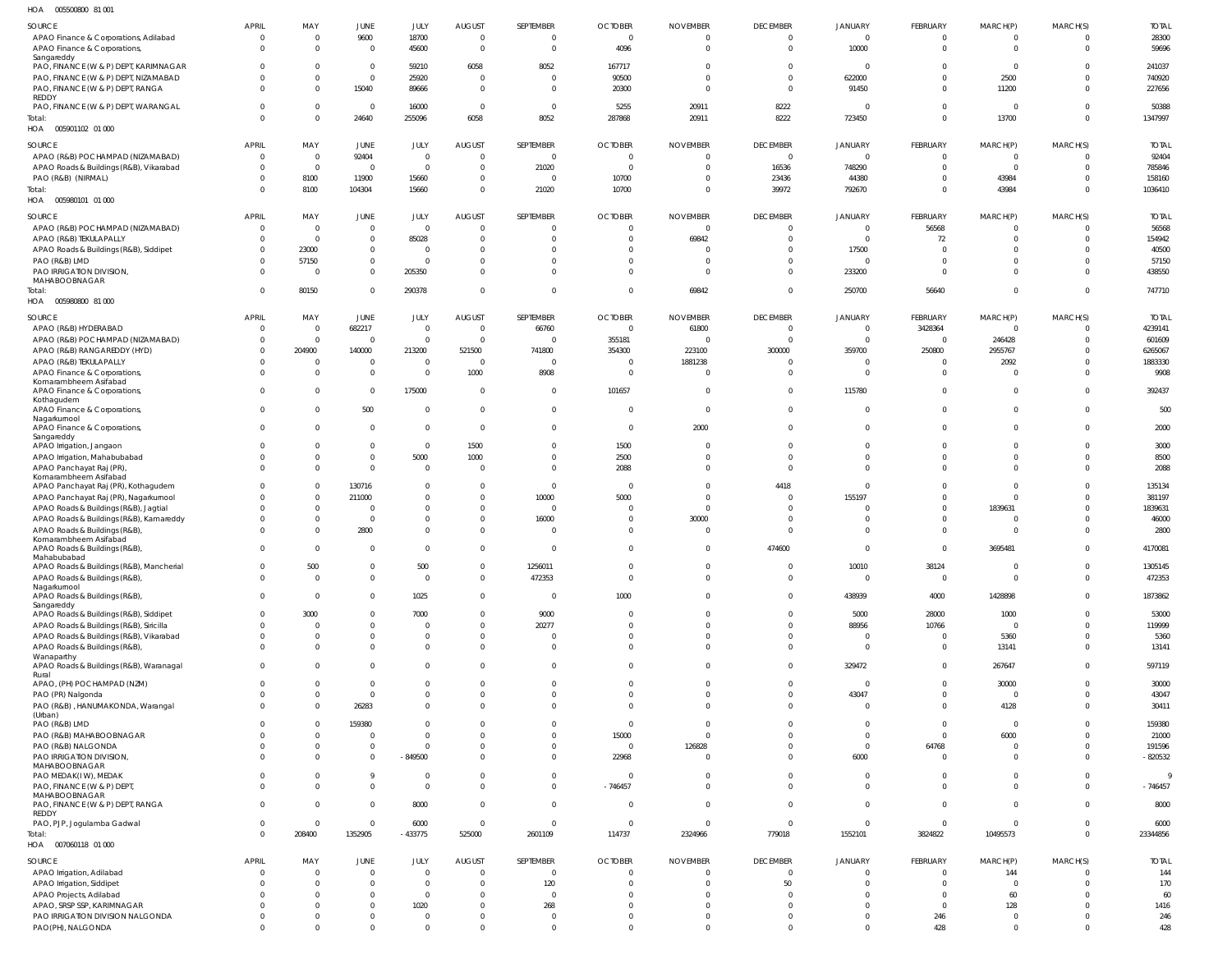007060118 01 000 HOA

| $\cdots$<br><b>POTODOTIO</b> OF OOD                   |                |                |                |              |                |                      |                         |                            |                 |                |                 |                |                |              |
|-------------------------------------------------------|----------------|----------------|----------------|--------------|----------------|----------------------|-------------------------|----------------------------|-----------------|----------------|-----------------|----------------|----------------|--------------|
| SOURCE                                                | APRIL          | MAY            | JUNE           | JULY         | <b>AUGUST</b>  | SEPTEMBER            | <b>OCTOBER</b>          | <b>NOVEMBER</b>            | <b>DECEMBER</b> | JANUARY        | FEBRUARY        | MARCH(P)       | MARCH(S)       | <b>TOTAL</b> |
| PAO, FINANCE (W & P) DEPT, RANGA<br><b>REDDY</b>      | $\Omega$       | $\Omega$       | $\overline{0}$ | $\Omega$     | $\mathbf{0}$   | 10 <sup>10</sup>     | $\overline{0}$          | $\Omega$                   | $\Omega$        | 120            | $\Omega$        | $\Omega$       | $\Omega$       | 130          |
| Total:<br>HOA  007060800  81  000                     | $\Omega$       | $\Omega$       | $\overline{0}$ | 1020         | $\overline{0}$ | 398                  | $\overline{0}$          | $\overline{0}$             | 50              | 120            | 674             | 332            | $\overline{0}$ | 2594         |
| SOURCE                                                | <b>APRIL</b>   | MAY            | JUNE           | JULY         | <b>AUGUST</b>  | SEPTEMBER            | <b>OCTOBER</b>          | <b>NOVEMBER</b>            | <b>DECEMBER</b> | JANUARY        | <b>FEBRUARY</b> | MARCH(P)       | MARCH(S)       | <b>TOTAL</b> |
| APAO (PR), PJP, Jogulamba Gadwal                      | $\Omega$       | - 0            | $\overline{0}$ | $\mathbf{0}$ | $\mathbf{0}$   | $\overline{0}$       | $\overline{0}$          | $\mathbf 0$                | $\overline{0}$  | $\mathbf 0$    | $\overline{0}$  | 3093           | $\Omega$       | 3093         |
| APAO (R&B) HYDERABAD                                  | $\Omega$       | $\Omega$       | $\overline{0}$ | $\mathbf{0}$ | $\overline{0}$ | $\Omega$             | $\Omega$                | $\Omega$                   | $\overline{0}$  | 1634           | $\overline{0}$  | $\Omega$       | $\overline{0}$ | 1634         |
| APAO Panchayat Raj (PR), Jagtial                      | $\Omega$       | $\Omega$       | $\overline{0}$ | $\mathbf{0}$ | $\overline{0}$ | $\overline{0}$       | $\Omega$                | $\overline{0}$             | $\overline{0}$  | $\overline{0}$ | $\overline{0}$  | 70033          | $\overline{0}$ | 70033        |
| PAO IRRIGATION DIVISION<br>MAHABOOBNAGAR              | $\Omega$       |                | $\overline{0}$ | $\mathbf{0}$ | $\overline{0}$ | $\Omega$             | $\Omega$                | $\Omega$                   | 3275            | $\overline{0}$ | $\overline{0}$  | $\overline{0}$ | $\Omega$       | 3275         |
| PAO, FINANCE (W & P) DEPT, HYDERABAD                  | $\Omega$       |                | $\mathbf{0}$   | $\Omega$     | $\overline{0}$ | $\Omega$             | $\overline{\mathbf{0}}$ | $\Omega$                   | $\overline{0}$  | $\overline{0}$ | $\mathbf{0}$    | 90             | $\Omega$       | 90           |
| PAO, FINANCE (W & P) DEPT, KARIMNAGAR                 | $\Omega$       |                | $\mathbf 0$    | $\mathbf{0}$ | $\overline{0}$ | $\Omega$             | 1000                    | $\Omega$                   | $\overline{0}$  | $\mathbf{0}$   | $\mathbf{0}$    | $\overline{0}$ | $\overline{0}$ | 1000         |
| PAO, FINANCE (W & P) DEPT, RANGA                      | $\Omega$       |                | $\overline{0}$ | $\Omega$     | $\overline{0}$ | $\Omega$             | 134397                  | $\Omega$                   | $\Omega$        | $\overline{0}$ | $\Omega$        | $\Omega$       | $\Omega$       | 134397       |
| REDDY<br>Total:                                       | $\Omega$       | $\Omega$       | $\mathbf 0$    | $\mathbf{0}$ | $\overline{0}$ | $\overline{0}$       | 135397                  | $\overline{0}$             | 3275            | 1634           | $\mathbf{0}$    | 73216          | $\overline{0}$ | 213522       |
| HOA 020201102 81 000                                  |                |                |                |              |                |                      |                         |                            |                 |                |                 |                |                |              |
| SOURCE                                                | <b>APRIL</b>   | MAY            | JUNE           | JULY         | <b>AUGUST</b>  | SEPTEMBER            | <b>OCTOBER</b>          | <b>NOVEMBER</b>            | <b>DECEMBER</b> | JANUARY        | FEBRUARY        | MARCH(P)       | MARCH(S)       | <b>TOTAL</b> |
| APAO Finance & Corporations, Adilabad                 | $\Omega$       | $\Omega$       | $\Omega$       | $\Omega$     | $\mathbf{0}$   | $\overline{0}$       | 5000                    | $\Omega$                   | $\Omega$        | $\Omega$       | $\Omega$        | $\Omega$       | $\Omega$       | 5000         |
| APAO Finance & Corporations, Jangaon                  | $\Omega$       | $\Omega$       | $\Omega$       | $\Omega$     | $\Omega$       | 1233                 | $\Omega$                | $\Omega$                   | $\Omega$        | $\Omega$       | $\Omega$        | $\Omega$       | $\Omega$       | 1233         |
| APAO Finance & Corporations, Medchal                  |                |                | $\Omega$       | $\Omega$     | $\Omega$       | $\Omega$             | $\Omega$                | $\Omega$                   | $\Omega$        | 5000           | $\Omega$        | $\Omega$       | $\Omega$       | 5000         |
| PAO (PR) MAHABOOBNAGAR                                |                |                | $\Omega$       | $\Omega$     | $\Omega$       | $\Omega$             | $\Omega$                |                            | $\Omega$        | 16494          | $\Omega$        | $\Omega$       | $\Omega$       | 16494        |
| PAO, FINANCE (W & P) DEPT, KARIMNAGAR                 |                |                | 43148          | 196836       | $\Omega$       | 3441                 | 822471                  | $\Omega$                   | $\Omega$        | 82875          | $\Omega$        | 55800          | $\Omega$       | 1204571      |
| PAO, FINANCE (W & P) DEPT, KHAMMAM                    | $\Omega$       |                | $\overline{0}$ | $\Omega$     | $\Omega$       | $\Omega$             | $\Omega$                | $\Omega$                   | $\Omega$        | 1000           | $\Omega$        | $\Omega$       | $\Omega$       | 1000         |
| PAO, FINANCE (W & P) DEPT,                            | $\Omega$       |                | $\overline{0}$ | $\Omega$     | $\Omega$       | $\Omega$             | 11123                   | $\Omega$                   | $\Omega$        | $\overline{0}$ | $\Omega$        | 8000           | $\Omega$       | 19123        |
| MAHABOOBNAGAR                                         |                |                |                |              |                |                      |                         |                            |                 |                |                 |                |                |              |
| PAO, FINANCE (W & P) DEPT, NIZAMABAD                  | $\Omega$       | $\Omega$       | $\overline{0}$ | 4000         | 6819           | $\overline{0}$       | $\Omega$                | $\Omega$                   | $\Omega$        | $\overline{0}$ | $\Omega$        | $\overline{0}$ | $\Omega$       | 10819        |
| PAO, FINANCE (W & P) DEPT, WARANGAL                   | $\Omega$       | $\Omega$       | $\overline{0}$ | 24519        | 14422          | 5696                 | 27312                   | $\Omega$                   | $\Omega$        | 20000          | $\Omega$        | $\overline{0}$ | $\Omega$       | 91949        |
| Total:                                                | $\Omega$       | $\Omega$       | 43148          | 225355       | 21241          | 10370                | 865906                  | $\Omega$                   | $\Omega$        | 125369         | $\Omega$        | 63800          | $\Omega$       | 1355189      |
| HOA  020201103  81  000                               |                |                |                |              |                |                      |                         |                            |                 |                |                 |                |                |              |
|                                                       |                |                |                |              |                |                      |                         |                            |                 |                |                 |                |                |              |
| SOURCE                                                | <b>APRIL</b>   | MAY            | JUNE           | JULY         | <b>AUGUST</b>  | SEPTEMBER            | <b>OCTOBER</b>          | <b>NOVEMBER</b>            | <b>DECEMBER</b> | JANUARY        | FEBRUARY        | MARCH(P)       | MARCH(S)       | <b>TOTAL</b> |
| APAO Finance & Corporations, Adilabad                 | $\overline{0}$ | $\overline{0}$ | $\overline{0}$ | $\mathbf 0$  | 23253          | $\overline{0}$       | $\overline{\mathbf{0}}$ | $\overline{0}$             | $\overline{0}$  | 2000           | $\overline{0}$  | $\Omega$       | $\overline{0}$ | 25253        |
| PAO, FINANCE (W & P) DEPT, KARIMNAGAR                 | $\Omega$       | $\mathbf{0}$   | 40733          | 57781        | $\overline{0}$ | $\overline{0}$       | 10118                   | $\overline{0}$             | $\overline{0}$  | $\overline{0}$ | $\overline{0}$  | $\overline{0}$ | - 0            | 108632       |
| PAO, FINANCE (W & P) DEPT,                            | $\Omega$       | $\mathbf{0}$   | $\overline{0}$ | 48107        | $\mathbf{0}$   | $\overline{0}$       | 5000                    | $\Omega$                   | $\overline{0}$  | $\mathbf 0$    | $\overline{0}$  | $\Omega$       | $\overline{0}$ | 53107        |
| MAHABOOBNAGAR<br>PAO, FINANCE (W & P) DEPT, NIZAMABAD | $\Omega$       | $\Omega$       | 12683          | 449          | $\mathbf 0$    | $\overline{0}$       | $\overline{\mathbf{0}}$ | $\Omega$                   | $\mathbf{0}$    | $\mathbf 0$    | $\overline{0}$  | $\Omega$       | - 0            | 13132        |
| PAO, FINANCE (W & P) DEPT, WARANGAL                   | $\Omega$       | $\mathbf{0}$   | $\overline{0}$ | 14400        | $\mathbf 0$    | $\overline{0}$       | 2720                    | $\Omega$                   | $\mathbf{0}$    | $\mathbf 0$    | 10000           | $\Omega$       | $\overline{0}$ | 27120        |
| Total:                                                | $\Omega$       | $\Omega$       | 53416          | 120737       | 23253          | $\overline{0}$       | 17838                   | $\Omega$                   | $\Omega$        | 2000           | 10000           | $\Omega$       | $\Omega$       | 227244       |
| HOA  021501102  01  000                               |                |                |                |              |                |                      |                         |                            |                 |                |                 |                |                |              |
|                                                       |                |                |                |              |                |                      |                         |                            |                 |                |                 |                |                |              |
| SOURCE                                                | <b>APRIL</b>   | MAY            | JUNE           | JULY         | <b>AUGUST</b>  | SEPTEMBER            | <b>OCTOBER</b>          | <b>NOVEMBER</b>            | <b>DECEMBER</b> | JANUARY        | FEBRUARY        | MARCH(P)       | MARCH(S)       | <b>TOTAL</b> |
| APAO (PR) Medak                                       | $\Omega$       | $\overline{0}$ | $\overline{0}$ | $\mathbf{0}$ | $\overline{0}$ | $\Omega$             | 275340                  | $\Omega$                   | 8000            | 29300          | 0               | 85134          | $\Omega$       | 397774       |
| APAO (PR) Pochampad, Nizamabad                        | $\Omega$       | $\overline{0}$ | $\overline{0}$ | $\mathbf{0}$ | $\overline{0}$ | $\Omega$             | 1112141                 | $\Omega$                   | 0               | 5000           | $\Omega$        | $\Omega$       | $\Omega$       | 1117141      |
| APAO (PR) Ranga Reddy Dist                            | $\Omega$       | 125000         | 543374         | 425000       | 345000         | 466000               | 217000                  | 311000                     | 275000          | 297000         | 276000          | 501340         | $\Omega$       | 3781714      |
| APAO (PR) Tekulapapalli                               | $\Omega$       | 0              | 54690          | $\Omega$     | 0              | 2000                 | 2000                    | $\overline{0}$             | $\Omega$        | 14000          | 5500            | 97080          | $\Omega$       | 175270       |
| APAO (PR), PJP, Jogulamba Gadwal                      | $\Omega$       | 0              | 65000          | $\mathbf{0}$ | $\overline{0}$ | $\Omega$             | $\Omega$                | 14875                      | $\Omega$        | $\Omega$       | $\Omega$        | 5000           | - 0            | 84875        |
| APAO Finance & Corporations,                          | $\Omega$       | $\Omega$       | $\Omega$       | $\Omega$     | $\mathbf 0$    | 15616                | 18557                   | $\Omega$                   | $\Omega$        | $\overline{0}$ | $\Omega$        | $\Omega$       |                | 34173        |
| Sangareddy                                            |                |                |                |              |                |                      |                         |                            |                 |                |                 |                |                |              |
| APAO Finance & Corporations, Siddipet                 | $\Omega$       |                | $\Omega$       | 500          | 500            | $\Omega$             | $\Omega$                | $\Omega$                   | $\Omega$        | 1500           | $\Omega$        | $\overline{0}$ | $\Omega$       | 2500         |
| APAO Finance & Corporations, Suryapet                 | $\Omega$       | $\Omega$       | 354697         | $\Omega$     | $\Omega$       | $\Omega$             | 4078                    | $\Omega$                   | $\Omega$        | 11000          | $\Omega$        | $\overline{0}$ | $\Omega$       | 369775       |
| APAO Finance & Corporations, Yadadri                  | $\overline{0}$ |                | $\Omega$       | $\Omega$     | $\mathbf 0$    | $\overline{0}$       | 507                     | $\overline{0}$             | $\overline{0}$  | $\overline{0}$ | $\overline{0}$  | $\overline{0}$ | $\Omega$       | 507          |
| APAO Panchayat Raj (PR), Bhoopalapally                | $\Omega$       | 10000          | 81678          | $\Omega$     | $\overline{0}$ | 11000                | 17000                   | 49050                      | 31000           | 99995          | 11500           | 88500          | $\overline{0}$ | 399723       |
| APAO Panchayat Raj (PR), Kothagudem                   | $\Omega$       | 0              | $\Omega$       | $\Omega$     | $\overline{0}$ | $\Omega$             | $\overline{0}$          | $\mathbf 0$                | $\overline{0}$  | 5000           | $\overline{0}$  | 4250           | $\Omega$       | 9250         |
| APAO Panchayat Raj (PR), Medchal<br>Malkajigiri       | $\Omega$       | $\Omega$       | $\Omega$       | $\Omega$     | $\Omega$       | $\Omega$             | $\overline{\mathbf{0}}$ | $\Omega$                   | $\Omega$        | $\overline{0}$ | $\overline{0}$  | 10000          | $\overline{0}$ | 10000        |
| APAO Panchayat Raj (PR), Peddapalli                   | $\Omega$       |                | 2000           | $\Omega$     | $\overline{0}$ | $\overline{0}$       | 3000                    | $\overline{0}$             | $\Omega$        | 3000           | $\overline{0}$  | 14000          | $\Omega$       | 22000        |
| APAO Panchayat Raj (PR), Sangareddy                   | $\Omega$       |                | 678000         | $\mathbf 0$  | 15090          | 2000                 | 62910                   | $\overline{0}$             | $\overline{0}$  | 55000          | 5000            | 506482         | $\Omega$       | 1324482      |
| APAO Panchayat Raj (PR), Siddipet                     | $\Omega$       | $\Omega$       | $\Omega$       | $\mathbf{0}$ | 32741          | $\Omega$             | 23552                   | $\overline{0}$             | 5000            | $\overline{0}$ | $\overline{0}$  | $\Omega$       | $\Omega$       | 61293        |
| APAO Panchayat Raj (PR), Suryapet                     | $\Omega$       |                | 50000          | $\mathbf 0$  | 18236          | 122280               | 23596                   | $\Omega$                   | 26656           | 8000           | 5000            | $\overline{0}$ | $\overline{0}$ | 253768       |
| APAO Panchayat Raj (PR), Waranagal                    | $\Omega$       | $\Omega$       | $\Omega$       | $\mathbf{0}$ | $\overline{0}$ | $\Omega$             | $\overline{0}$          | 213456                     | $\Omega$        | $\overline{0}$ | $\overline{0}$  | 10000          | $\Omega$       | 223456       |
| Rural                                                 |                |                |                |              |                |                      |                         |                            |                 |                |                 |                |                |              |
| APAO Panchayat Raj (PR), Yadadri                      |                |                | $\Omega$       | $\Omega$     | $\Omega$       | 13701                | 26564                   | $\Omega$                   | $\overline{0}$  | $\Omega$       | $\Omega$        | 2000           | $\Omega$       | 42265        |
| PAO (PH) MAHABOOBNAGAR                                |                |                | $\Omega$       | $\Omega$     | $\Omega$       | $\Omega$             | $\Omega$                | $\Omega$                   | 5000            | $\Omega$       | $\Omega$        | $\Omega$       | $\Omega$       | 5000         |
| PAO (PR) KCC, Warangal (Urban)                        |                |                | 23000          | $\mathbf{0}$ | $\overline{0}$ | $\overline{0}$       | $\overline{\mathbf{0}}$ | $\Omega$                   | 0               | $\overline{0}$ | $\overline{0}$  | $\Omega$       | $\Omega$       | 23000        |
| PAO (PR) MAHABOOBNAGAR                                |                |                | 587544         | 98771        | 137000         | 83000                | 76000                   | $\overline{0}$             | 35000           | 247000         | 142000          | 419000         | $\Omega$       | 1825315      |
| PAO (PR) Nalgonda                                     |                |                | 46000          | $\Omega$     | $\Omega$       | $\Omega$             | $\Omega$                | $\Omega$                   | $\Omega$        | $\Omega$       | $\Omega$        | 5000           | $\Omega$       | 51000        |
| PAO(PH), NALGONDA                                     |                |                | $\Omega$       | $\Omega$     | $\Omega$       | $\Omega$             | $\Omega$                | 5000                       | $\Omega$        | $\Omega$       | $\Omega$        | $\Omega$       | $\Omega$       | 5000         |
| PAO, AMRP (FINANCE) NALGONDA                          |                |                | $\Omega$       | 2403         | $\Omega$       | $\Omega$             | $\Omega$                | $\Omega$                   | $\Omega$        | $\Omega$       | $\Omega$        | $\Omega$       | $\Omega$       | 2403         |
| PAO, FINANCE (W & P) DEPT, KARIMNAGAR                 | $\Omega$       |                | $\mathbf 0$    | 2174         | $\mathbf 0$    | $\Omega$             | $\Omega$                | $\Omega$                   | $\Omega$        | $\Omega$       | $\Omega$        | $\overline{0}$ | $\Omega$       | 2174         |
| PAO, FINANCE (W & P) DEPT,                            | $\Omega$       |                | $\mathbf{0}$   | $\Omega$     | $\Omega$       | 5000                 | $\Omega$                | $\Omega$                   | 3000            | $\Omega$       | $\Omega$        | $\Omega$       | $\Omega$       | 8000         |
| MAHABOOBNAGAR                                         |                |                |                |              |                |                      |                         |                            |                 |                |                 |                |                |              |
| PAO, FINANCE (W & P) DEPT, NIZAMABAD                  | $\Omega$       |                | $\overline{0}$ | 61189        | $\overline{0}$ | $\Omega$<br>$\Omega$ | $\Omega$                | $\overline{0}$<br>$\Omega$ | $\Omega$        | $\Omega$       | $\Omega$        | $\overline{0}$ | $\Omega$       | 61189        |
| PAO, FINANCE (W & P) DEPT, RANGA<br>REDDY             | $\Omega$       |                | $\overline{0}$ | 8900         | $\mathbf{0}$   |                      | $\overline{0}$          |                            | $\Omega$        | $\overline{0}$ | $\Omega$        | $\Omega$       | $\Omega$       | 8900         |
| PAO, FINANCE (W & P) DEPT, WARANGAL                   | $\Omega$       | - 0            | $\Omega$       | $\Omega$     | 1869           | 1136                 | 1750                    | 9924                       | $\overline{0}$  | $\overline{0}$ | $\Omega$        | $\overline{0}$ | $\Omega$       | 14679        |
| Total:                                                | $\Omega$       | 135000         | 2485983        | 598937       | 550436         | 721733               | 1863995                 | 603305                     | 388656          | 775795         | 445000          | 1747786        | $\overline{0}$ | 10316626     |
| HOA  021501103  03  000                               |                |                |                |              |                |                      |                         |                            |                 |                |                 |                |                |              |
| SOURCE                                                | <b>APRIL</b>   | MAY            | JUNE           | JULY         | <b>AUGUST</b>  | SEPTEMBER            | <b>OCTOBER</b>          | <b>NOVEMBER</b>            | <b>DECEMBER</b> | JANUARY        | FEBRUARY        | MARCH(P)       | MARCH(S)       | <b>TOTAL</b> |
| APAO (PR) Ranga Reddy Dist                            | $\Omega$       | $\mathsf{C}$   | 9209           | $\mathbf{0}$ | $\mathbf{0}$   | 2000                 | $\overline{0}$          | $\mathbf 0$                | $\overline{0}$  | $\overline{0}$ | $\overline{0}$  | $\mathbf{0}$   | $\Omega$       | 11209        |
| APAO Panchayat Raj (PR), Bhoopalapally                | $\Omega$       | $\Omega$       | $\overline{0}$ | $\mathbf{0}$ | $\mathbf 0$    | $\overline{0}$       | 1000                    | $\overline{0}$             | $\overline{0}$  | $\overline{0}$ | $\overline{0}$  | $\overline{0}$ | $\overline{0}$ | 1000         |
| APAO Public Health (PH), Adilabad                     | $\Omega$       | $\Omega$       | $\mathbf{0}$   | $\mathbf 0$  | 25000          | $\overline{0}$       | $\Omega$                | $\Omega$                   | $\Omega$        | $\overline{0}$ | $\overline{0}$  | $\Omega$       | $\Omega$       | 25000        |
| APAO Public Health (PH), Sangareddy                   |                | - 0            | $\overline{0}$ | 20000        | $\overline{0}$ | $\Omega$             | $\Omega$                | $\Omega$                   | $\Omega$        | $\overline{0}$ | 25000           | $\Omega$       | $\Omega$       | 45000        |
| APAO, (PH) POCHAMPAD (NZM)                            | $\Omega$       | $\Omega$       | 40000          | $\mathbf{0}$ | $\overline{0}$ | 65000                | $\Omega$                | $\overline{0}$             | $\mathbf 0$     | 25000          | $\overline{0}$  | $\overline{0}$ | $\Omega$       | 130000       |
| PAO (PH) KHAMMAM                                      | $\Omega$       | $\Omega$       | $\mathbf 0$    | $\mathbf{0}$ | $\mathbf{0}$   | $\overline{0}$       | $\overline{0}$          | 10000                      | $\mathbf 0$     | $\mathbf 0$    | $\mathbf{0}$    | $\overline{0}$ | $^{\circ}$     | 10000        |
| PAO (PH) LMD (KARIMNAGAR)                             | $\Omega$       | 50815          | $\overline{0}$ | $\mathbf 0$  | $\mathbf 0$    | $\overline{0}$       | $\overline{0}$          | $\overline{0}$             | $\mathbf 0$     | $\mathbb O$    | $\mathbf 0$     | 35000          | $\overline{0}$ | 85815        |
|                                                       |                |                |                |              |                |                      |                         |                            |                 |                |                 |                |                |              |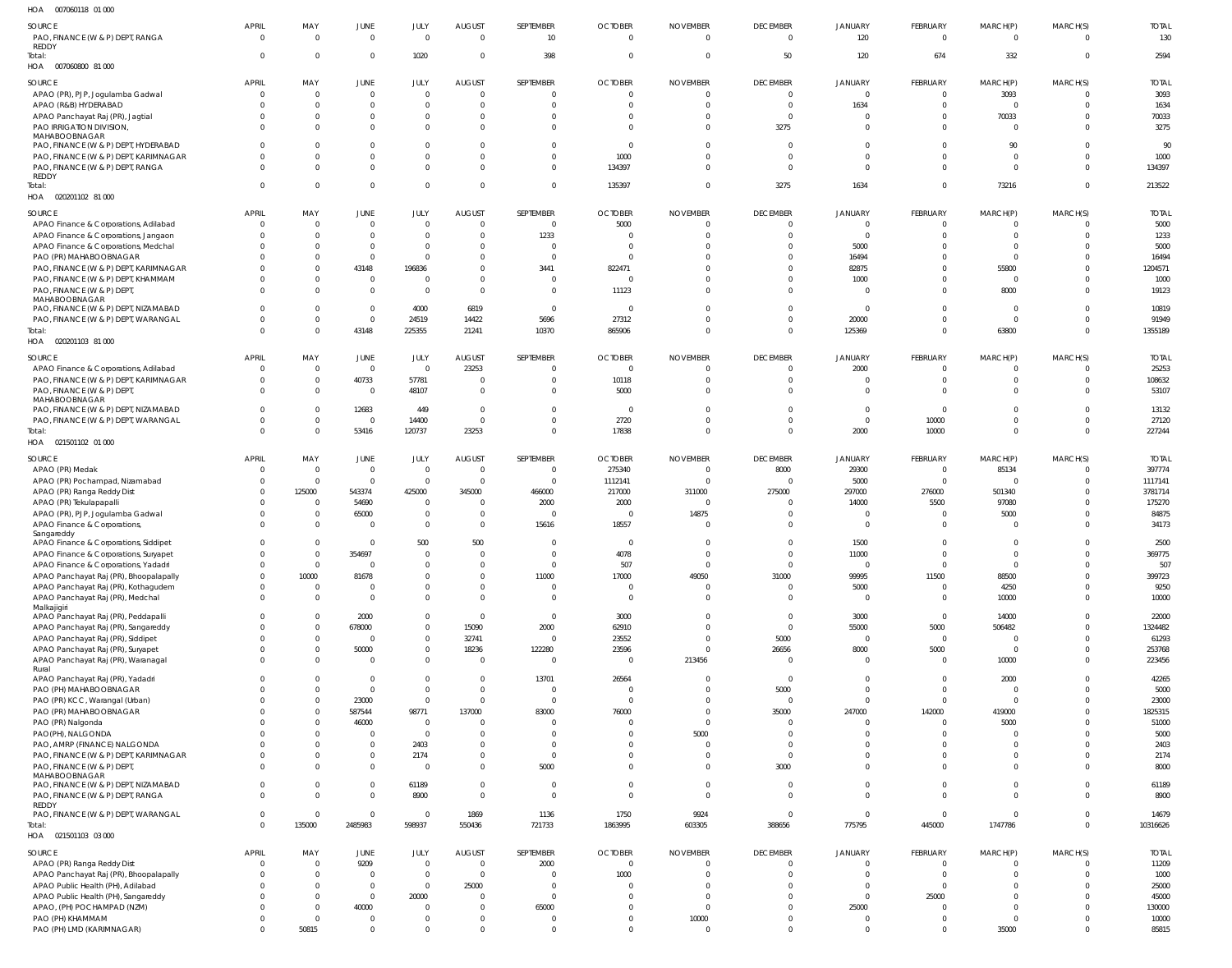| HOA<br>021501103 03 000                               |                      |                            |                            |                            |                            |                         |                |                                  |                            |                                  |                        |                                  |                      |               |
|-------------------------------------------------------|----------------------|----------------------------|----------------------------|----------------------------|----------------------------|-------------------------|----------------|----------------------------------|----------------------------|----------------------------------|------------------------|----------------------------------|----------------------|---------------|
| SOURCE                                                | <b>APRIL</b>         | MAY                        | JUNE                       | JULY                       | <b>AUGUST</b>              | SEPTEMBER               | <b>OCTOBER</b> | <b>NOVEMBER</b>                  | <b>DECEMBER</b>            | <b>JANUARY</b>                   | <b>FEBRUARY</b>        | MARCH(P)                         | MARCH(S)             | <b>TOTAL</b>  |
| PAO (PH) MAHABOOBNAGAR                                | 0                    | $\overline{0}$             | $\overline{0}$             | $\overline{0}$             | $\overline{0}$             | $\Omega$                | $\overline{0}$ | $\overline{0}$                   | 10000                      | $\Omega$                         | $\Omega$               | $\overline{0}$                   | $\Omega$             | 10000         |
| PAO Public Health (PH), Ranga Reddy                   | $\Omega$             | $\overline{0}$             | $\mathbf{0}$               | $\Omega$                   | 1055175                    | 3390000                 | 348900         | $\overline{0}$                   | $\Omega$                   | $\overline{0}$                   | $\Omega$               | $\overline{0}$                   | $\Omega$             | 4794075       |
| PAO(PH), NALGONDA                                     |                      | $\mathbf{0}$               | $\overline{0}$             | $\overline{0}$             | $\overline{0}$             | $\Omega$                | $\overline{0}$ | 327077                           | $\Omega$                   | $\overline{0}$                   | 167000                 | $\overline{0}$                   | $\Omega$             | 494077        |
| PAO, AMRP (FINANCE) NALGONDA                          |                      | $\overline{0}$             | $\mathbf 0$                | $\Omega$                   | $\overline{0}$             |                         | 35816          | $\Omega$                         | $\Omega$                   | $\Omega$                         | - 0                    | $\overline{0}$                   | $\Omega$             | 35816         |
| Total:                                                |                      | 50815                      | 49209                      | 20000                      | 1080175                    | 3457000                 | 385716         | 337077                           | 10000                      | 25000                            | 192000                 | 35000                            | $\Omega$             | 5641992       |
| HOA  021501800  81 000                                |                      |                            |                            |                            |                            |                         |                |                                  |                            |                                  |                        |                                  |                      |               |
|                                                       |                      |                            |                            |                            |                            |                         |                |                                  |                            |                                  |                        |                                  |                      |               |
| SOURCE                                                | <b>APRIL</b>         | MAY                        | JUNE                       | JULY                       | <b>AUGUST</b>              | SEPTEMBER               | <b>OCTOBER</b> | <b>NOVEMBER</b>                  | <b>DECEMBER</b>            | <b>JANUARY</b>                   | FEBRUARY               | MARCH(P)                         | MARCH(S)             | <b>TOTAL</b>  |
| APAO Public Health (PH), Sangareddy                   | 0                    | $\overline{0}$             | $\overline{0}$             | $\overline{0}$             | $\overline{0}$             | 30000                   | $\circ$        | $\overline{0}$                   | $\Omega$                   | $\overline{0}$                   | $\overline{0}$         | $\overline{0}$                   |                      | 30000         |
| APAO, (PH) POCHAMPAD (NZM)                            |                      | $\mathbf 0$                | $\mathbf{0}$               | $\Omega$                   | $\overline{0}$             |                         | $\overline{0}$ | $\overline{0}$                   | $\Omega$                   | 40000                            | $\overline{0}$         | $\overline{0}$                   | $\Omega$             | 40000         |
| PAO (PH) KHAMMAM                                      |                      | $\mathbf 0$                | $\mathbf 0$                | $\overline{0}$             | $\overline{0}$             |                         | $\circ$        | $\mathbf{0}$                     | $\Omega$                   | $\overline{0}$                   | 65000                  | 10000                            |                      | 75000         |
| PAO (PH) LMD (KARIMNAGAR)                             |                      | $\mathbf 0$                | $\mathbf 0$                | $\overline{0}$             | 15000                      | $\Omega$                | 40000          | $\overline{0}$                   | 25000                      | $\overline{0}$                   | $\overline{0}$         | $\overline{0}$                   |                      | 80000         |
| PAO (PH) MAHABOOBNAGAR                                |                      | $\mathbf 0$                | $\mathbf 0$                | 10000                      | $\overline{0}$             | $\Omega$                | $\circ$        | $\overline{0}$                   | $\Omega$                   | $\Omega$                         | $\overline{0}$         | $\overline{0}$                   |                      | 10000         |
| PAO (PH), HANUMAKONDA, Warangal                       |                      | $\mathbf 0$                | 138000                     | $\Omega$                   | $\overline{0}$             | $\Omega$                | - 0            | $\overline{0}$                   | 15000                      | $\overline{0}$                   | 10000                  | 280199                           | $\Omega$             | 443199        |
| (Urban)<br>PAO Public Health (PH), Ranga Reddy        | 0                    | $\mathbf 0$                | $\overline{0}$             | $\overline{0}$             | $\overline{0}$             | $\overline{0}$          | $\overline{0}$ | 284560                           | 125000                     | 30000                            | 275000                 | 349028                           | $\Omega$             | 1063588       |
| PAO(PH), NALGONDA                                     | 0                    | $\mathbf 0$                | $\mathbf 0$                | $\overline{0}$             | $\overline{0}$             | $\mathsf{C}$            | $\overline{0}$ | 170000                           | $\Omega$                   | $\overline{0}$                   | $\overline{0}$         | $\overline{0}$                   | $\Omega$             | 170000        |
| Total:                                                | $\Omega$             | $\mathbf 0$                | 138000                     | 10000                      | 15000                      | 30000                   | 40000          | 454560                           | 165000                     | 70000                            | 350000                 | 639227                           | $\Omega$             | 1911787       |
| HOA 021601106 01 000                                  |                      |                            |                            |                            |                            |                         |                |                                  |                            |                                  |                        |                                  |                      |               |
|                                                       |                      |                            |                            |                            |                            |                         |                |                                  |                            |                                  |                        |                                  |                      |               |
| SOURCE                                                | <b>APRIL</b>         | MAY                        | <b>JUNE</b>                | JULY                       | <b>AUGUST</b>              | SEPTEMBER               | <b>OCTOBER</b> | <b>NOVEMBER</b>                  | <b>DECEMBER</b>            | <b>JANUARY</b>                   | FEBRUARY               | MARCH(P)                         | MARCH(S)             | <b>TOTAL</b>  |
| APAO (R&B) RANGAREDDY (HYD)                           | 0                    | 1000                       | 64                         | 3064                       | 1192                       | 2064                    | 1064           | 1064                             | 64                         | 1064                             | 2064                   | 1064                             | $\Omega$             | 13768         |
| APAO (R&B) TEKULAPALLY                                |                      | 111                        | 111                        | 111                        | 111                        | 111                     | 111            | $\overline{0}$                   | 111                        | $\overline{0}$                   | $\Omega$               | $\overline{0}$                   | $\Omega$             | 777           |
| APAO Irrigation, Nagarkurnool                         |                      | $\overline{0}$             | $\mathbf 0$                | $\Omega$                   | $\overline{0}$             | - 0                     | $\Omega$       | 45600                            | $\Omega$                   | $\Omega$                         | 205200                 | 22800                            |                      | 273600        |
| APAO Irrigation, Yadadri                              |                      | $\Omega$                   | $\mathbf{0}$               | 3                          | - 3                        |                         | <b>q</b>       | 3                                | $\cdot$ 3                  | 3                                | -3                     | -3                               |                      | 36            |
| PAO (W&P), Waranagal (Urban)                          |                      | 10                         | 20                         | 10 <sup>°</sup>            | 10 <sup>°</sup>            | 10                      | 40             | 10                               | 10 <sup>°</sup>            | 10                               | 10                     | $\overline{0}$                   |                      | 140           |
| PAO A M R P (SLBC), NALGONDA                          |                      | 47                         | 47                         | 47                         | 47                         | 47                      | 94             | 47                               | 94                         | 94                               | 376                    | 94                               |                      | 1034          |
| PAO IRRIGATION DIVISION HYDERABAD                     |                      | 236                        | 47                         | 484                        | 178                        | 174                     | 253            | 268                              | 174                        | 174                              | 174                    | 174                              |                      | 2336          |
| PAO IRRIGATION DIVISION NALGONDA                      |                      | 180                        | $\mathbf 0$                | 540                        | 180                        | 180                     | 180            | 180                              | 180                        | 180                              | 180                    | 180                              |                      | 2160          |
| PAO IRRIGATION RANGA REDDY DISTRICT                   |                      | 52                         | 502                        | 802                        | 1102                       | 554                     | 502            | 502                              | 502                        | 502                              | 502                    | 502                              |                      | 6024          |
| PAO, PJP, Jogulamba Gadwal                            |                      | 13                         | 16                         | 16                         | 22                         | 26                      | 19             | 16                               | 13                         | 13                               | 13                     | 13                               |                      | 180           |
| PAO,NSP(W&P), HYDERABAD                               |                      | 47                         | 47                         | 47                         | 47                         | 47                      | 94             | 47                               | 47                         | $\overline{0}$                   | 94                     | 47                               |                      | 564           |
| Total:                                                |                      | 1696                       | 854                        | 5124                       | 2892                       | 3219                    | 2366           | 47737                            | 1198                       | 2040                             | 208616                 | 24877                            | $\Omega$             | 300619        |
| HOA  023560800  01  000                               |                      |                            |                            |                            |                            |                         |                |                                  |                            |                                  |                        |                                  |                      |               |
| SOURCE                                                | <b>APRIL</b>         | MAY                        | JUNE                       | JULY                       | <b>AUGUST</b>              | SEPTEMBER               | <b>OCTOBER</b> | <b>NOVEMBER</b>                  | <b>DECEMBER</b>            | <b>JANUARY</b>                   | FEBRUARY               | MARCH(P)                         | MARCH(S)             | <b>TOTAL</b>  |
| APAO (PR) Medak                                       |                      | $\overline{0}$             | 60                         | $\overline{0}$             | $\overline{0}$             | - 0                     | 3110           | $\overline{0}$                   | $\Omega$                   | $\Omega$                         | $\Omega$               | $\overline{0}$                   |                      | 3170          |
| APAO (PR), PJP, Jogulamba Gadwal                      |                      | $\mathbf 0$                | 15000                      | $\overline{0}$             | $\overline{0}$             | - 0                     | $\overline{0}$ | $\overline{0}$                   | $\Omega$                   | $\Omega$                         | $\Omega$               | 10000                            | $\Omega$             | 25000         |
| APAO (R&B) HYDERABAD                                  |                      | $\mathbf 0$                | $\overline{0}$             | $\overline{0}$             | $\overline{0}$             | - 0                     | $\Omega$       | 0                                | $\Omega$                   | $\Omega$                         | $\Omega$               | 3811                             |                      | 3811          |
| APAO Finance & Corporations, Adilabad                 |                      | $\mathbf 0$                | $\mathbf 0$                | $\overline{0}$             | 14300                      | - 0                     | $\Omega$       | 0                                | $\Omega$                   | $\Omega$                         | $\Omega$               | $\overline{0}$                   | $\Omega$             | 14300         |
|                                                       |                      |                            |                            |                            |                            |                         | $\overline{0}$ | $\mathbf{0}$                     | $\Omega$                   | $\overline{0}$                   | $\Omega$               | 911                              |                      | 38190         |
|                                                       |                      |                            |                            |                            |                            |                         |                |                                  |                            |                                  |                        |                                  |                      |               |
| APAO Finance & Corporations, Jangaon                  |                      | $\mathbf 0$                | $\mathbf{0}$               | $\mathbf 0$                | 35563                      | 1716                    |                |                                  |                            |                                  |                        |                                  |                      |               |
| APAO Finance & Corporations,                          | $\Omega$             | $\mathbf 0$                | $\mathbf 0$                | $\Omega$                   | $\overline{0}$             | C                       | $\overline{0}$ | $\overline{0}$                   | $\Omega$                   | 6678                             | $\Omega$               | 5222                             | $\Omega$             | 11900         |
| Komarambheem Asifabad<br>APAO Finance & Corporations, | $\Omega$             | $\Omega$                   | $\mathbf{0}$               | 3170                       | $\overline{0}$             | $\mathbf 0$             | 133            | $\overline{0}$                   | $\Omega$                   | $\overline{0}$                   | $\overline{0}$         | $\overline{0}$                   | $\Omega$             | 3303          |
| Mahabubabad                                           |                      |                            |                            |                            |                            |                         |                |                                  |                            |                                  |                        |                                  |                      |               |
| APAO Finance & Corporations, Peddapalli               | 0                    | $\mathbf 0$                | $\mathbf{0}$               | $\Omega$                   | 8861                       | 21                      | $\overline{0}$ | $\overline{0}$                   | $\Omega$                   | $\overline{0}$                   | $\Omega$               | $\overline{0}$                   | $\Omega$             | 8882          |
| APAO Finance & Corporations,                          | $\Omega$             | $\Omega$                   | $\mathbf 0$                | $\overline{0}$             | $\overline{0}$             | $\overline{0}$          | $\overline{0}$ | $\Omega$                         | $\Omega$                   | 13653                            | 20084                  | 42354                            | $\Omega$             | 76091         |
| Sangareddy                                            | U                    |                            |                            |                            |                            |                         |                | $\Omega$                         |                            |                                  |                        |                                  | $\Omega$             |               |
| APAO Finance & Corporations, Vikarabad                |                      | $\Omega$                   | $\Omega$                   | 40830                      | 10000                      | 15316                   | 15848          |                                  | $\Omega$                   | $\overline{0}$                   | 14950                  | $\Omega$                         | $\Omega$             | 96944         |
| APAO Irrigation, Jagtial                              | $\Omega$             | $\mathbf 0$<br>$\Omega$    | 2000                       | 17000<br>4500              | 1000<br>$\Omega$           | - 0                     | 42000          | $\Omega$                         | $\Omega$<br>$\Omega$       | 3000<br>$\Omega$                 | 1000<br>$\cap$         | $\overline{0}$<br>$\cap$         | $\cap$               | 66000         |
| APAO Irrigation, Jangaon                              |                      |                            |                            | $\Omega$                   |                            | 4500                    | 3000           | $\Omega$                         |                            |                                  |                        | $\Omega$                         |                      | 12000         |
| APAO Irrigation, Komarambheem Asifabad                |                      | $\Omega$                   | $\Omega$                   |                            | $\Omega$                   | $\mathsf{C}$            | 13207          |                                  | $\Omega$                   | $\Omega$                         | $\Omega$               |                                  | $\Omega$             | 13207         |
| APAO Irrigation, Peddapalli                           |                      | $\Omega$                   | $\Omega$                   | $\Omega$                   | $\Omega$                   | 174000                  | $\overline{0}$ | $\Omega$                         | $\overline{0}$             | $\overline{0}$                   | $\Omega$               | $\Omega$                         | $\Omega$             | 174000        |
| APAO Irrigation, Vikarabad                            |                      | $\Omega$                   | $\mathbf{0}$               | $\Omega$                   | $\overline{0}$             | 259524                  | $\overline{0}$ | $\overline{0}$                   | 48345                      | 5208                             | 1646550                | $\Omega$                         | $\Omega$             | 1959627       |
| APAO Irrigation, Wanaparthy                           |                      | $\Omega$                   | $\mathbf 0$                | $\Omega$                   | $\Omega$                   | $\mathsf{C}$            | 81498          | $\overline{0}$                   | $\Omega$<br>$\Omega$       | $\overline{0}$                   | $\Omega$               | $\Omega$                         | $\Omega$             | 81498         |
| APAO Panchayat Raj (PR), Jagtial                      |                      | $\mathbf{0}$               | 11100                      | $\overline{0}$             | $\overline{0}$             | - 0                     | 500            | 13935                            |                            | $\overline{0}$                   | $\Omega$               | $\overline{0}$                   |                      | 25535         |
| APAO Panchayat Raj (PR), Jangaon                      |                      | $\mathbf{0}$               | $\mathbf 0$                | $\Omega$                   | 16980                      | 70                      | $\overline{0}$ | $\overline{0}$                   | $\Omega$<br>$\Omega$       | $\overline{0}$                   | $\Omega$<br>$\Omega$   | 157274                           | $\Omega$<br>$\Omega$ | 174324        |
| APAO Panchayat Raj (PR),<br>Komarambheem Asifabad     | $\Omega$             | 339271                     | $\mathbf 0$                | $\Omega$                   | $\Omega$                   | $\mathbf 0$             | $\Omega$       | $\Omega$                         |                            | $\overline{0}$                   |                        | $\Omega$                         |                      | 339271        |
| APAO Panchayat Raj (PR), Mahabubabad                  | $\Omega$             | $\mathbf 0$                | $\Omega$                   | 42827                      | $\overline{0}$             | $\overline{0}$          | $\overline{0}$ | $\Omega$                         | $\Omega$                   | $\overline{0}$                   | $\overline{0}$         | 5000                             | $\Omega$             | 47827         |
| APAO Panchayat Raj (PR), Nagarkurnool                 |                      | $\mathbf{0}$               | 173182                     | $\Omega$                   | 10000                      | 42000                   | 46000          | $\Omega$                         | $\Omega$                   | 24000                            | 46000                  | 214090                           |                      | 555272        |
| APAO Panchayat Raj (PR), Peddapalli                   |                      | $\mathbf{0}$               | 40060                      | $\overline{0}$             | 125172                     | 19119                   | 27624          | $\Omega$                         | $\Omega$                   | 10540                            | $\overline{0}$         | $\overline{0}$                   | $\Omega$             | 222515        |
| APAO Panchayat Raj (PR), Sangareddy                   |                      | $\mathbf 0$                | 337181                     | $\mathbf 0$                | 15000                      | 308987                  | $\overline{0}$ | $\Omega$                         | $\Omega$                   | $\overline{0}$                   | $\Omega$               | $\overline{0}$                   | $\cap$               | 661168        |
| APAO Panchayat Raj (PR), Siddipet                     |                      | $\mathbf 0$                | $\mathbf 0$                | $\mathbf 0$                | $\overline{0}$             | - 0                     | 13669          | $\Omega$                         | $\Omega$                   | $\overline{0}$                   | $\Omega$               | $\overline{0}$                   | $\Omega$             | 13669         |
| APAO Panchayat Raj (PR), Siricilla                    |                      | $\mathbf 0$                | $\mathbf 0$                | $\mathbf 0$                | $\overline{0}$             |                         | $\overline{0}$ | $\Omega$                         | $\Omega$                   | 10689                            | $\Omega$               | $\overline{0}$                   | $\Omega$             | 10689         |
| APAO Panchayat Raj (PR), Vikarabad                    |                      | $\mathbf 0$                | 17945                      | $\mathbf 0$                | 40000                      | $\Omega$                | 10564          | $\Omega$                         | $\Omega$                   | 84511                            | $\Omega$               | $\overline{0}$                   | $\Omega$             | 153020        |
| APAO Panchayat Raj (PR), Wanaparthy                   |                      | $\mathbf 0$                | 23000                      | $\mathbf 0$                | $\overline{0}$             | $\Omega$                | $\overline{0}$ | $\overline{0}$                   | $\Omega$                   | $\overline{0}$                   | $\Omega$               | 55000                            | $\Omega$             | 78000         |
| APAO Panchayat Raj (PR), Waranagal                    | <sup>0</sup>         | $\mathbf 0$                | 5000                       | $\overline{0}$             | $\overline{0}$             | $\Omega$                | $\overline{0}$ | $\overline{0}$                   | $\Omega$                   | $\overline{0}$                   | $\Omega$               | $\overline{0}$                   | $\Omega$             | 5000          |
| Rural                                                 |                      |                            |                            |                            |                            |                         |                |                                  |                            |                                  |                        |                                  |                      |               |
| APAO Projects, Jagtial                                | U                    | $\mathbf 0$                | $\mathbf 0$                | $\mathbf{0}$               | $\overline{0}$             | $\Omega$                | 2000           | 1000                             | $\Omega$                   | $\overline{0}$                   | $\Omega$               | $\overline{0}$                   | $\Omega$             | 3000          |
| APAO Projects, Jangaon                                |                      | $\overline{0}$             | $\Omega$                   | $\Omega$                   | 2497072                    | $\Omega$                | $\overline{0}$ | $\overline{0}$                   | $\Omega$                   | $\Omega$                         | $\Omega$               | $\overline{0}$                   | $\Omega$             | 2497072       |
| APAO Roads & Buildings (R&B), Jangaon                 | U                    | $\mathbf 0$                | $\mathbf{0}$               | $\overline{0}$             | $\mathbf 0$                | $\Omega$                | $\circ$        | $\overline{0}$                   | $\Omega$                   | $\overline{0}$                   | 3849700                | $\overline{0}$                   | $\Omega$             | 3849700       |
| APAO Roads & Buildings (R&B),                         | $\Omega$             | 16352                      | $\mathbf 0$                | $\Omega$                   | $\Omega$                   | $\Omega$                | $\overline{0}$ | $\overline{0}$                   | $\Omega$                   | $\overline{0}$                   | $\Omega$               | $\overline{0}$                   | $\Omega$             | 16352         |
| Wanaparthy                                            |                      |                            |                            |                            |                            |                         |                |                                  |                            |                                  |                        |                                  |                      |               |
| PAO (PR), Nirmal                                      | 0                    | $\overline{0}$             | $\mathbf 0$                | $\Omega$                   | $\mathbf 0$                | $\Omega$                | 5000           | $\overline{0}$                   | $\Omega$                   | $\overline{0}$                   | $\Omega$               | $\overline{0}$                   | $\Omega$             | 5000          |
| PAO IRRIGATION DIVISION,                              | $\Omega$             | $\mathbf 0$                | $\mathbf 0$                | 3000                       | $\Omega$                   | $\Omega$                | $\overline{0}$ | $\mathbf{0}$                     | $\Omega$                   | $\Omega$                         | $\Omega$               | $\overline{0}$                   | $\Omega$             | 3000          |
| MAHABOOBNAGAR<br>PAO IRRIGATION RANGA REDDY DISTRICT  |                      | $\Omega$                   | $\mathbf 0$                | $\Omega$                   | $\Omega$                   | $\Omega$                | 221884         | 17269                            | $\Omega$                   | $\Omega$                         | $\Omega$               | $\overline{0}$                   | $\Omega$             | 239153        |
| PAO MEDAK(IW), MEDAK                                  |                      | $\mathbf 0$                | 3000                       | $\Omega$                   | $\Omega$                   | $\Omega$                | $\overline{0}$ | $\Omega$                         | $\Omega$                   | $\Omega$                         | $\overline{0}$         | $\overline{0}$                   | $\Omega$             | 3000          |
| PAO, AMRP (FINANCE) NALGONDA                          |                      | $\mathbf 0$                | 5196                       | $\overline{0}$             | $\overline{0}$             | $\mathbf 0$             | $\overline{0}$ | $\Omega$                         | $\Omega$                   | $\overline{0}$                   | 5100                   | 10345                            | $\Omega$             | 20641         |
| PAO, FINANCE (W & P) DEPT, HYDERABAD                  |                      | $\mathbf 0$                | $\overline{0}$             | $\Omega$                   | $\overline{0}$             | 10                      | $\overline{0}$ | $\overline{0}$                   | $\Omega$                   | 4100                             | $\overline{0}$         | $\overline{0}$                   | $\Omega$             | 4110          |
| PAO, FINANCE (W & P) DEPT, KHAMMAM                    | U                    | $\mathbf 0$                | $\mathbf 0$                | $\Omega$                   | $\overline{0}$             | $\mathbf 0$             | 283206         | $\mathbf 0$                      | $\Omega$                   | $\overline{0}$                   | $\overline{0}$         | $\overline{0}$                   | $\Omega$             | 283206        |
| PAO, FINANCE (W & P) DEPT, RANGA                      | $\Omega$             | 3676                       | 3062                       | 217453                     | 1222                       | 323120                  | $\overline{0}$ | 557                              | 13812                      | $\overline{0}$                   | 10040                  | 42020                            | $\Omega$             | 614962        |
| REDDY                                                 |                      |                            |                            |                            |                            |                         |                |                                  |                            |                                  |                        |                                  |                      |               |
| PAO, FINANCE (W & P) DEPT, WARANGAL                   | 0                    | $\mathbf 0$                | $\overline{0}$             | 117820                     | $\overline{0}$             | -C                      | $\overline{0}$ | $\overline{0}$                   | $\Omega$                   | 8220                             | $\overline{0}$         | $\overline{0}$                   | $\Omega$             | 126040        |
| PAO, PJP, Jogulamba Gadwal<br>PAO, SRSP, SSP, NIRMAL  | $\Omega$<br>$\Omega$ | $\mathbf 0$<br>$\mathbf 0$ | $\mathbf 0$<br>$\mathbf 0$ | $\Omega$<br>$\overline{0}$ | $\mathbf 0$<br>$\mathbf 0$ | $\Omega$<br>$\mathbf 0$ | 15665<br>1000  | $\overline{0}$<br>$\overline{0}$ | $\overline{0}$<br>$\Omega$ | $\overline{0}$<br>$\overline{0}$ | $\overline{0}$<br>1000 | $\overline{0}$<br>$\overline{0}$ | $\Omega$<br>$\Omega$ | 15665<br>2000 |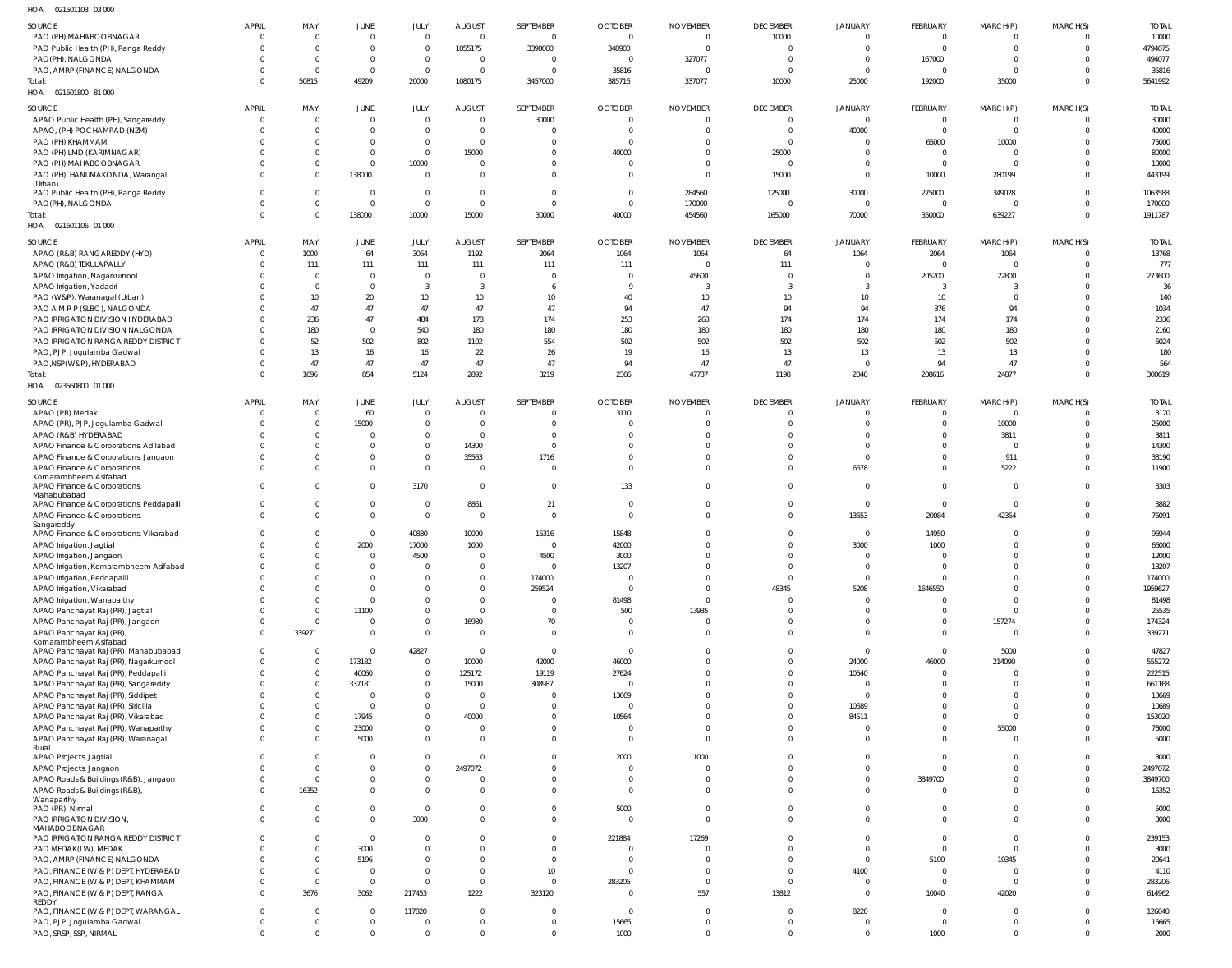| HOA<br>023560800 01 000                                                  |                                |                                  |                                  |                            |                                  |                                  |                                |                             |                                |                               |                                |                                           |                      |                          |
|--------------------------------------------------------------------------|--------------------------------|----------------------------------|----------------------------------|----------------------------|----------------------------------|----------------------------------|--------------------------------|-----------------------------|--------------------------------|-------------------------------|--------------------------------|-------------------------------------------|----------------------|--------------------------|
| SOURCE                                                                   | APRIL                          | MAY                              | JUNE                             | JULY                       | <b>AUGUST</b>                    | SEPTEMBER                        | <b>OCTOBER</b>                 | <b>NOVEMBER</b>             | <b>DECEMBER</b>                | <b>JANUARY</b>                | FEBRUARY                       | MARCH(P)                                  | MARCH(S)             | <b>TOTAL</b>             |
| Total:                                                                   | $\overline{0}$                 | 359299                           | 635786                           | 446600                     | 2775170                          | 1148383                          | 785908                         | 32761                       | 62157                          | 170599                        | 5594424                        | 546027                                    | $\Omega$             | 12557114                 |
| HOA  025000102  01 000                                                   |                                |                                  |                                  |                            |                                  |                                  |                                |                             |                                |                               |                                |                                           |                      |                          |
| SOURCE                                                                   | <b>APRIL</b>                   | MAY                              | JUNE                             | JULY                       | <b>AUGUST</b>                    | SEPTEMBER                        | <b>OCTOBER</b>                 | <b>NOVEMBER</b>             | <b>DECEMBER</b>                | JANUARY                       | FEBRUARY                       | MARCH(P)                                  | MARCH(S)             | <b>TOTAL</b>             |
| APAO Finance & Corporations, Adilabad                                    | $\overline{0}$                 | $\overline{0}$                   | 145920                           | 63522                      | $\mathbf{0}$                     | $\overline{0}$                   | $\mathbf 0$                    | $\mathbf 0$                 | $\overline{0}$                 | 25000                         | 138000                         | 15000                                     |                      | 387442                   |
| APAO Finance & Corporations,<br>Bhoopalapally                            | $\Omega$                       | $\overline{0}$                   | $\overline{0}$                   | $\overline{0}$             | $\overline{0}$                   | $\overline{0}$                   | $\Omega$                       | $\Omega$                    | $\mathbf 0$                    | 246344                        | $\Omega$                       | 220000                                    | $\Omega$             | 466344                   |
| APAO Finance & Corporations,                                             | $\Omega$                       | $\overline{0}$                   | $\overline{0}$                   | 19400                      | 10455                            | $\mathbf 0$                      | $\Omega$                       | $\Omega$                    | $\mathbf 0$                    | 109385                        | 46000                          | 27660                                     | $\Omega$             | 212900                   |
| Sangareddy                                                               |                                |                                  |                                  |                            |                                  |                                  |                                |                             |                                |                               |                                |                                           |                      |                          |
| PAO, AMRP (FINANCE) NALGONDA<br>PAO, FINANCE (W & P) DEPT, HYDERABAD     | $\Omega$<br>$\Omega$           | - 0<br>$\overline{0}$            | $\overline{0}$<br>$\mathbf 0$    | 7000<br>$\mathbf 0$        | 13128<br>$\overline{0}$          | $\overline{0}$<br>$\overline{0}$ | $\overline{0}$<br>172643       | $\Omega$                    | $\mathbf 0$<br>$\mathbf 0$     | $\mathbf 0$<br>6000           | $\overline{0}$<br>$\Omega$     | 30175<br>302770                           |                      | 50303<br>481413          |
| PAO, FINANCE (W & P) DEPT, KARIMNAGAR                                    | $\Omega$                       | $^{\circ}$                       | $\overline{0}$                   | 8422                       | $\overline{0}$                   | 1521                             | 0                              | $\Omega$                    | $\mathbf 0$                    | $\mathbf{0}$                  | $\Omega$                       | $\overline{0}$                            |                      | 9943                     |
| PAO, FINANCE (W & P) DEPT,                                               | $\Omega$                       | - 0                              | $\overline{0}$                   | $\mathbf 0$                | 16825                            | $\overline{0}$                   | $\Omega$                       | $\Omega$                    | $\mathbf 0$                    | $\mathbf 0$                   | $\Omega$                       | 25800                                     |                      | 42625                    |
| MAHABOOBNAGAR                                                            |                                |                                  |                                  |                            |                                  |                                  |                                |                             |                                |                               |                                |                                           |                      |                          |
| PAO, FINANCE (W & P) DEPT, MEDAK<br>PAO, FINANCE (W & P) DEPT, NIZAMABAD | $\Omega$<br>$\Omega$           | - 0<br>$\overline{0}$            | $\overline{0}$<br>$\overline{0}$ | 15360<br>$\mathbf 0$       | $\overline{0}$<br>$\overline{0}$ | $\overline{0}$<br>$\overline{0}$ | 2000<br>$\Omega$               | $\Omega$<br>$\Omega$        | $\mathbf 0$<br>$\mathbf 0$     | $\mathbf 0$<br>50000          | $\overline{0}$<br>$\mathbf{0}$ | $\overline{\mathbf{0}}$<br>$\overline{0}$ | $\Omega$             | 17360<br>50000           |
| Total:                                                                   | $\Omega$                       | $\overline{0}$                   | 145920                           | 113704                     | 40408                            | 1521                             | 174643                         | $\mathbf 0$                 | $\Omega$                       | 436729                        | 184000                         | 621405                                    | $\Omega$             | 1718330                  |
| HOA   040601800   02   000                                               |                                |                                  |                                  |                            |                                  |                                  |                                |                             |                                |                               |                                |                                           |                      |                          |
| SOURCE                                                                   | APRIL                          | MAY                              | JUNE                             | JULY                       | <b>AUGUST</b>                    | SEPTEMBER                        | <b>OCTOBER</b>                 | <b>NOVEMBER</b>             | <b>DECEMBER</b>                | <b>JANUARY</b>                | FEBRUARY                       | MARCH(P)                                  | MARCH(S)             | <b>TOTAL</b>             |
| APAO (PR) Ranga Reddy Dist                                               | $\mathbf{0}$                   | $\overline{0}$                   | 182000                           | $\mathbf 0$                | $\overline{0}$                   | $\mathbf 0$                      | 0                              | 0                           | $^{\circ}$                     | 0                             | $\Omega$                       | 5000                                      | $\Omega$             | 187000                   |
| APAO Finance & Corporations,                                             | $\Omega$                       | $\overline{0}$                   | $\Omega$                         | $\Omega$                   | $\mathbf{0}$                     | $\Omega$                         | $\Omega$                       |                             | $\mathbf 0$                    | 135926                        | $\overline{0}$                 | $\overline{0}$                            | $\Omega$             | 135926                   |
| Kothagudem                                                               |                                |                                  |                                  |                            |                                  |                                  |                                |                             |                                |                               |                                |                                           |                      |                          |
| APAO Panchayat Raj (PR), Peddapalli<br>PAO (PR) MAHABOOBNAGAR            | $\Omega$<br>$\Omega$           | $\overline{0}$<br>$\overline{0}$ | $\overline{0}$<br>$\overline{0}$ | $\mathbf 0$<br>$\mathbf 0$ | 872<br>$\overline{0}$            | $\overline{0}$<br>30000          | $\overline{0}$<br>50000        | $\Omega$<br>$\Omega$        | $\overline{0}$<br>$\mathbf 0$  | 0<br>45000                    | $\Omega$<br>15000              | $\overline{0}$<br>$-140000$               | $\Omega$<br>$\Omega$ | 872<br>$\Omega$          |
| PAO IRRIGATION DIVISION                                                  | $\Omega$                       | $\Omega$                         | $\overline{0}$                   | 3500                       | 4000                             | $\Omega$                         | 18500                          | 51000                       | 3000                           | 5000                          | $-83000$                       | $-2000$                                   | $\Omega$             | $\Omega$                 |
| MAHABOOBNAGAR                                                            |                                |                                  |                                  |                            |                                  |                                  |                                |                             |                                |                               |                                |                                           |                      |                          |
| PAO, FINANCE (W & P) DEPT, KHAMMAM                                       | $\Omega$                       | - 0                              | $\overline{0}$                   | 0                          | $\overline{0}$                   | $\Omega$                         | 148737                         | $\Omega$                    | $^{\circ}$                     | 0                             | - 0                            | $\mathbf 0$                               | $\Omega$             | 148737                   |
| PAO, FINANCE (W & P) DEPT,<br>MAHABOOBNAGAR                              | $\Omega$                       | $\overline{0}$                   | $\overline{0}$                   | $\mathbf 0$                | 4000                             | $\overline{0}$                   | $\Omega$                       | $\Omega$                    | $\mathbf 0$                    | 29800                         | $\Omega$                       | $-33800$                                  | $\Omega$             | $\overline{\phantom{0}}$ |
| PAO, FINANCE (W & P) DEPT, RANGA                                         | $\Omega$                       | $^{\circ}$                       | 4157                             | 6000                       | $\overline{0}$                   | $\overline{0}$                   | $\overline{0}$                 | $\Omega$                    | $\mathbf 0$                    | $\mathbf 0$                   | $\overline{0}$                 | $\overline{\mathbf{0}}$                   |                      | 10157                    |
| REDDY                                                                    |                                |                                  |                                  | $\overline{0}$             |                                  |                                  |                                | $\mathbf 0$                 |                                |                               |                                |                                           |                      |                          |
| PAO, PJP, Jogulamba Gadwal<br>Total:                                     | $\mathbf{0}$<br>$\Omega$       | $\overline{0}$<br>$\overline{0}$ | 1000<br>187157                   | 9500                       | $\overline{0}$<br>8872           | 1000<br>31000                    | 10000<br>227237                | 51000                       | $\overline{0}$<br>3000         | $\mathbf 0$<br>215726         | 5000<br>$-63000$               | $\overline{0}$<br>$-170800$               | $\Omega$<br>$\Omega$ | 17000<br>499692          |
| HOA  043500800  03  000                                                  |                                |                                  |                                  |                            |                                  |                                  |                                |                             |                                |                               |                                |                                           |                      |                          |
|                                                                          |                                |                                  |                                  |                            |                                  |                                  |                                |                             |                                |                               |                                |                                           |                      |                          |
| SOURCE<br>PAO, FINANCE (W & P) DEPT, WARANGAL                            | <b>APRIL</b><br>$\overline{0}$ | MAY<br>$\overline{0}$            | JUNE<br>903562                   | JULY<br>$\mathbf 0$        | <b>AUGUST</b><br>$\overline{0}$  | SEPTEMBER<br>$\Omega$            | <b>OCTOBER</b><br>$\mathbf{0}$ | <b>NOVEMBER</b><br>$\Omega$ | <b>DECEMBER</b><br>$\mathbf 0$ | <b>JANUARY</b><br>$\mathbf 0$ | FEBRUARY<br>$\Omega$           | MARCH(P)<br>0                             | MARCH(S)             | <b>TOTAL</b><br>903562   |
| Total:                                                                   | $\overline{0}$                 | $\overline{0}$                   | 903562                           | $\mathbf 0$                | $\overline{0}$                   | $\overline{0}$                   | $\overline{0}$                 | $\mathbf 0$                 | $\mathbf 0$                    | $\mathbf 0$                   | $\mathbf{0}$                   | $\overline{0}$                            | $\overline{0}$       | 903562                   |
| HOA  051500800  81 000                                                   |                                |                                  |                                  |                            |                                  |                                  |                                |                             |                                |                               |                                |                                           |                      |                          |
| SOURCE                                                                   | APRIL                          | MAY                              | JUNE                             | JULY                       | <b>AUGUST</b>                    | SEPTEMBER                        | <b>OCTOBER</b>                 | <b>NOVEMBER</b>             | <b>DECEMBER</b>                | <b>JANUARY</b>                | FEBRUARY                       | MARCH(P)                                  | MARCH(S)             | <b>TOTAL</b>             |
| APAO (PR) Pochampad, Nizamabad                                           | $\mathbf 0$                    | $\overline{0}$                   | 111126                           | $\mathbf 0$                | $\mathbf{0}$                     | 81089                            | 525230                         | 14304                       | $^{\circ}$                     | 207633                        | 288587                         | 106912                                    | $\Omega$             | 1334881                  |
| APAO (PR) Tekulapapalli                                                  | $\Omega$                       | $\overline{0}$                   | $\Omega$                         | 179616                     | $\mathbf 0$                      |                                  | $\Omega$                       |                             | $\Omega$                       | $\Omega$                      | - 0                            | $\Omega$                                  |                      | 179616                   |
| APAO Finance & Corporations, Jangaon                                     | -0                             | $\overline{0}$                   | $\overline{0}$                   | 0                          | $^{\circ}$                       | 10334                            | 3143                           |                             | $^{\circ}$                     | 34861                         | $\overline{0}$                 | 0                                         |                      | 48338                    |
| APAO Finance & Corporations, Kamareddy                                   | $\Omega$                       | $\overline{0}$                   | $\mathbf{0}$                     | 1000                       | $\mathbf 0$                      |                                  |                                |                             | $\mathbf 0$                    | 5000                          | 20805                          | $\mathbf 0$                               |                      | 26805                    |
| APAO Finance & Corporations,                                             | $\Omega$                       | $\overline{0}$                   | $\Omega$                         | $\Omega$                   | $\overline{0}$                   | $\Omega$                         | $\Omega$                       |                             | $\mathbf 0$                    | 10000                         | - 0                            | $\overline{0}$                            |                      | 10000                    |
| Kothagudem<br>APAO Finance & Corporations, Siricilla                     | $\Omega$                       | $\overline{0}$                   | 14122                            | 0                          | $\overline{0}$                   | $\Omega$                         | $\Omega$                       |                             | $\mathbf 0$                    | 0                             | - 0                            | $\mathbf 0$                               |                      | 14122                    |
| APAO Panchayat Raj (PR), Adilabad                                        | $\Omega$                       | 46000                            |                                  |                            | 4178                             | $\Omega$                         | 100000                         | 115000                      | 6000                           | 0                             | 25000                          | 31000                                     |                      | 327178                   |
| APAO Panchayat Raj (PR), Jangaon                                         | $\Omega$                       | $\Omega$                         | $\Omega$                         | $\Omega$                   | 83640                            | 229555                           | $\Omega$                       | $\Omega$                    | $\Omega$                       | 14218                         | $\Omega$                       | $\Omega$                                  | $\Omega$             | 327413                   |
| APAO Panchayat Raj (PR), Kamareddy                                       |                                |                                  |                                  |                            |                                  |                                  |                                |                             |                                | 10440                         |                                |                                           |                      | 10440                    |
| APAO Panchayat Raj (PR), Mancherial                                      | $\Omega$                       | $\Omega$                         | $\Omega$                         |                            | $\Omega$                         |                                  |                                |                             | $\overline{0}$                 | 12816                         |                                | $\Omega$                                  |                      | 12816                    |
| APAO Panchayat Raj (PR), Medchal<br>Malkajigiri                          | $\Omega$                       | $\Omega$                         | $\Omega$                         | $\Omega$                   | $\Omega$                         | $\Omega$                         | $\Omega$                       | $\Omega$                    | 40000                          | 0                             | $\Omega$                       | $\Omega$                                  | $\Omega$             | 40000                    |
| APAO Panchayat Raj (PR), Siricilla                                       | $\Omega$                       | $\Omega$                         | 118                              | 0                          | $\mathbf 0$                      | $\mathbf{0}$                     | $\mathbf 0$                    | $\Omega$                    | $\overline{0}$                 | $\overline{0}$                | $\Omega$                       | $\mathbf 0$                               |                      | 118                      |
| APAO Panchayat Raj (PR), Waranagal                                       | $\Omega$                       | $\Omega$                         | $\Omega$                         | $\Omega$                   | $\Omega$                         | $\overline{0}$                   | 67693                          | $\mathbf 0$                 | 26513                          | 50438                         | $\Omega$                       | $\Omega$                                  | $\Omega$             | 144644                   |
| Rural<br>PAO (PR) (IW), LMD Colony, Karimnagar                           | $\Omega$                       | - 0                              | 109641                           | $\mathbf 0$                | 44444                            | 39922                            | $\Omega$                       | $\Omega$                    | $\mathbf 0$                    | $\overline{0}$                |                                | $\Omega$                                  |                      | 194007                   |
| PAO (PR) KCC, Warangal (Urban)                                           |                                | $\Omega$                         | $\Omega$                         | $\mathbf 0$                | $\mathbf{0}$                     | $\Omega$                         | $\Omega$                       | $\Omega$                    | $\Omega$                       | 10000                         |                                | $\Omega$                                  |                      | 10000                    |
| PAO (PR), Nirmal                                                         |                                | $\Omega$                         |                                  | 5000                       | $\Omega$                         | $\Omega$                         | $\Omega$                       | $\Omega$                    | $\Omega$                       | 0                             |                                | $\Omega$                                  |                      | 5000                     |
| PAO, FINANCE (W & P) DEPT, KARIMNAGAR                                    |                                | $\Omega$                         | $\Omega$                         | $\Omega$                   | $\Omega$                         | 9229                             | 121689                         |                             | $\mathbf 0$                    | $\Omega$                      |                                | $\Omega$                                  |                      | 130918                   |
| PAO, FINANCE (W & P) DEPT, KHAMMAM                                       | $\Omega$                       | $\Omega$                         | $\Omega$                         | 19488                      | $\Omega$                         | $\overline{0}$                   | 159193                         | U                           | 85694                          | $\Omega$                      |                                | $\Omega$                                  |                      | 264375                   |
| PAO, FINANCE (W & P) DEPT, NIRMAL                                        | $\Omega$                       | $\Omega$                         | $\overline{0}$                   | $\mathbf 0$                | $\mathbf 0$                      | $\Omega$                         | 1000                           | $\Omega$                    | $^{\circ}$                     | $\mathbf 0$                   | $\Omega$                       | $\Omega$                                  |                      | 1000                     |
| PAO, FINANCE (W & P) DEPT, NIZAMABAD<br>Total:                           | $\Omega$<br>$\Omega$           | $\overline{0}$<br>46000          | $\Omega$<br>235007               | 10917<br>216021            | 2081<br>134343                   | 47872<br>418001                  | 3330<br>981278                 | $\Omega$<br>129304          | $\Omega$<br>158207             | 71305<br>426711               | 19565<br>353957                | $\Omega$<br>137912                        | $\Omega$             | 155070<br>3236741        |
| HOA   070001101   81 000                                                 |                                |                                  |                                  |                            |                                  |                                  |                                |                             |                                |                               |                                |                                           |                      |                          |
|                                                                          |                                |                                  |                                  |                            |                                  |                                  |                                |                             |                                |                               |                                |                                           |                      |                          |
| SOURCE<br>PAO (W&P) NSP, TEKULAPALLY                                     | <b>APRIL</b><br>$\overline{0}$ | MAY<br>$\overline{0}$            | <b>JUNE</b><br>$\overline{0}$    | JULY<br>$\mathbf 0$        | <b>AUGUST</b><br>$\mathbf 0$     | SEPTEMBER<br>$\overline{0}$      | <b>OCTOBER</b><br>598033       | <b>NOVEMBER</b><br>183705   | <b>DECEMBER</b><br>$\mathbf 0$ | JANUARY<br>$\mathbf 0$        | FEBRUARY<br>1027998            | MARCH(P)<br>262202                        | MARCH(S)             | <b>TOTAL</b><br>2071938  |
| PAO A M R P (SLBC), NALGONDA                                             | $\Omega$                       | $\overline{0}$                   | - 0                              | 0                          | $\overline{0}$                   | 1269723                          | $\overline{0}$                 | $\Omega$                    | $\overline{0}$                 | $\mathbf{0}$                  | $\Omega$                       | $\overline{0}$                            |                      | 1269723                  |
| PAO IRRIGATION DIVISION NALGONDA                                         | $\Omega$                       | $\overline{0}$                   | $\Omega$                         | $\Omega$                   | $\mathbf 0$                      | $\overline{0}$                   | 500                            | $\Omega$                    | $\mathbf 0$                    | $\mathbf{0}$                  | $\Omega$                       | $\overline{0}$                            |                      | 500                      |
| PAO, S R S P, R R DISTRICT                                               | $\Omega$                       | $\circ$                          | $\Omega$                         | 0                          | $\overline{0}$                   | 1100                             | $\overline{0}$                 | $\Omega$                    | $\mathbf{0}$                   | $\mathbf{0}$                  | $\Omega$                       | $\overline{0}$                            |                      | 1100                     |
| Total:                                                                   | $\Omega$                       | $\overline{0}$                   | $\mathbf 0$                      | $\Omega$                   | $\mathbf{0}$                     | 1270823                          | 598533                         | 183705                      | $\Omega$                       | $\mathbf 0$                   | 1027998                        | 262202                                    | $\Omega$             | 3343261                  |
| HOA   070001800   81 000                                                 |                                |                                  |                                  |                            |                                  |                                  |                                |                             |                                |                               |                                |                                           |                      |                          |
| SOURCE                                                                   | <b>APRIL</b>                   | MAY                              | JUNE                             | JULY                       | <b>AUGUST</b>                    | SEPTEMBER                        | <b>OCTOBER</b>                 | <b>NOVEMBER</b>             | <b>DECEMBER</b>                | <b>JANUARY</b>                | FEBRUARY                       | MARCH(P)                                  | MARCH(S)             | <b>TOTAL</b>             |
| APAO Irrigation, Jagtial                                                 | $\mathbf{0}$                   | $\overline{0}$                   | $\Omega$                         | $\mathbf 0$                | $\overline{0}$                   | $\Omega$                         | 1000                           | 0                           | $\mathbf 0$                    |                               | - 0                            | $\mathbf 0$                               |                      | 1000                     |
| APAO Irrigation, Wanaparthy                                              | $\Omega$                       | $\overline{0}$                   | $\overline{0}$                   | 59578                      | $\Omega$                         | $\Omega$                         | $\mathbf 0$                    | $\Omega$                    | $^{\circ}$                     |                               | $\Omega$                       | $\Omega$                                  |                      | 59578                    |
| APAO Projects, Jagtial                                                   |                                | 9476                             | $\overline{0}$                   | 269240                     | $\mathbf 0$                      | $\overline{0}$                   | 59794                          | $\mathbf 0$                 | 2711435                        | $\Omega$                      | $\Omega$                       | 233964                                    |                      | 3283909                  |
| APAO Projects, Mahabubabad<br>APAO Projects, Peddapalli                  | $\Omega$<br>$\mathbf{0}$       | $\overline{0}$<br>37926640       | $\overline{0}$<br>$\Omega$       | $\mathbf 0$<br>40141139    | $\mathbf{0}$<br>212708           | $\overline{0}$<br>3852           | $\mathbf 0$<br>28852009        | $\Omega$<br>46151           | $^{\circ}$<br>$\mathbf 0$      | $\Omega$<br>22133034          | 3000<br>$\Omega$               | 69000<br>42000                            |                      | 72000<br>129357533       |
| APAO Roads & Buildings (R&B),                                            | $\Omega$                       | $\Omega$                         | $\Omega$                         | $\Omega$                   | $\overline{0}$                   | 25000                            | $\overline{0}$                 | 10000                       | $\mathbf 0$                    | $\Omega$                      | $\overline{0}$                 | 35000                                     |                      | 70000                    |
| Mahabubabad                                                              |                                |                                  |                                  |                            |                                  |                                  |                                |                             |                                |                               |                                |                                           |                      |                          |
| APAO, SRSP SSP, KARIMNAGAR                                               | $\Omega$                       | 190034                           | 235296                           | 1217145                    | 139533                           | 487354                           | 679852                         | 1011741                     | 91630                          | 633091                        | 5346789                        | 197486                                    |                      | 10229951                 |
| PAO (W&P), Waranagal (Urban)                                             | $\mathbf{0}$                   | - 0                              | 2299987<br>$\Omega$              | 300340                     | $\mathbf{0}$                     | $\Omega$                         | 0                              | 1847735                     | 802420                         | 1107190                       | 296180                         | 1817448                                   |                      | 8471300                  |
| PAO A M R P (SLBC), NALGONDA<br>PAO IRRIGATION DIVISION HYDERABAD        | $\mathbf{0}$<br>$\overline{0}$ | $\overline{0}$<br>$\Omega$       | $\Omega$                         | $\mathbf 0$<br>$\Omega$    | $\mathbf{0}$<br>$\Omega$         | $\Omega$<br>$\Omega$             | $\Omega$<br>$\Omega$           | $\Omega$<br>$\Omega$        | $\mathbf 0$<br>$\Omega$        | 0<br>$\Omega$                 | 503524<br>778934               | $\mathbf 0$<br>$\overline{0}$             | $\mathbf{0}$         | 503524<br>778934         |
|                                                                          |                                |                                  |                                  |                            |                                  |                                  |                                |                             |                                |                               |                                |                                           |                      |                          |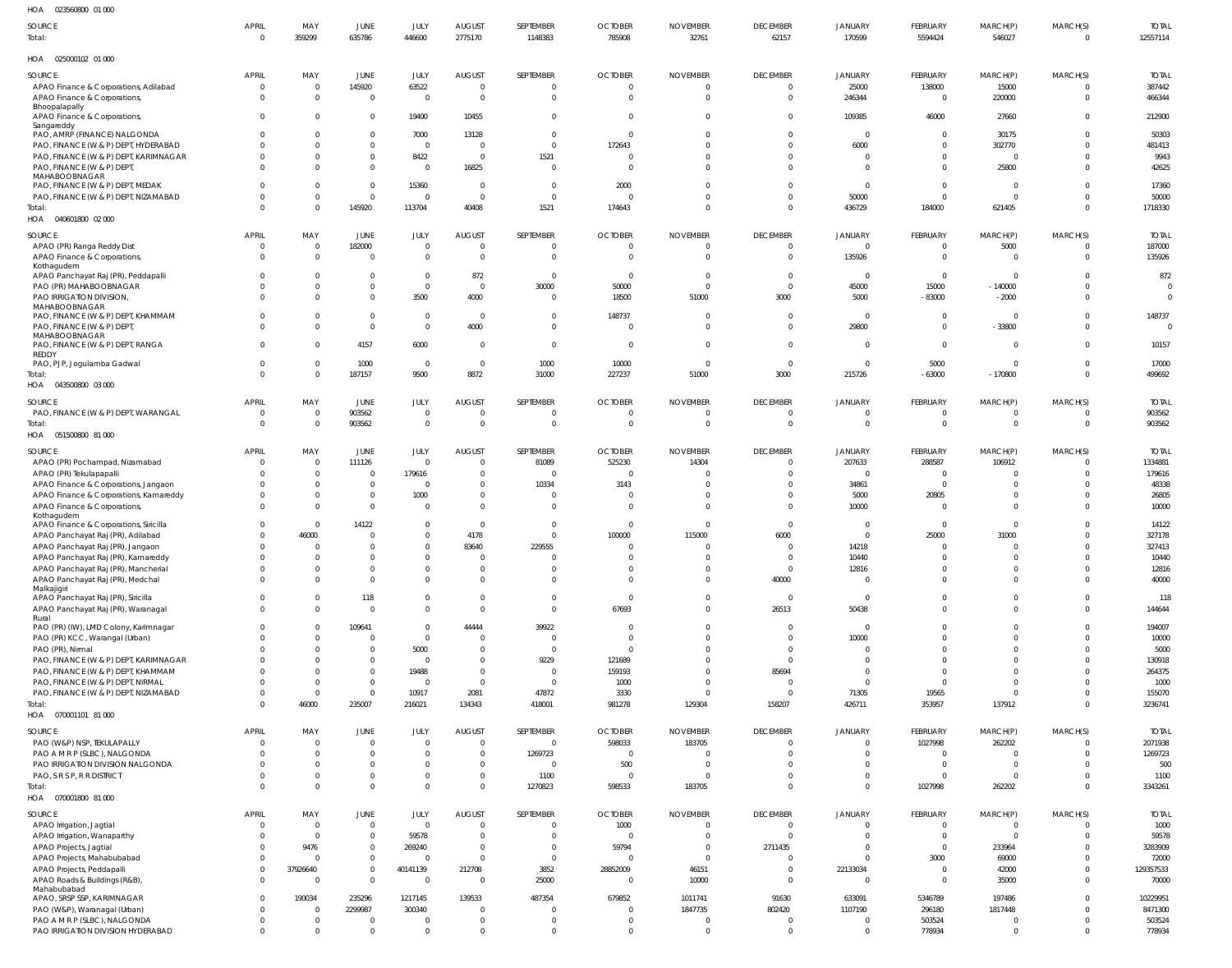070001800 81 000 HOA

| SOURCE                                | <b>APRIL</b>   | MAY            | JUNE           | JULY           | <b>AUGUST</b>  | SEPTEMBER      | <b>OCTOBER</b> | <b>NOVEMBER</b> | <b>DECEMBER</b> | JANUARY        | FEBRUARY        | MARCH(P)       | MARCH(S) | <b>TOTAL</b> |
|---------------------------------------|----------------|----------------|----------------|----------------|----------------|----------------|----------------|-----------------|-----------------|----------------|-----------------|----------------|----------|--------------|
| PAO IRRIGATION DIVISION KHAMMAM       | $\Omega$       | $\overline{0}$ | $\overline{0}$ | $\overline{0}$ | $\overline{0}$ | $\Omega$       | $\Omega$       | 11570           | $\Omega$        | $\Omega$       | 16000           | $\mathbf 0$    |          | 27570        |
| PAO IRRIGATION RANGA REDDY DISTRICT   | $\Omega$       | $\Omega$       | $\overline{0}$ |                |                | 177300         | $\Omega$       | 577960          |                 | 260000         |                 | 255000         |          | 2546360      |
|                                       |                |                |                | 691100         | 290000         |                |                |                 | 280000          |                | 15000           |                |          |              |
| PAO, PJP, Jogulamba Gadwal            |                | $\overline{0}$ | 8200           | 22000          | 40000          | 772400         | 190242         | 1136909         | $\Omega$        | $\Omega$       | 661227          | 20000          |          | 2850978      |
| PAO, S R S P, R R DISTRICT            |                | $\Omega$       | $\overline{0}$ | $\overline{0}$ | $\overline{0}$ | 11000          | $\Omega$       | 0               | $\Omega$        | $\Omega$       | $\Omega$        | $\Omega$       |          | 11000        |
| PAO, NSP(W&P), HYDERABAD              | $\Omega$       | $\Omega$       | $\overline{0}$ | 100000         | $\overline{0}$ |                |                | 60000           | 60000           | $\Omega$       | 90000           | $\Omega$       |          | 310000       |
| Total:                                | $\Omega$       | 38126150       | 2543483        | 42800542       | 682241         | 1476906        | 29782897       | 4702066         | 3945485         | 24133315       | 7710654         | 2669898        | $\Omega$ | 158573637    |
| HOA  070101101  81 000                |                |                |                |                |                |                |                |                 |                 |                |                 |                |          |              |
|                                       |                |                |                |                |                |                |                |                 |                 |                |                 |                |          |              |
| SOURCE                                | <b>APRIL</b>   | MAY            | JUNE           | JULY           | <b>AUGUST</b>  | SEPTEMBER      | <b>OCTOBER</b> | <b>NOVEMBER</b> | <b>DECEMBER</b> | JANUARY        | FEBRUARY        | MARCH(P)       | MARCH(S) | <b>TOTAL</b> |
| PAO (W&P) NSP, TEKULAPALLY            | $\overline{0}$ | $\overline{0}$ | $\overline{0}$ | 291823         | $\overline{0}$ | - 0            | $\Omega$       | 0               | $\Omega$        | $\Omega$       | $\Omega$        | $\mathbf 0$    |          | 291823       |
| Total:                                | $\Omega$       | $\overline{0}$ | $\overline{0}$ | 291823         | $\,$ 0         | $\Omega$       | $\Omega$       | 0               | $\overline{0}$  | $\mathbf{0}$   | $\mathbf{0}$    | $\overline{0}$ | $\Omega$ | 291823       |
|                                       |                |                |                |                |                |                |                |                 |                 |                |                 |                |          |              |
| HOA  070101800  81 000                |                |                |                |                |                |                |                |                 |                 |                |                 |                |          |              |
| <b>SOURCE</b>                         | <b>APRIL</b>   | MAY            | JUNE           | JULY           | <b>AUGUST</b>  | SEPTEMBER      | <b>OCTOBER</b> | <b>NOVEMBER</b> | <b>DECEMBER</b> | <b>JANUARY</b> | FEBRUARY        | MARCH(P)       | MARCH(S) | <b>TOTAL</b> |
| APAO Finance & Corporations,          | $\overline{0}$ | $\overline{0}$ | $\overline{0}$ | $\overline{0}$ | 7369           | $\Omega$       | $\overline{0}$ | $\overline{0}$  | $\Omega$        | $\overline{0}$ | $\Omega$        | $\overline{0}$ | $\Omega$ | 7369         |
| Komarambheem Asifabad                 |                |                |                |                |                |                |                |                 |                 |                |                 |                |          |              |
| APAO Finance & Corporations,          | $\Omega$       | $\overline{0}$ | $\overline{0}$ | $\overline{0}$ | $\overline{0}$ | $\Omega$       | 284054         | $\overline{0}$  | $\Omega$        | 158063         | 92502           | $\mathbf 0$    |          | 534619       |
| Kothagudem                            |                |                |                |                |                |                |                |                 |                 |                |                 |                |          |              |
| APAO Finance & Corporations,          | $\Omega$       | $\mathbf 0$    | $\Omega$       | 11107          | 1321           | $\Omega$       | 2389           | $\Omega$        | $\Omega$        | $\mathbf 0$    | $\Omega$        | $\mathbf 0$    |          | 14817        |
| Wanaparthy                            |                |                |                |                |                |                |                |                 |                 |                |                 |                |          |              |
| APAO Irrigation, Jagtial              | $\Omega$       | $\overline{0}$ | $\overline{0}$ | $\overline{0}$ | $\overline{0}$ |                | $\Omega$       | $\Omega$        | $\Omega$        | $\Omega$       | $\Omega$        | 10000          |          | 10000        |
| APAO Irrigation, Kamareddy            | $\Omega$       | $\overline{0}$ | 5000           | $\overline{0}$ | $\Omega$       |                | $\Omega$       | $\Omega$        | $\Omega$        | $\Omega$       | $\Omega$        | $\Omega$       |          | 5000         |
|                                       |                |                |                |                |                |                |                |                 |                 |                |                 |                |          |              |
| APAO Irrigation, Kothagudem           | $\Omega$       | 501358         | 1000           | $\overline{0}$ | $\Omega$       | $\Omega$       | 1000           | $\Omega$        | $\Omega$        | $\Omega$       | $\Omega$        | 2530           |          | 505888       |
| APAO Irrigation, Mancherial           |                | $\overline{0}$ | $\Omega$       | $\overline{0}$ | $\mathbf{0}$   | $\Omega$       | 155720         | $\Omega$        | $\Omega$        | 33939          | $\Omega$        | $\Omega$       |          | 189659       |
| APAO Irrigation, Nagarkurnool         |                | $\overline{0}$ | 222730         | 42000          | 2670           | 195540         | 35000          | 3510            | 400             | 3000           | 6000            | 4200           |          | 515050       |
| APAO Irrigation, Siddipet             |                | $\Omega$       | $\Omega$       | $\overline{0}$ | $\Omega$       |                | 437000         | $\Omega$        | $\Omega$        | $\Omega$       | - 0             | 0              |          | 437000       |
| APAO Irrigation, Wanaparthy           |                | $\Omega$       | $\overline{0}$ | $\mathbf{0}$   | $\overline{0}$ |                | 1000           | $\Omega$        |                 | $\Omega$       |                 | 0              |          | 1000         |
|                                       |                | $\overline{0}$ | 12398          | $\mathbf{0}$   | 1209           |                | 4073           | $\Omega$        |                 | $\Omega$       |                 | $\Omega$       |          | 17680        |
| APAO Panchayat Raj (PR), Kothagudem   |                |                |                |                |                |                |                |                 |                 |                |                 |                |          |              |
| APAO Panchayat Raj (PR), Nagarkurnool |                | $\Omega$       | 913            | $\mathbf{0}$   | $\mathbf{0}$   |                |                | $\Omega$        |                 | $\Omega$       |                 | $\Omega$       |          | 913          |
| APAO Projects, Jagtial                |                | 28320          | $\Omega$       | $\Omega$       | $\Omega$       | 104620         | 10440          | $\Omega$        |                 | $\Omega$       |                 | $\Omega$       |          | 143380       |
| APAO Projects, Mancherial             |                | $\Omega$       | $\Omega$       | $\mathbf{0}$   | $\Omega$       | - 0            | 5713           | 48799           |                 | $\Omega$       | $\Omega$        | 12000          |          | 66512        |
| PAO A M R P (SLBC), NALGONDA          |                | $\Omega$       | $\overline{0}$ | $\mathbf{0}$   | $\mathbf{0}$   |                | $\Omega$       | 7421483         | $\Omega$        | $\Omega$       | 600             | 564731         |          | 7986814      |
| PAO IRRIGATION DIVISION,              |                | $\Omega$       | $\Omega$       | $\Omega$       | $\Omega$       | $\Omega$       | $\Omega$       | $\Omega$        | $\Omega$        | $\Omega$       | 51000           | $\Omega$       |          | 51000        |
|                                       |                |                |                |                |                |                |                |                 |                 |                |                 |                |          |              |
| MAHABOOBNAGAR                         |                | $\Omega$       | $\overline{0}$ | $\overline{0}$ | $\Omega$       |                |                | $\Omega$        | $\Omega$        | $\Omega$       | $\Omega$        | 418815         |          | 418815       |
| PAO IRRIGATION NIZAMABAD              |                |                |                |                |                |                |                |                 |                 |                |                 |                |          |              |
| PAO, FINANCE (W & P) DEPT, HYDERABAD  | $\Omega$       | $\overline{0}$ | 18000          | $\overline{0}$ | $\Omega$       |                | $\Omega$       | $\Omega$        | $\Omega$        | $\Omega$       | $\Omega$        | 0              |          | 18000        |
| PAO, FINANCE (W & P) DEPT, RANGA      | $\Omega$       | $\overline{0}$ | $\overline{0}$ | 49114          | $\Omega$       | $\Omega$       | $\Omega$       | 20742           | $\Omega$        | 1631           | $\Omega$        | $\Omega$       |          | 71487        |
| REDDY                                 |                |                |                |                |                |                |                |                 |                 |                |                 |                |          |              |
| PAO, PJP, Jogulamba Gadwal            | $\Omega$       | $\overline{0}$ | $\overline{0}$ | $\Omega$       | $\overline{0}$ | $\Omega$       | $\Omega$       | 1000            | $\Omega$        | $\overline{0}$ | - 0             | $\mathbf 0$    |          | 1000         |
| Total:                                | $\Omega$       | 529678         | 260041         | 102221         | 12569          | 300160         | 936389         | 7495534         | 400             | 196633         | 150102          | 1012276        | $\Omega$ | 10996003     |
| HOA  070103800  81 000                |                |                |                |                |                |                |                |                 |                 |                |                 |                |          |              |
|                                       |                |                |                |                |                |                |                |                 |                 |                |                 |                |          |              |
| SOURCE                                | <b>APRIL</b>   | MAY            | JUNE           | JULY           | AUGUST         | SEPTEMBER      | <b>OCTOBER</b> | <b>NOVEMBER</b> | <b>DECEMBER</b> | JANUARY        | <b>FEBRUARY</b> | MARCH(P)       | MARCH(S) | <b>TOTAL</b> |
| APAO Finance & Corporations,          | $\overline{0}$ | $\overline{0}$ | $\overline{0}$ | $\overline{0}$ | $\overline{0}$ | $\overline{0}$ | 10164          | $\overline{0}$  | $\Omega$        | 190343         | 9819            | $\mathbf 0$    | - 0      | 210326       |
| Kothagudem                            |                |                |                |                |                |                |                |                 |                 |                |                 |                |          |              |
|                                       |                |                |                |                |                |                |                |                 |                 |                |                 |                |          |              |
|                                       | $\Omega$       | $\overline{0}$ |                |                | $\overline{0}$ | - 0            | $\Omega$       | - 0             | $\Omega$        | $\Omega$       | $\Omega$        |                | - 0      |              |
| APAO Irrigation, Kothagudem           |                |                | $\overline{0}$ | $\overline{0}$ |                |                |                |                 |                 |                |                 | 5000           |          | 5000         |
| APAO Irrigation, Mancherial           | n              | $\overline{0}$ | 2000           | $\overline{0}$ | $\overline{0}$ | $\Omega$       | $\Omega$       | - 0             | $\Omega$        | $\overline{0}$ | $\Omega$        | $\Omega$       |          | 2000         |
| APAO Irrigation, Nagarkurnool         |                | $\overline{0}$ | $\overline{0}$ | 1000           | 1000           | $\Omega$       | 19500          | 0               | $\Omega$        | 1000           | 1000            | $\mathbf 0$    |          | 23500        |
| APAO Irrigation, Sangareddy           |                | $\overline{0}$ | $\overline{0}$ | 7236974        | 1000           | - 0            | $\Omega$       | 6000            | $\Omega$        | 13000          | 1000            | $\Omega$       |          | 7257974      |
| APAO Irrigation, Siddipet             |                | $\mathbf 0$    | 31000          | 96405          | 20000          | 29000          | 57000          | 1000            |                 | 15000          | 6000            | 2000           |          | 257405       |
| PAO IRRIGATION DIVISION NALGONDA      | $\Omega$       | $\mathbf 0$    | 500            | 4000           | $\overline{0}$ | $\Omega$       | 5500           | $\mathcal{L}$   | $\Omega$        | 717288         | 1063323         | 500            | $\Omega$ | 1791111      |
|                                       |                | $\Omega$       | $\Omega$       | $\Omega$       | $\Omega$       | $\Omega$       |                |                 | $\Omega$        | $\Omega$       | $\Omega$        | $\Omega$       | $\Omega$ |              |
| PAO IRRIGATION DIVISION,              |                |                |                |                |                |                |                | 479876          |                 |                |                 |                |          | 479876       |
| MAHABOOBNAGAR                         | $\Omega$       |                |                |                |                |                |                |                 |                 |                |                 |                | $\Omega$ |              |
| PAO MEDAK(IW), MEDAK                  |                | $\overline{0}$ | $\overline{0}$ | $\mathbf 0$    | $\overline{0}$ | 1000           | $\overline{0}$ | 0               | $\overline{0}$  | $\overline{0}$ | $\overline{0}$  | $\mathbf 0$    |          | 1000         |
| PAO, PJP, Jogulamba Gadwal            | $\Omega$       | $\overline{0}$ | $\overline{0}$ | $\overline{0}$ | $\overline{0}$ | $\Omega$       | 2000           | 0               | $\overline{0}$  | $\Omega$       | $\Omega$        | $\overline{0}$ | $\Omega$ | 2000         |
| PAO, SRSP, SSP, NIRMAL                | $\Omega$       | $\overline{0}$ | $\overline{0}$ | $\overline{0}$ | $\overline{0}$ | 16620          | $\overline{0}$ | 0               | $\overline{0}$  | $\overline{0}$ | $\Omega$        | $\overline{0}$ | $\Omega$ | 16620        |
| Total:                                | $\Omega$       | $\overline{0}$ | 33500          | 7338379        | 22000          | 46620          | 94164          | 486876          | $\Omega$        | 936631         | 1081142         | 7500           | $\Omega$ | 10046812     |
| HOA  070201101  01  000               |                |                |                |                |                |                |                |                 |                 |                |                 |                |          |              |
|                                       |                |                |                |                |                |                |                |                 |                 |                |                 |                |          |              |
| SOURCE                                | <b>APRIL</b>   | MAY            | JUNE           | JULY           | AUGUST         | SEPTEMBER      | <b>OCTOBER</b> | <b>NOVEMBER</b> | <b>DECEMBER</b> | <b>JANUARY</b> | FEBRUARY        | MARCH(P)       | MARCH(S) | <b>TOTAL</b> |
| APAO Irrigation, Jangaon              | $\Omega$       | $\overline{0}$ | 500            | $\overline{0}$ | $\overline{0}$ | $\Omega$       | $\Omega$       | $\overline{0}$  | $\overline{0}$  | $\Omega$       | $\Omega$        | $\mathbf 0$    |          | 500          |
| APAO Irrigation, Kothagudem           | $\Omega$       | $\Omega$       | $\overline{0}$ | $\overline{0}$ | $\overline{0}$ |                | $\Omega$       | 0               | $\Omega$        | $\Omega$       | $\Omega$        | 45000          |          | 45000        |
|                                       | $\Omega$       | $\Omega$       | 1500           | 1500           | $\overline{0}$ |                | $\Omega$       | $\overline{0}$  | $\Omega$        | $\Omega$       | $\Omega$        | $\mathbf 0$    |          |              |
| APAO Irrigation, Mahabubabad          | $\Omega$       |                |                |                |                | $\Omega$       |                |                 | $\Omega$        |                |                 |                |          | 3000         |
| APAO Irrigation, Suryapet             |                | $\mathbf 0$    | 500            | 6500           | 500            |                | 16600          | 1500            |                 | 1500           | 1000            | $\mathbf 0$    |          | 28100        |
| PAO - IRRIGATION DIVISION WARANGAL    | $\Omega$       | $\Omega$       | $\overline{0}$ | $\overline{0}$ | 6000           | $\Omega$       | $\Omega$       | $\overline{0}$  | $\Omega$        | $\overline{0}$ | $\Omega$        | $\mathbf 0$    |          | 6000         |
| (Urban)                               |                |                |                |                |                |                |                |                 |                 |                |                 |                |          |              |
| PAO IRRIGATION DIVISION KHAMMAM       | $\Omega$       | $\Omega$       | 1000           | 5000           | 3000           | 2000           | 13000          | $\overline{0}$  | $\Omega$        | 3500           | 2000            | 3000           |          | 32500        |
| PAO IRRIGATION DIVISION,              | $\Omega$       | $\overline{0}$ | $\overline{0}$ | $\overline{0}$ | $\overline{0}$ | $\Omega$       | $\Omega$       | $\overline{0}$  | $\Omega$        | 1000           | $\overline{0}$  | $\Omega$       | $\Omega$ | 1000         |
| MAHABOOBNAGAR                         |                |                |                |                |                |                |                |                 |                 |                |                 |                |          |              |
| Total:                                | $\Omega$       | $\Omega$       | 3500           | 13000          | 9500           | 2000           | 29600          | 1500            | $\Omega$        | 6000           | 3000            | 48000          | $\Omega$ | 116100       |
| HOA  070201800  81 001                |                |                |                |                |                |                |                |                 |                 |                |                 |                |          |              |
|                                       |                |                |                |                |                |                |                |                 |                 |                |                 |                |          |              |
| SOURCE                                | <b>APRIL</b>   | MAY            | JUNE           | JULY           | AUGUST         | SEPTEMBER      | <b>OCTOBER</b> | <b>NOVEMBER</b> | <b>DECEMBER</b> | <b>JANUARY</b> | FEBRUARY        | MARCH(P)       | MARCH(S) | <b>TOTAL</b> |
| APAO Irrigation, Adilabad             | $\Omega$       | $\overline{0}$ | $\overline{0}$ | $\overline{0}$ | $\overline{0}$ | $\Omega$       | $\overline{0}$ | 404200          | $\overline{0}$  | $\overline{0}$ | $\overline{0}$  | $\overline{0}$ | $\Omega$ | 404200       |
| APAO Irrigation, Bhoopalapally        | $\Omega$       | $\overline{0}$ | 15000          | 163500         | 7000           | 229710         | 161500         | 0               | $\Omega$        | 82500          | 5500            | $\overline{0}$ | $\Omega$ | 664710       |
| APAO Irrigation, Jagtial              | $\Omega$       | $\overline{0}$ | $\overline{0}$ | $\overline{0}$ | $\overline{0}$ | $\overline{0}$ | 5127           | 0               | $\Omega$        | $\overline{0}$ | $\overline{0}$  | $\overline{0}$ |          | 5127         |
|                                       | $\Omega$       | $\overline{0}$ |                |                |                |                |                | 0               | $\Omega$        |                | $\overline{0}$  | 35000          |          |              |
| APAO Irrigation, Jangaon              |                |                | 2000           | 19500          | 5000           | 2500           | 20100          |                 |                 | 1500           |                 |                |          | 85600        |
| APAO Irrigation, Kamareddy            |                | $\overline{0}$ | $\overline{0}$ | $\overline{0}$ | $\overline{0}$ | $\Omega$       | $\overline{0}$ | 0               | $\Omega$        | 89700          | 1680            | 5040           |          | 96420        |
| APAO Irrigation, Kothagudem           | $\Omega$       | $\overline{0}$ | $\overline{0}$ | 9500269        | $\overline{0}$ | 2360000        | 1000           | 6595979         | $\overline{0}$  | 2393768        | $\overline{0}$  | 9566466        |          | 30417482     |
| APAO Irrigation, Mahabubabad          | $\Omega$       | $\overline{0}$ | $\mathbf{0}$   | 22500          | 5000           | 7000           | 35000          | $\overline{0}$  | $\Omega$        | 7500           | 3500            | $\Omega$       |          | 80500        |
| APAO Irrigation, Nagarkurnool         | $\Omega$       | $\overline{0}$ | $\overline{0}$ | $\overline{0}$ | $\overline{0}$ | - 0            | 2500           | 0               | 120887          | $\Omega$       | $\Omega$        | $\Omega$       |          | 123387       |
|                                       | $\Omega$       | 10000          | $\Omega$       | $\overline{0}$ | $\overline{0}$ | $\Omega$       | $\overline{0}$ | $\overline{0}$  | $\Omega$        | $\Omega$       | $\Omega$        | $\Omega$       |          | 10000        |
| APAO Irrigation, Peddapalli           |                |                |                |                |                |                |                |                 |                 |                | $\Omega$        | $\Omega$       |          |              |
| APAO Irrigation, Sangareddy           | $\Omega$       | $\overline{0}$ | $\overline{0}$ | $\overline{0}$ | $\mathbf{0}$   | $\Omega$       | 1000           | $\overline{0}$  | $\Omega$        | $\Omega$       |                 |                |          | 1000         |
| APAO Irrigation, Siddipet             | $\Omega$       | 244376         | $\mathbf{0}$   | $\overline{0}$ | $\mathbf 0$    | $\Omega$       | $\overline{0}$ | $\overline{0}$  | $\Omega$        | $\Omega$       | $\Omega$        | $\Omega$       |          | 244376       |
| APAO Irrigation, Siricilla            | $\Omega$       | $\overline{0}$ | $\overline{0}$ | 3000           | $\mathbf{0}$   | 5000           | 2000           | 2433000         | $\Omega$        | $\Omega$       | 10000           | $\Omega$       |          | 2453000      |
| APAO Irrigation, Suryapet             | $\Omega$       | $\overline{0}$ | 914828         | $\Omega$       | $\Omega$       | $\Omega$       | $\Omega$       | 0               | $\Omega$        | $\Omega$       | 2111544         | $\Omega$       |          | 3026372      |
| APAO Projects, Adilabad               | $\Omega$       | 15625          | $\overline{0}$ | $\overline{0}$ | $\mathbf 0$    | $\Omega$       | 25000          | 0               | $\overline{0}$  | $\Omega$       | - 0             | $\mathbf 0$    |          | 40625        |
| APAO Projects, Jangaon                | $\Omega$       | $\overline{0}$ | 1000           | $\mathbf{0}$   | $\mathbf{0}$   | $\Omega$       | $\Omega$       | $\Omega$        | $\Omega$        | $\Omega$       | $\Omega$        | $\Omega$       | $\Omega$ | 1000         |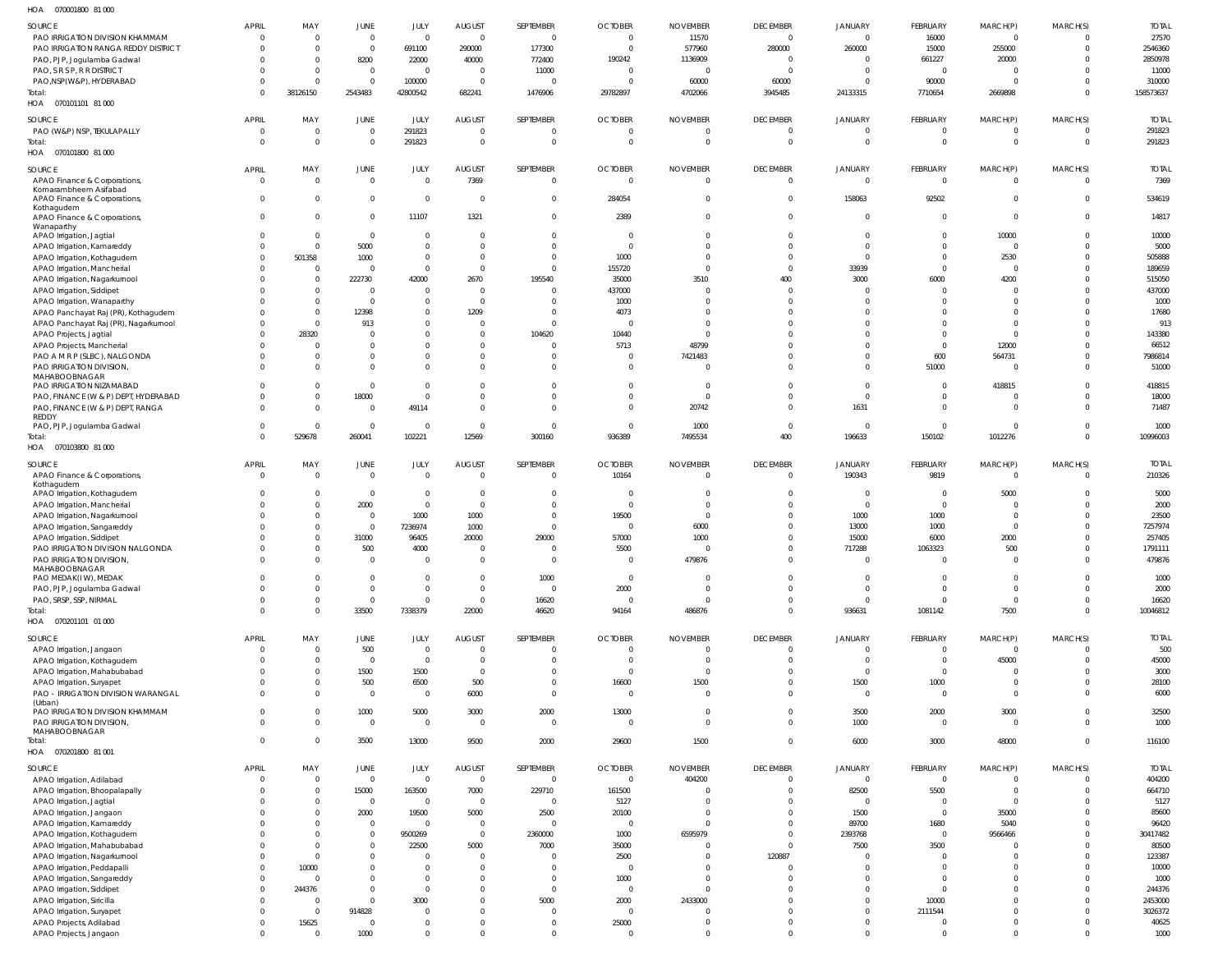070201800 81 001 HOA

| <b>SOURCE</b>                                                                   | <b>APRIL</b><br>$\overline{0}$ | MAY<br>$\mathbf 0$         | <b>JUNE</b>              | <b>JULY</b><br>89000 | <b>AUGUST</b>                | SEPTEMBER            | <b>OCTOBER</b>           | <b>NOVEMBER</b><br>$\Omega$ | <b>DECEMBER</b>            | <b>JANUARY</b>         | <b>FEBRUARY</b>      | MARCH(P)                   | MARCH(S)<br>$\Omega$ | <b>TOTAL</b><br>1369451 |
|---------------------------------------------------------------------------------|--------------------------------|----------------------------|--------------------------|----------------------|------------------------------|----------------------|--------------------------|-----------------------------|----------------------------|------------------------|----------------------|----------------------------|----------------------|-------------------------|
| PAO - IRRIGATION DIVISION WARANGAL<br>(Urban)                                   |                                |                            | 568180                   |                      | 48000                        | 5000                 | 144000                   |                             | 3000                       | 281085                 | 32000                | 199186                     |                      |                         |
| PAO IRRIGATION KARIMNAGAR                                                       | $\Omega$                       | $\mathbf 0$                | $\Omega$                 | 10073                | $\overline{0}$               | 389724               | $\Omega$                 | $\cap$                      | $\Omega$                   | $\overline{0}$         | $\overline{0}$       | $\mathbf 0$                | $\Omega$             | 399797                  |
| PAO IRRIGATION DIVISION KHAMMAM                                                 | $\Omega$                       | $\mathbf{0}$               | $\mathbf{0}$             | $\Omega$             | $\Omega$                     | 28122                | 191635                   | 114099                      | $\Omega$                   | $\Omega$               | $\Omega$             | $^{\circ}$                 | $\Omega$             | 333856                  |
| PAO IRRIGATION DIVISION NALGONDA                                                | $\Omega$<br>$\Omega$           | $\overline{0}$<br>4000     | $\mathbf{0}$<br>$\Omega$ | 500                  | $\mathbf{0}$<br>$\mathbf{0}$ | $\Omega$<br>$\Omega$ | 500<br>23000             | 942438<br>48144             | $\Omega$<br>$\Omega$       | $\overline{0}$<br>2000 | 70401<br>34000       | $\overline{0}$<br>2000     | $\Omega$<br>$\Omega$ | 1013839<br>340473       |
| PAO IRRIGATION DIVISION,<br>MAHABOOBNAGAR                                       |                                |                            |                          | 227329               |                              |                      |                          |                             |                            |                        |                      |                            |                      |                         |
| PAO IRRIGATION NIZAMABAD                                                        | $\Omega$                       | $\mathbf 0$                | $\Omega$                 | 49724                | $\mathbf{0}$                 | $\Omega$             | $\Omega$                 |                             | $\Omega$                   | $\overline{0}$         | 5000                 | 2116011                    | $\Omega$             | 2170735                 |
| PAO IRRIGATION RANGA REDDY DISTRICT                                             | $\Omega$                       | $\overline{0}$             | $\overline{0}$           | 3500                 | $\overline{0}$               | $\Omega$             | 13743                    |                             | $\Omega$                   | $\overline{0}$         | $\Omega$             | $\mathbf 0$                | $\Omega$             | 17243                   |
| PAO Irrigation Nirmal                                                           |                                | $\overline{0}$             | 10000                    | $\overline{0}$       | $\overline{0}$               | $\cap$               | 10000                    | $\Omega$                    | 19305                      | 5000                   | 5000                 | 6000                       | $\Omega$             | 55305                   |
| PAO MEDAK(IW), MEDAK<br>PAO, SRSP, SSP, NIRMAL                                  | $\Omega$<br>$\Omega$           | $\mathbf{0}$<br>14540      | 2500<br>3000             | 26000<br>32230       | 1000<br>33700                | $\Omega$<br>$\cap$   | 38500<br>1500            | $\Omega$<br>22855           | 2000<br>64460              | 9500<br>$\overline{0}$ | 2000<br>85560        | $^{\circ}$<br>$\mathbf 0$  | $\Omega$<br>$\Omega$ | 81500<br>257845         |
| Total:                                                                          | $\Omega$                       | 288541                     | 1516508                  | 10147125             | 99700                        | 3027056              | 676105                   | 10560715                    | 209652                     | 2872553                | 2366185              | 11929703                   | $\Omega$             | 43693843                |
| HOA<br>085300102 02 000                                                         |                                |                            |                          |                      |                              |                      |                          |                             |                            |                        |                      |                            |                      |                         |
|                                                                                 | <b>APRIL</b>                   | MAY                        | <b>JUNE</b>              |                      |                              | SEPTEMBER            |                          | <b>NOVEMBER</b>             | <b>DECEMBER</b>            | <b>JANUARY</b>         | FEBRUARY             |                            | MARCH(S)             | <b>TOTAL</b>            |
| SOURCE<br>APAO (PR) Medak                                                       | $\Omega$                       | 36014                      | 12543                    | JULY<br>19208        | <b>AUGUST</b><br>815505      | $\Omega$             | <b>OCTOBER</b><br>262095 | $\Omega$                    | 536857                     | 292488                 | 14057                | MARCH(P)<br>506181         | $\Omega$             | 2494948                 |
| APAO (PR) Pochampad, Nizamabad                                                  | $\Omega$                       | $\mathbf{0}$               | 2600055                  | $\overline{0}$       | 145034                       | 1599675              | 1896793                  | 307000                      | 15594                      | 1631162                | 3037276              | 709002                     | $\Omega$             | 11941591                |
| APAO (PR) Ranga Reddy Dist                                                      |                                | $\mathbf{0}$               | 1455951                  | $\overline{0}$       | 968314                       | 556190               | 1421435                  | $\Omega$                    | 9693                       | 1752236                | 23257                | 22680                      |                      | 6209756                 |
| APAO (PR) Tekulapapalli                                                         |                                | $\mathbf{0}$               | 33450                    | $\mathbf 0$          | 75476                        | $\Omega$             | 4359                     | $\cap$                      | 106832                     | 1336778                | 26388                | 82256                      |                      | 1665539                 |
| APAO (PR), PJP, Jogulamba Gadwal                                                | $\Omega$                       | $\mathbf{0}$               | 628993                   | 268776               | 399303                       | 25669                | 255217                   | 197246                      | 77567                      | 79636                  | $\Omega$             | 27845                      | $\cap$               | 1960252                 |
| APAO (R&B) HYDERABAD                                                            | $\Omega$                       | 22312                      | 1200094                  | 918245               | 11351                        | $\Omega$             | 33314                    | 9389                        | 13031                      | 126534                 | 180838               | 807144                     |                      | 3322252                 |
| APAO (R&B) MEDAK (HYD)                                                          | $\Omega$                       | 4143635                    | $\Omega$                 | 398470               | $\overline{0}$               | 2202885              | 3390816                  |                             | 530420                     | 499479                 | 1281055              | 7082865                    |                      | 19529625                |
| APAO (R&B) POCHAMPAD (NIZAMABAD)                                                | $\Omega$                       | $\mathbf{0}$               | $\mathbf 0$              | 2463777              | $\overline{0}$               | 5149612              | 3048681                  | 1180462                     | 713944                     | 195138                 | 3800861              | 7217188                    |                      | 23769663                |
| APAO (R&B) RANGAREDDY (HYD)<br>APAO (R&B) TEKULAPALLY                           | $\Omega$                       | $\mathbf 0$<br>$\mathbf 0$ | $\overline{0}$<br>288504 | 44573<br>7379691     | 199640<br>977828             | 775981<br>1824430    | 3399020<br>7965918       | 45719<br>3860520            | 1901157<br>75221           | 5657016<br>3544036     | 8269852<br>$\Omega$  | 20827046<br>6163875        | $\Omega$             | 41120004<br>32080023    |
| APAO Finance & Corporations, Adilabad                                           |                                | $\mathbf 0$                | 646681                   | 663643               | 102772                       | 51123                | 5238021                  |                             | $\Omega$                   | 6569971                | 1707775              | 1211454                    |                      | 16191440                |
| APAO Finance & Corporations,                                                    | $\Omega$                       | $\mathbf 0$                | $\Omega$                 | 1109590              | 358325                       | 1336877              | 6611425                  | 2479265                     | 116367                     | 5996129                | 1676734              | 937601                     | $\Omega$             | 20622313                |
| Bhoopalapally                                                                   |                                |                            |                          |                      |                              |                      |                          |                             |                            |                        |                      |                            |                      |                         |
| APAO Finance & Corporations, Jagtial                                            | $\Omega$                       | $\mathbf 0$                | $\overline{0}$           | 16043                | 3824                         |                      | 894507                   | $\Omega$                    | 24044                      | 179599                 | $\Omega$             | $^{\circ}$                 | $\Omega$             | 1118017                 |
| APAO Finance & Corporations, Jangaon                                            |                                | $\mathbf 0$                | $\Omega$                 | $\overline{0}$       | 656894                       | 12492                | 169127                   | $\Omega$                    | $\Omega$                   | 29392                  | $\overline{0}$       | 505                        | $\Omega$             | 868410                  |
| APAO Finance & Corporations, Kamareddy                                          | $\Omega$<br>$\Omega$           | $\mathbf 0$<br>$\Omega$    | 515715<br>$\Omega$       | 6003<br>10707        | 7472<br>554367               | 23401<br>167010      | 1418249<br>31988         | 216<br>$\Omega$             | $\overline{0}$<br>674      | 2129740<br>10236       | 186521<br>$\Omega$   | 89764<br>$\Omega$          | $\Omega$<br>$\Omega$ | 4377081<br>774982       |
| APAO Finance & Corporations,<br>Komarambheem Asifabad                           |                                |                            |                          |                      |                              |                      |                          |                             |                            |                        |                      |                            |                      |                         |
| APAO Finance & Corporations                                                     | $\Omega$                       | $\Omega$                   | $\mathbf{0}$             | 33491                | $\Omega$                     | 484558               | 3799990                  | 6408                        | $\Omega$                   | 1917914                | 729703               | 37920                      | $\Omega$             | 7009984                 |
| Kothagudem                                                                      | $\Omega$                       |                            |                          |                      |                              |                      |                          |                             |                            |                        | $\Omega$             |                            | $\Omega$             |                         |
| APAO Finance & Corporations,<br>Mahabubabad                                     |                                | $\mathbf{0}$               | 755                      | 160790               | $\overline{0}$               | 3100                 | 16352                    | $\overline{0}$              | 21724                      | $\overline{0}$         |                      | 363650                     |                      | 566371                  |
| APAO Finance & Corporations, Manchirial                                         | $\Omega$                       | $\Omega$                   | $\overline{0}$           | $\Omega$             | 964                          | 2723                 | 371680                   | 71                          | $\Omega$                   | 8244                   | 34095                | 574                        | $\Omega$             | 418351                  |
| APAO Finance & Corporations, Medchal                                            | $\Omega$                       | $\mathbf 0$                | $\mathbf 0$              | 183262               | 249                          | 298                  | 93629                    | $\Omega$                    | 11798                      | 108303                 | $\Omega$             | $^{\circ}$                 | $\Omega$             | 397539                  |
| APAO Finance & Corporations,                                                    | $\Omega$                       | $\Omega$                   | 74290                    | 16703                | 362634                       | 754594               | 4016                     | 2009                        | $\Omega$                   | 253929                 | $\Omega$             | 30940                      | $\Omega$             | 1499115                 |
| Nagarkurnool<br>APAO Finance & Corporations, Peddapalli                         |                                | $\mathbf 0$                | $\Omega$                 | 59017                | 22953                        |                      | - 0                      | $\Omega$                    | 24146                      | $\overline{0}$         | $\Omega$             | 40901                      | $\Omega$             | 147017                  |
| APAO Finance & Corporations,                                                    | $\Omega$                       | $\Omega$                   | 245909                   | 583072               | 334778                       | 2219337              | 426172                   | 2525                        | 42104                      | 484270                 | 134542               | 262880                     | $\Omega$             | 4735589                 |
| Sangareddy                                                                      |                                |                            |                          |                      |                              |                      |                          |                             |                            |                        |                      |                            |                      |                         |
| APAO Finance & Corporations, Siddipet                                           |                                | $\Omega$                   | 93280                    | 1132299              | $\overline{0}$               | 22333                | 131946                   |                             | 12367                      | 5252                   | 180700               | 1416432                    |                      | 2994609                 |
| APAO Finance & Corporations, Siricilla<br>APAO Finance & Corporations, Suryapet |                                | $\Omega$<br>$\Omega$       | 554792                   | 125985<br>544981     | 6112                         | 286019               | 62704                    |                             | $\Omega$                   | 601853<br>2144407      | $\Omega$<br>$\Omega$ | $\Omega$                   | $\Omega$             | 1637465<br>7347063      |
| APAO Finance & Corporations, Vikarabad                                          |                                | $\Omega$                   | 3104918<br>$\Omega$      | 1108663              | 74226<br>649604              | 628779<br>149296     | 326625<br>754832         | 111614                      | 24659<br>133934            | 562330                 | 1449990              | 386854<br>856552           |                      | 5665201                 |
| APAO Finance & Corporations,                                                    | $\Omega$                       | $\Omega$                   | $\mathbf 0$              | 48534                | 2476                         |                      | 481100                   |                             | 16894                      | 1648216                | 93489                | 342924                     |                      | 2633633                 |
| Wanaparthy                                                                      |                                |                            |                          |                      |                              |                      |                          |                             |                            |                        |                      |                            |                      |                         |
| APAO Finance & Corporations, Yadadri                                            |                                | $\Omega$                   | 77544                    | 2302                 | 14068                        | 602495               | 47041                    | 1155                        | $\mathbf 0$                | 277438                 | $\overline{0}$       | $\Omega$                   | $\Omega$             | 1022043                 |
| APAO Irrigation, Adilabad                                                       |                                | $\Omega$                   | 267042                   | 1823491              | $\mathbf{0}$                 | $\Omega$             | 432973                   | 230245                      | $\Omega$                   | 2105421                | $\Omega$             | 2221416                    |                      | 7080588                 |
| APAO Irrigation, Bhoopalapally<br>APAO Irrigation, Jagtial                      | $\Omega$                       | $\Omega$<br>$\Omega$       | $\Omega$<br>293231       | 4451159<br>1740954   | 223670<br>488168             | 635749<br>$\Omega$   | 4598094<br>1788685       | 151113<br>$\Omega$          | $\Omega$<br>$\overline{0}$ | 4197635<br>461831      | 230744<br>108132     | $\overline{0}$<br>$\Omega$ | $\Omega$<br>$\Omega$ | 14488164<br>4881001     |
| APAO Irrigation, Jangaon                                                        |                                | $\Omega$                   | 2632229                  | 3759246              | 745365                       | 270639               | 2714924                  |                             | $\Omega$                   | 629481                 | $\Omega$             | 261460                     | $\Omega$             | 11013344                |
| APAO Irrigation, Kamareddy                                                      |                                | $\mathbf 0$                | 782236                   | 3935933              | 99292                        | 28229                | 1455369                  | 38366                       | $\overline{0}$             | 574408                 | 519882               | 451224                     |                      | 7884939                 |
| APAO Irrigation, Komarambheem Asifabad                                          | $\Omega$                       | $\Omega$                   | 35710                    | 1839467              | 56319                        |                      | 980608                   |                             | $\Omega$                   | 256411                 | $\Omega$             | 668131                     | $\Omega$             | 3836646                 |
| APAO Irrigation, Kothagudem                                                     | $\Omega$                       | 1141643                    | 283852                   | 3163532              | 1855031                      | 750000               | 3733866                  | 847988                      | 450431                     | 5279985                | 3575138              | 4652173                    |                      | 25733639                |
| APAO Irrigation, Mahabubabad                                                    | $\Omega$                       | $\Omega$                   | 6968136                  | 6013138              | 1091521                      | 1356325              | 4977650                  | 1144821                     | 253337                     | 5540968                | 540822               | 3594449                    | $\Omega$             | 31481167                |
| APAO Irrigation, Mancherial                                                     | $\Omega$                       | $\Omega$                   | 948177                   | 1457574              | 102547                       | 789119               | 1643117                  | $\Omega$                    | $\overline{0}$             | 994361                 | 1642432              | 915199                     | $\Omega$             | 8492526                 |
| APAO Irrigation, Nagarkurnool                                                   | $\Omega$                       | 20651853                   | 68914139                 | 5187348              | 687617                       | 52783                | 4291995                  | 528752                      | 1938                       | 14322392               | 48602543             | 34130543                   | $\Omega$             | 197371903               |
| APAO Irrigation, Peddapalli                                                     | $\Omega$                       | $\Omega$                   | 2801                     | 3212487              | 1954233                      | 1206023              | 3451863                  | $\Omega$                    | $\overline{0}$             | 1849998                | 235706               | 159769                     | $\Omega$             | 12072880                |
| APAO Irrigation, Sangareddy<br>APAO Irrigation, Siddipet                        | $\Omega$                       | $\Omega$<br>$\mathbf 0$    | 564432<br>90000121       | 7310447<br>165098879 | 472059<br>126437719          | $\Omega$<br>63884223 | 5941236<br>4484883       | 298109<br>31269950          | 75405<br>360266            | 2416409<br>23917643    | 1836609<br>3938744   | 402279<br>3476995          | $\Omega$<br>$\Omega$ | 19316985<br>512869423   |
| APAO Irrigation, Siricilla                                                      |                                | $\Omega$                   | 23004                    | 670029               | 4698                         | 260358               | 479883                   | 230710                      | $\overline{0}$             | 828277                 | 145081               | 802139                     | $\Omega$             | 3444179                 |
| APAO Irrigation, Suryapet                                                       |                                | $\Omega$                   | 293148                   | 1469201              | 102666                       | $\Omega$             | 2228020                  | 838193                      | $\overline{0}$             | 976813                 | 106473               | $\mathbf 0$                |                      | 6014514                 |
| APAO Irrigation, Vikarabad                                                      |                                | $\Omega$                   | 755781                   | 1687103              | 604047                       |                      | 775058                   | 567419                      | 20808                      | 985560                 | $\Omega$             | 271655                     | $\Omega$             | 5667431                 |
| APAO Irrigation, Wanaparthy                                                     |                                | $\Omega$                   | 13013                    | 3881343              | 145945                       | 32071                | 5783730                  |                             | $\overline{0}$             | 885900                 | 48857                | 818311                     | $\Omega$             | 11609170                |
| APAO Irrigation, Yadadri                                                        |                                | $\Omega$                   | 208706                   | 53363740             | 170171                       | 51875458             | 4304606                  | 130263                      | 282815                     | 64911797               | 2627834              | 4383737                    | $\Omega$             | 182259127               |
| APAO National Highways (NH), Karimnagar                                         |                                | $\mathbf 0$                | 2498917                  | 236452               | 5594                         | 1165257              | 353370                   | $\Omega$                    | 906108                     | 3181741                | $\Omega$             | 294137                     | $\Omega$             | 8641576                 |
| APAO National Highways (NH)<br>Nagarkurnool                                     |                                | $\Omega$                   | $\Omega$                 | $\overline{0}$       | 14265                        | 542110               | 1363825                  | $\Omega$                    | 14939                      | 332069                 | $\Omega$             | 40649                      | $\Omega$             | 2307857                 |
| APAO Panchayat Raj (PR), Adilabad                                               | $\Omega$                       | $\Omega$                   | 83874                    | $\overline{0}$       | $\overline{0}$               | $\Omega$             |                          | $\Omega$                    | $\overline{0}$             | 656395                 | 983                  | 3700                       | $\Omega$             | 744953                  |
| APAO Panchayat Raj (PR), Bhoopalapally                                          | $\Omega$                       | 1471668                    | 324403                   | $\Omega$             | 1870861                      | 866743               | 72833                    | 16901                       | 16954                      | 732997                 | 31779                | 25020                      | $\Omega$             | 5430159                 |
| APAO Panchayat Raj (PR), Jagtial                                                |                                | $\mathbf{0}$               | 1156349                  | 473677               | 164956                       | 43814                | 245766                   | 168841                      | $\overline{0}$             | 2490654                | $\Omega$             | 74385                      | $\Omega$             | 4818442                 |
| APAO Panchayat Raj (PR), Jangaon                                                |                                | $\Omega$                   | $\Omega$                 | $\overline{0}$       | 1292287                      | 888944               | $\Omega$                 |                             | $\overline{0}$             | 75812                  | $\Omega$             | 1772938                    | $\Omega$             | 4029981                 |
| APAO Panchayat Raj (PR), Kamareddy                                              |                                | $\mathbf 0$                | 269076                   | $\overline{0}$       | 304433                       | 110744               | 20039                    | $\Omega$                    | $\overline{0}$             | 1164117                | $\overline{0}$       | $\Omega$                   | $\Omega$             | 1868409                 |
| APAO Panchayat Raj (PR),                                                        |                                | $\Omega$                   | 155661                   | $\mathbf 0$          | $\Omega$                     | 429009               | $\Omega$                 | $\Omega$                    | $\Omega$                   | 116300                 | $\Omega$             | $^{\circ}$                 | $\Omega$             | 700970                  |
| Komarambheem Asifabad<br>APAO Panchayat Raj (PR), Kothagudem                    |                                | $\Omega$                   | 509784                   | $\overline{0}$       | 242051                       | 14207                | 5391                     |                             | 33727                      | 951671                 | 30834                | 15732                      | $\Omega$             | 1803397                 |
| APAO Panchayat Raj (PR), Mahabubabad                                            | $\Omega$                       | $\Omega$                   | 8180                     | 930394               | 55761                        | $\Omega$             |                          | $\Omega$                    | $\overline{0}$             | 150777                 | $\Omega$             | 243540                     | $\Omega$             | 1388652                 |
| APAO Panchayat Raj (PR), Mancherial                                             | $\Omega$                       | $\mathbf 0$                | 118442                   | $\overline{0}$       | $\mathbf 0$                  | $\Omega$             | $\Omega$                 | $\Omega$                    | $\overline{0}$             | 223144                 | $\overline{0}$       | 101775                     | $\Omega$             | 443361                  |
| APAO Panchayat Raj (PR), Medchal                                                | $\Omega$                       | $\Omega$                   | 131266                   | $\overline{0}$       | $\overline{0}$               | 269300               | 19103                    | $\Omega$                    | 392152                     | 33153                  | $\Omega$             | 405976                     | $\Omega$             | 1250950                 |
| Malkajigiri<br>APAO Panchayat Raj (PR), Nagarkurnool                            | $\Omega$                       | $\mathbf 0$                | 1194101                  | $\mathbf 0$          | 3010422                      | 1065953              | 1295659                  | $\Omega$                    | 102216                     | 1181099                | 93238                | 385072                     | $\Omega$             | 8327760                 |
| APAO Panchayat Raj (PR), Peddapalli                                             | $\Omega$                       | $\mathbf 0$                | 119213                   | $\Omega$             | 856097                       | 102062               | 197775                   | $\Omega$                    | 9381                       | 127535                 | 51627                | 385776                     | $\Omega$             | 1849466                 |
|                                                                                 |                                |                            |                          |                      |                              |                      |                          |                             |                            |                        |                      |                            |                      |                         |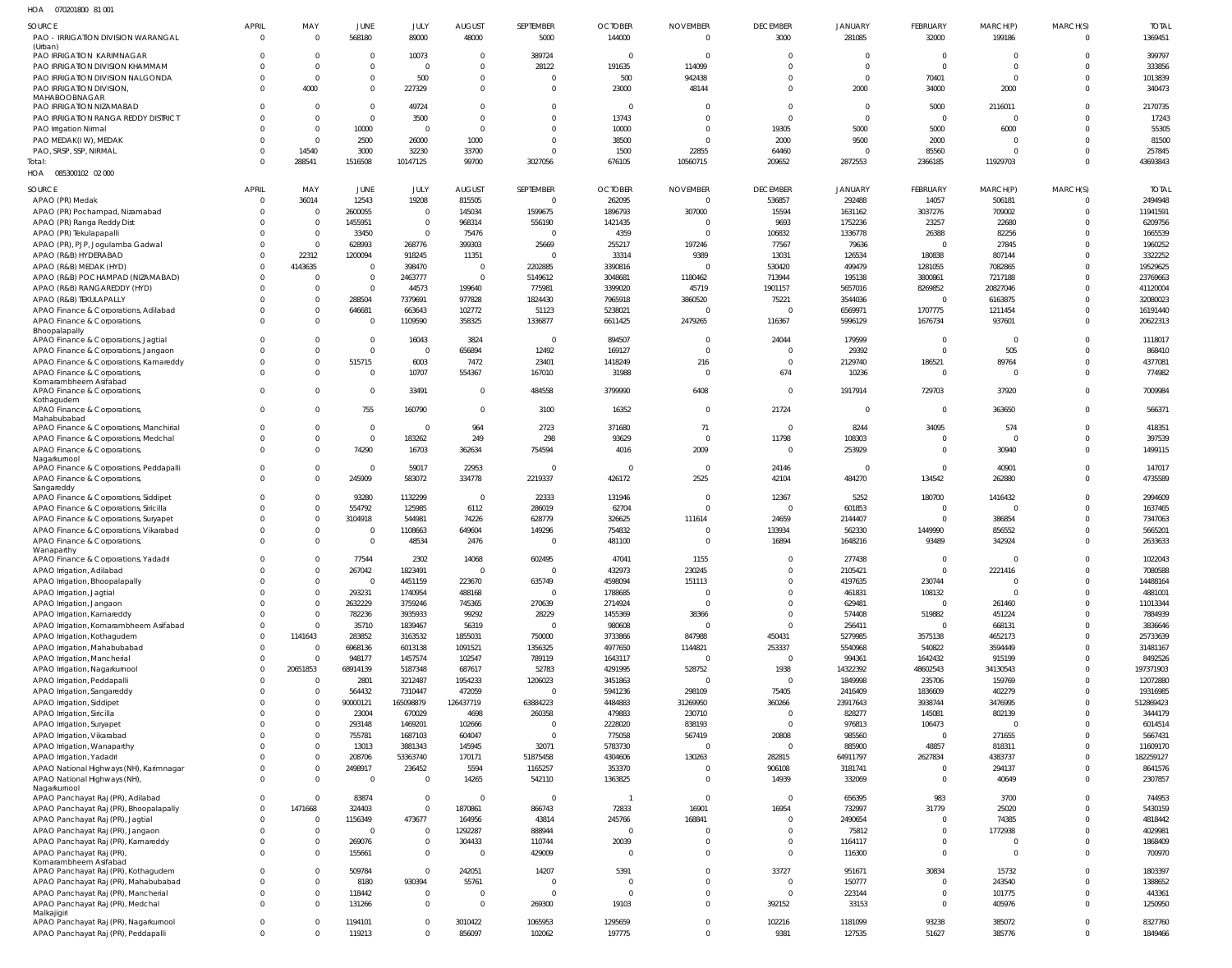HOA 085300102 02 000

| SOURCE                                                                     | APRIL    | MAY                      | JUNE                               | JULY                | <b>AUGUST</b>              | SEPTEMBER                | <b>OCTOBER</b>         | <b>NOVEMBER</b>    | <b>DECEMBER</b>          | <b>JANUARY</b>       | FEBRUARY             | MARCH(P)             | MARCH(S) | <b>TOTAL</b>           |
|----------------------------------------------------------------------------|----------|--------------------------|------------------------------------|---------------------|----------------------------|--------------------------|------------------------|--------------------|--------------------------|----------------------|----------------------|----------------------|----------|------------------------|
| APAO Panchayat Raj (PR), Sangareddy                                        | $\Omega$ | $\Omega$                 | 1225757                            | 634                 | 701421                     | 780279                   | 810791                 | $\overline{0}$     | 4864                     | 536516               | 1090300              | 1176587              |          | 6327149                |
| APAO Panchayat Raj (PR), Siddipet                                          |          | $\Omega$                 | 1254515                            | $\Omega$            | 2996913                    | 1644069                  | 679290                 | $\Omega$           | 763602                   | 1387434              | 1769                 | 637656               |          | 9365248                |
| APAO Panchayat Raj (PR), Siricilla                                         |          | 630028                   | 3529895                            | $\Omega$            | 499186                     | 1152117                  | 1585038                | C                  | 643225                   | 3955432              | $\Omega$             | 264310               |          | 12259231               |
| APAO Panchayat Raj (PR), Suryapet                                          |          | $\Omega$                 | 383045                             | 248281              | 220834                     | 640082                   | 42955                  | $\Omega$           | 199111                   | 374541               | 6581                 | 135485               |          | 2250915                |
| APAO Panchayat Raj (PR), Vikarabad                                         |          | $\Omega$                 | 125755                             | $\overline{0}$      | 442132                     | 1968173                  | 1054698                | $\Omega$           | 208980                   | 408568               | $\Omega$             | 700548               |          | 4908854                |
| APAO Panchayat Raj (PR), Wanaparthy<br>APAO Panchayat Raj (PR), Waranagal  |          | $\Omega$<br>$\Omega$     | 133565<br>$\overline{0}$           | 1996137<br>28767    | 395395<br>1529377          | 267038<br>568257         | $\mathsf{C}$<br>489087 | $\Omega$<br>514436 | $\Omega$<br>140159       | 1715707<br>1234618   | 307530<br>249605     | 4925<br>$\Omega$     |          | 4820297<br>4754306     |
| Rural                                                                      |          |                          |                                    |                     |                            |                          |                        |                    |                          |                      |                      |                      |          |                        |
| APAO Panchayat Raj (PR), Yadadri                                           | $\Omega$ | 48737                    | $\overline{\mathbf{0}}$            | $\Omega$            | 1141497                    | 1475816                  | 189005                 | C                  | $\Omega$                 | 285418               | $\Omega$             | 165648               |          | 3306121                |
| APAO Projects, Adilabad                                                    |          | $\Omega$                 | 232003                             | $\Omega$            | $\Omega$                   | $\mathsf{C}$             | $\Omega$               | 2316975            | $\Omega$                 | $\Omega$             | $\Omega$             | 2006538              |          | 4555516                |
| APAO Projects, Bhoopalapally                                               |          | $\Omega$                 | $\Omega$                           | 371786              | $\Omega$                   | C                        | $\Omega$               | $\Omega$           | $\Omega$                 | $\Omega$             | $\Omega$             | $\Omega$             |          | 371786                 |
| APAO Projects, Jagtial                                                     |          | 245901                   | 400506                             | 589131              | 179244                     | $\Omega$                 | 225689                 | 85332              | $\Omega$                 | $\Omega$             | 5396996              | 14912438             |          | 22035237               |
| APAO Projects, Jangaon                                                     |          | $\Omega$<br>$\Omega$     | 217328<br>522387                   | 1085207<br>$\Omega$ | 152404                     | $\Omega$<br>$\mathsf{C}$ | $\Omega$<br>C          | 70767<br>C         | $\Omega$<br>$\Omega$     | $\Omega$<br>$\Omega$ | 14846<br>$\Omega$    | $\Omega$<br>$\Omega$ |          | 1540552<br>522387      |
| APAO Projects, Kamareddy<br>APAO Projects, Komarambheem Asifabad           |          | $\Omega$                 | $\Omega$                           | $\Omega$            | $\Omega$                   | 147137                   | $\Omega$               | C                  | $\Omega$                 | $\Omega$             | $\Omega$             | $\Omega$             |          | 147137                 |
| APAO Projects, Mahabubabad                                                 |          | 238717                   | 11512814                           | 368372              | $\Omega$                   | 969764                   | $\Omega$               | $\Omega$           | $\Omega$                 | $\Omega$             | 28650                | $\Omega$             |          | 13118317               |
| APAO Projects, Mancherial                                                  |          | $\Omega$                 | 0                                  | $\Omega$            | $\Omega$                   | C                        | 2750                   | 5287               | $\Omega$                 | $\Omega$             | $\Omega$             | $\Omega$             |          | 8037                   |
| APAO Projects, Peddapalli                                                  |          | $\Omega$                 | 967031                             | $\Omega$            | $\Omega$                   | C                        | 365771                 | 102632             | 49644                    | 1202892              | $\Omega$             | 403439               |          | 3091409                |
| APAO Projects, Siricilla                                                   |          | $\Omega$                 | 0                                  | 21764160            | 855462                     | 14367717                 | $\Omega$               | C                  | $\Omega$                 | 27144                | $\Omega$             | 13571387             |          | 50585870               |
| APAO Public Health (PH), Sangareddy                                        |          | $\Omega$                 | $\Omega$                           | $\Omega$            | $\Omega$                   | $\Omega$                 | 21155                  | C                  | $\Omega$                 | $\Omega$             | $\Omega$             | $\Omega$             |          | 21155                  |
| APAO Roads & Buildings (R&B), Adilabad                                     |          | $\Omega$                 | 204009                             | $\Omega$            | 4214966                    | 588868                   | 137644                 | $\Omega$           | $\Omega$                 | 333312               | 2909029              | $\Omega$             |          | 8387828                |
| APAO Roads & Buildings (R&B),<br>Bhoopalapally                             |          | 921184                   | $\Omega$                           | 451324              | 82073                      | 6197811                  | 161653                 | 0                  | 533198                   | 2138790              | $\Omega$             | 7786                 |          | 10493819               |
| APAO Roads & Buildings (R&B), Jagtial                                      | $\Omega$ | <sup>0</sup>             | 775040                             | 59687               | $\Omega$                   | $\Omega$                 | 491425                 | $\Omega$           | $\Omega$                 | 8302                 | 915763               | 5024                 |          | 2255241                |
| APAO Roads & Buildings (R&B), Jangaon                                      |          | $\Omega$                 | $\Omega$                           | 1977013             | 1732228                    | $\Omega$                 | 2851675                | $\Omega$           | $\Omega$                 | 2553757              | $\Omega$             | 2196407              |          | 11311080               |
| APAO Roads & Buildings (R&B), Jogulamba                                    |          | $\Omega$                 | $\overline{0}$                     | 5823                | $\Omega$                   | $\Omega$                 | 348649                 | $\Omega$           | 48622                    | $\Omega$             | 168674               | 7468                 | $\Omega$ | 579236                 |
| Gadwal                                                                     |          | <sup>0</sup>             |                                    | 185555              |                            | 119926                   |                        | 2234021            | 459704                   | 1621939              | 1756654              | 1637624              |          | 10990513               |
| APAO Roads & Buildings (R&B), Kamareddy<br>APAO Roads & Buildings (R&B)    |          | $\Omega$                 | 1211405<br>32258                   | 369538              | 70270<br>$\Omega$          | 1343442                  | 1693415<br>81134       | $\Omega$           | 1159210                  | 102918               | $\Omega$             | 14354                | $\Omega$ | 3102854                |
| Komarambheem Asifabad                                                      |          |                          |                                    |                     |                            |                          |                        |                    |                          |                      |                      |                      |          |                        |
| APAO Roads & Buildings (R&B)                                               |          | $\Omega$                 | $\Omega$                           | 198925              | $\Omega$                   | $\Omega$                 | 3160628                | 4721358            | 2757                     | 17287                | $\Omega$             | 1964701              |          | 10065656               |
| Kothagudem<br>APAO Roads & Buildings (R&B),                                | $\Omega$ | $\Omega$                 | 374161                             | 42053               | $\Omega$                   | $\Omega$                 | 1255593                | $\Omega$           | 10347                    | 167437               | 2834195              | $\Omega$             | $\Omega$ | 4683786                |
| Mahabubabad                                                                |          |                          |                                    |                     |                            |                          |                        |                    |                          |                      |                      |                      |          |                        |
| APAO Roads & Buildings (R&B), Mancherial                                   |          | $\Omega$                 | 48545                              | 373179              | 1032869                    | $\Omega$                 | 24923                  | $\Omega$           | $\Omega$                 | $\Omega$             | 868910               | 510279               |          | 2858705                |
| APAO Roads & Buildings (R&B), Medchal                                      |          | $\Omega$                 | 311518                             | 853506              | 364223                     | $\Omega$                 | 351469                 | $\Omega$           | $\Omega$                 | 1384710              | $\Omega$             | $\Omega$             | $\Omega$ | 3265426                |
| Malkajigiri<br>APAO Roads & Buildings (R&B),                               |          | $\Omega$                 | 3362                               | 345461              | 225232                     | 1203965                  | 70038                  | $\mathbf{0}$       | 425043                   | 4589105              | 847440               | 1036116              |          | 8745762                |
| Nagarkurnool                                                               |          |                          |                                    |                     |                            |                          |                        |                    |                          |                      |                      |                      |          |                        |
| APAO Roads & Buildings (R&B), Peddapalli                                   |          | $\Omega$                 | $\overline{0}$                     | 149490              | $\Omega$                   | 1243136                  | 220685                 | $\overline{0}$     | 9253                     | 2929265              | 1102419              | 826946               |          | 6481194                |
| APAO Roads & Buildings (R&B),                                              |          | $\Omega$                 | $\overline{0}$                     | 261108              | $\overline{0}$             | $\overline{0}$           | 165075                 | $\mathbf 0$        | 254488                   | 9619                 | 656930               | 1208677              | $\Omega$ | 2555897                |
| Sangareddy<br>APAO Roads & Buildings (R&B), Siddipet                       |          | $\Omega$                 | 707878                             | 34350               | 205655                     | 3471310                  | 2261006                | 1960900            | 305030                   | 4275                 | 2494980              | 1704546              |          | 13149930               |
| APAO Roads & Buildings (R&B), Siricilla                                    |          | 117                      | 549775                             | 200727              | 83515                      | 87029                    | 12540                  | $\mathsf{C}$       | $\Omega$                 | 2738231              | $\Omega$             | 1324859              |          | 4996793                |
| APAO Roads & Buildings (R&B), Suryapet                                     |          | $\overline{0}$           | $\overline{0}$                     | 117156              | 1823                       | C                        | 3326101                | C                  | $\Omega$                 | 144692               | $\Omega$             | 297057               |          | 3886829                |
| APAO Roads & Buildings (R&B), Vikarabad                                    |          | $\Omega$                 | 8650                               | 15921               | $\Omega$                   | C                        | 1753380                | 41371              | 384418                   | 2643509              | 4151488              | 2256495              |          | 11255232               |
| APAO Roads & Buildings (R&B),                                              |          | $\Omega$                 | 23084                              | 266899              | 1850201                    | 15213                    | 1433124                | $\overline{0}$     | 2343638                  | 2469644              | 255900               | 68678                | $\Omega$ | 8726381                |
| Wanaparthy<br>APAO Roads & Buildings (R&B), Waranagal                      |          | $\Omega$                 | $\overline{0}$                     | 50878               | $\overline{0}$             | 0                        | 109923                 | $\overline{0}$     | $\Omega$                 | $\Omega$             | $\Omega$             | 1430571              |          | 1591372                |
| Rural                                                                      |          |                          |                                    |                     |                            |                          |                        |                    |                          |                      |                      |                      |          |                        |
| APAO Roads & Buildings (R&B), Yadadri                                      | $\Omega$ | 1003966                  | 7764302                            | 3483248             | 3273246                    | 2500572                  | 346030                 | 0                  | 2564180                  | 9011397              | 4374546              | 521528               |          | 34843015               |
| APAO, PJP (FINANCE), Jogulamba Gadwal                                      | $\Omega$ | $\Omega$                 | $\Omega$                           | 1281                | 1638                       | $\Omega$                 | 1914                   | $\Omega$           | $\Omega$                 | 12158                | $\Omega$             | 1205                 | $\Omega$ | 18196                  |
| APAO, SRSP (FINANCE), WARANGAL RURAL                                       |          | 0                        | $\Omega$                           | 485                 | - 0                        | $\Omega$                 | 298199                 | $\Omega$           | - 0                      | - 0                  | - 0                  | 158                  |          | 298842                 |
| APAO, SRSP SSP, KARIMNAGAR<br>APAO, SRSP, NIZAMABAD                        |          | 6573876<br>20941         | 207911<br>1262308                  | 446919<br>22        | 373655<br>$\Omega$         | 1522692<br>1332434       | 3297787<br>39737       | 37496<br>501886    | $\Omega$<br>$\Omega$     | 359719<br>$\Omega$   | 593644<br>1619651    | 509450<br>148836     |          | 13923149<br>4925815    |
| APAO, (NH) NIZAMABAD                                                       |          |                          | 661111                             | $\mathbf 0$         | 1492285                    | 1193790                  | $\overline{0}$         |                    | $\Omega$                 | 1501459              | $\Omega$             | 4800                 |          | 4853445                |
| PAO (PH) LMD (KARIMNAGAR)                                                  |          | $\Omega$                 | $\overline{0}$                     | $\mathbf 0$         | $\Omega$                   | $\overline{0}$           | 3104                   | C                  | 39874                    | 371597               | $\Omega$             | $\Omega$             |          | 414575                 |
| PAO (PR) (IW), LMD Colony, Karimnagar                                      |          | $\Omega$                 | 701506                             | $\mathbf 0$         | 747146                     | 1620590                  | 230461                 | 0                  | 3181                     | 910173               | $\Omega$             | 20910                |          | 4233967                |
| PAO (PR) KCC, Warangal (Urban)                                             |          | $\Omega$                 | 14377                              | $\overline{0}$      | 7939                       | 147454                   | 54155                  | $\mathbf 0$        | $\Omega$                 | 89481                | $\Omega$             | 198306               |          | 511712                 |
| PAO (PR) MAHABOOBNAGAR                                                     |          | $\Omega$                 | 2927117                            | 552374              | 528058                     | 6799406                  | 633417                 | $\mathbf 0$        | 765543                   | 1264037              | 27597                | 1552197              |          | 15049746               |
| PAO (PR) Nalgonda                                                          |          | $\Omega$                 | 1378666                            | $\circ$             | 140362                     | $\Omega$                 | 420552                 | $\overline{0}$     | 6561                     | 136999               | $\Omega$             | 778694               |          | 2861834                |
| PAO (PR), Nirmal                                                           |          | $\Omega$                 | 208367                             | 608229              | 102984                     | 591396                   | 920617                 | $\Omega$           | $\Omega$                 | 78                   | $\Omega$             | $\overline{0}$       |          | 2431671                |
| PAO (R&B) (NIRMAL)<br>PAO (R&B), HANUMAKONDA, Warangal                     |          | $\mathbf{0}$<br>$\Omega$ | $\overline{0}$<br>$\mathbf 0$      | 85295<br>105989     | $\Omega$<br>$\overline{0}$ | 2273980<br>1593669       | 141627<br>33160        | 63361<br>573766    | $\Omega$<br>$\Omega$     | 1026216<br>475655    | $\Omega$<br>$\Omega$ | $\circ$<br>1421842   |          | 3590479<br>4204081     |
| (Urban)                                                                    |          |                          |                                    |                     |                            |                          |                        |                    |                          |                      |                      |                      |          |                        |
| PAO (R&B) LMD                                                              |          | 4711600                  | 4718007                            | 34362               | $\Omega$                   | 797460                   | 2112850                | 45190              | $\Omega$                 | 776447               | $\Omega$             | $\overline{0}$       |          | 13195916               |
| PAO (R&B) MAHABOOBNAGAR                                                    |          | $\Omega$                 | 427788                             | 119328              | 1147506                    | 1781911                  | 2728797                | 1564718            | 182213                   | 4301327              | $\Omega$             | 2543896              |          | 14797484               |
| PAO (R&B) NALGONDA                                                         |          | $\Omega$                 | $\overline{\mathbf{0}}$            | 3177                | $\Omega$                   | 1235014                  | 622353                 | 1140993            | 2461977                  | 928892               | 600659               | 2586667              |          | 9579732                |
| PAO (W&P) NSP, TEKULAPALLY                                                 |          | $\Omega$                 | 17895                              | $\overline{0}$      | $\Omega$<br>$\Omega$       | $\overline{0}$           | 4130                   | 34075              | $\Omega$                 | $\Omega$             | $\overline{0}$       | $\overline{0}$       |          | 56100                  |
| PAO (W&P), Waranagal (Urban)<br>PAO - IRRIGATION DIVISION WARANGAL         |          | 171944<br>$\Omega$       | 45506<br>241980                    | 339102<br>7304824   | 1594255                    | 40406<br>26998           | 30080<br>3743728       | 158783<br>128479   | $\overline{0}$<br>853253 | 28320530<br>2223933  | 15171<br>710890      | 2180103<br>658183    |          | 31301625<br>17486523   |
| (Urban)                                                                    |          |                          |                                    |                     |                            |                          |                        |                    |                          |                      |                      |                      |          |                        |
| PAO A M R P (SLBC), NALGONDA                                               | $\Omega$ | $\Omega$                 | 86078121                           | 37686421            | $\overline{0}$             | 1699793                  | 31232449               | 151672             | 2209452                  | 22784570             | 1697733              | 8660618              |          | 192200829              |
| PAO IRRIGATION KARIMNAGAR                                                  |          | 1679383                  | 374314                             | 4501399             | 2168989                    | 53322                    | 2139103                | 631373             | 1226218                  | 5701517              | 1293358              | 3527508              |          | 23296484               |
| PAO IRRIGATION DIVISION HYDERABAD                                          | $\Omega$ | $\Omega$                 | $\overline{0}$                     | $\overline{0}$      | $\Omega$                   | $\overline{0}$           | 76485                  | $\mathsf{C}$       | $\Omega$                 | $\Omega$             | 112358               | $\overline{0}$       |          | 188843                 |
| PAO IRRIGATION DIVISION KHAMMAM                                            | $\Omega$ | 1467584                  | 8226                               | 7156961             | 605185                     | 959503                   | 2250238                | 10677900           | 315446                   | 1772824              | 1450960              | 1577444              |          | 28242271               |
| PAO IRRIGATION DIVISION NALGONDA<br>PAO IRRIGATION DIVISION,               |          | 41823947                 | 669504<br>57177483                 | 4529988<br>7096042  | 72841<br>137477778         | 67820<br>73523300        | 3380141<br>99421474    | 68<br>128977267    | 70016<br>44309769        | 3935812<br>113919650 | 637369<br>85807127   | 240687<br>230023501  | $\Omega$ | 13604246<br>1019557338 |
| MAHABOOBNAGAR                                                              |          |                          |                                    |                     |                            |                          |                        |                    |                          |                      |                      |                      |          |                        |
| PAO IRRIGATION NIZAMABAD                                                   |          | 2261880                  | 191093                             | 9653055             | 205507                     | 552204                   | 2739960                | 2419478            | 128808                   | 3842210              | 1954943              | 4671612              |          | 28620750               |
| PAO IRRIGATION RANGA REDDY DISTRICT                                        |          | $\Omega$                 | 1217624                            | 2793895             | 1105859                    | $\overline{0}$           | 7918407                | $\overline{0}$     | 1254289                  | 796826               | 290718               | 45530                |          | 15423148               |
| PAO Irrigation Nirmal                                                      |          |                          | 1837672                            | 2633252             | 911604                     | 210620                   | 807195                 | 288828             | 16298                    | 1690373              | 129872               | 2136349              |          | 10662063               |
| PAO MEDAK(IW), MEDAK                                                       |          | 1322001<br>$\Omega$      | 1571494<br>$\overline{\mathbf{0}}$ | 5150555             | 537710<br>$\Omega$         | 3146608<br>C             | 4995341<br>$\Omega$    | 219509<br>C        | 593766<br>$\Omega$       | 2184851<br>103929    | 875917<br>$\Omega$   | 1176909              |          | 21774661               |
| PAO National Highways (NH), Khammam<br>PAO Public Health (PH), Ranga Reddy |          | $\Omega$                 | $\overline{0}$                     | 112660<br>$\Omega$  | $\Omega$                   | C                        | C                      | C                  | 53124                    | $\Omega$             | $\Omega$             | 44616<br>$\Omega$    |          | 261205<br>53124        |
| PAO(PH), NALGONDA                                                          |          | $\Omega$                 | $\overline{0}$                     | 8181                | $\Omega$                   | 0                        | 0                      | 0                  | 2129000                  | $\Omega$             | $\Omega$             | - 0                  |          | 2137181                |
| PAO, AMRP (FINANCE) NALGONDA                                               |          | $\Omega$                 | 342415                             | 236096              | 72615                      | 559307                   | 578368                 | 1428648            | 38129                    | 724274               | 5912                 | 4503146              |          | 8488910                |
|                                                                            |          |                          |                                    |                     |                            |                          |                        |                    |                          |                      |                      |                      |          |                        |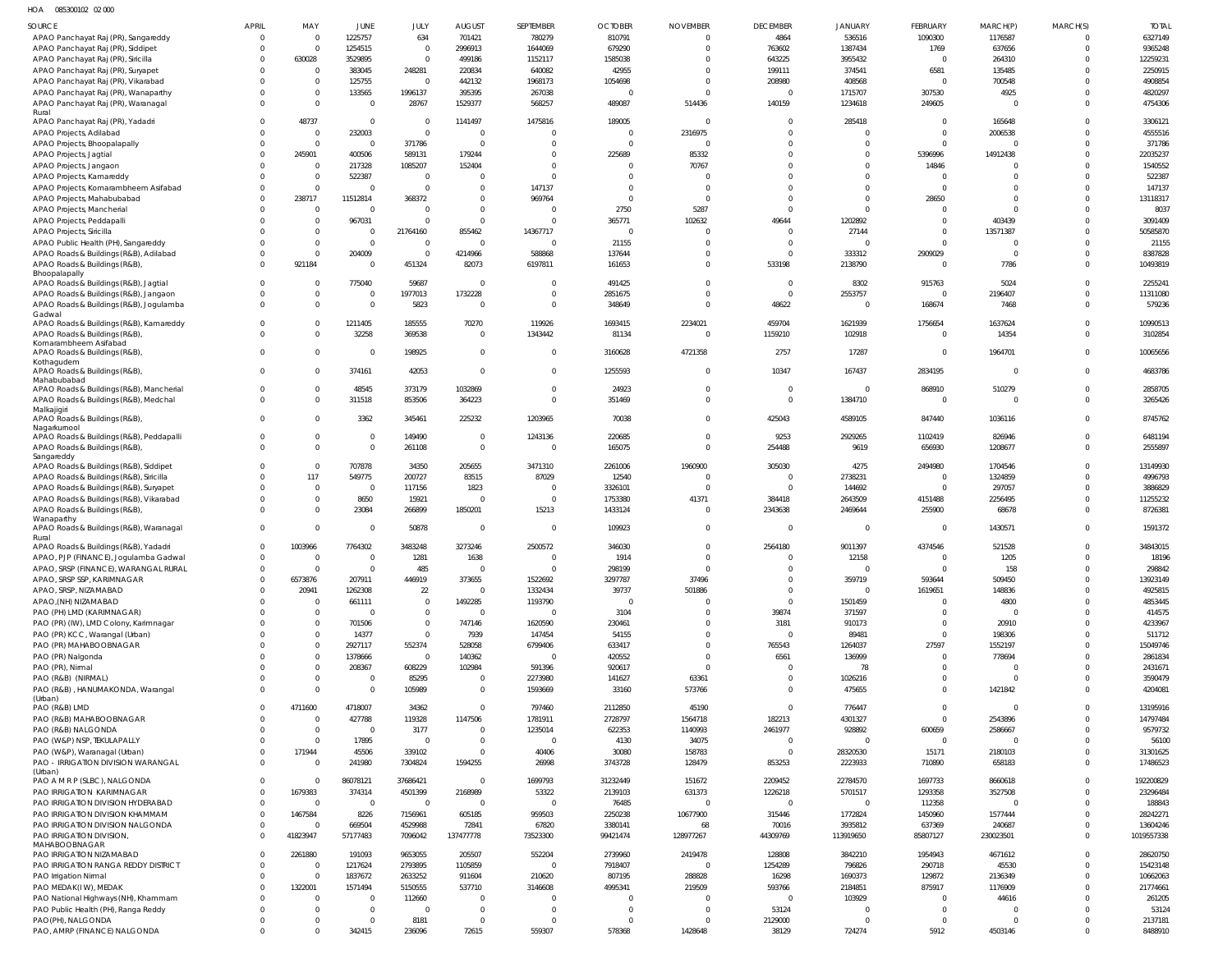| HOA | 085300102 02000 |  |
|-----|-----------------|--|

| <b>SOURCE</b>                                         | <b>APRIL</b>   | MAY            | JUNE           | JULY           | <b>AUGUST</b> | SEPTEMBER               | <b>OCTOBER</b>          | <b>NOVEMBER</b> | <b>DECEMBER</b> | <b>JANUARY</b> | <b>FEBRUARY</b> | MARCH(P)       | MARCH(S)       | <b>TOTAL</b> |
|-------------------------------------------------------|----------------|----------------|----------------|----------------|---------------|-------------------------|-------------------------|-----------------|-----------------|----------------|-----------------|----------------|----------------|--------------|
| PAO, FINANCE (W & P) DEPT, HYDERABAD                  | 0              | $\Omega$       | 112728         | 2211160        | 138034        | 139880                  | 7586275                 | 1229            | 1280            | 576071         | 284644          | 673100         |                | 11724401     |
| PAO, FINANCE (W & P) DEPT, KARIMNAGAR                 | $\Omega$       | $\Omega$       | 636228         | 623282         | 47754         | 524341                  | 538868                  | 50023           | 12053           | 2425571        | $\mathbf{0}$    | 199384         | $\Omega$       | 5057504      |
| PAO, FINANCE (W & P) DEPT, KHAMMAM                    | $\Omega$       | $\Omega$       | 10047          | 365999         | 310567        | 72049                   | 1131986                 | 80168           | 673886          | 139283         | $\Omega$        | 1229           |                | 2785214      |
| PAO, FINANCE (W & P) DEPT,                            | $\Omega$       | $\Omega$       | 29155          | 318133         | 43514         | 730362                  | 469929                  | 90255           | 652625          | 603864         | 1605462         | 202658         | $\Omega$       | 4745957      |
| MAHABOOBNAGAR                                         |                |                |                |                |               |                         |                         |                 |                 |                |                 |                |                |              |
| PAO, FINANCE (W & P) DEPT, MEDAK                      | $\Omega$       | $\Omega$       | 6162           | 784026         | 25982         | - 0                     | 727418                  | 200             | $\overline{0}$  | $^{\circ}$     | 3234619         | 37906          |                | 4816313      |
| PAO, FINANCE (W & P) DEPT, NIRMAL                     | $\Omega$       | $\Omega$       | 70376          | 276196         | 11082         | $\overline{0}$          | 245031                  | 32384           | 13093           | $\Omega$       | $\Omega$        | 12569          |                | 660731       |
|                                                       |                |                |                |                |               |                         |                         |                 |                 |                |                 |                |                |              |
| PAO, FINANCE (W & P) DEPT, NIZAMABAD                  | $\Omega$       | $\Omega$       | 346930         | 1484990        | 225880        | 615936                  | 736889                  | $\overline{0}$  | 8665            | 698330         | 323662          | 74252          |                | 4515534      |
| PAO, FINANCE (W & P) DEPT, RANGA                      | $\Omega$       | $\Omega$       | 846989         | 3533492        | 472327        | 58267                   | 4482820                 | 7652            | $\Omega$        | 1618943        | 462341          | 391265         |                | 11874096     |
| REDDY                                                 |                |                |                |                |               |                         |                         |                 |                 |                |                 |                |                |              |
| PAO, FINANCE (W & P) DEPT, WARANGAL                   | $\Omega$       | 13702          | 436707         | 506943         | 49336         | 1438                    | 658221                  | 131934          | $\Omega$        | 228821         | 329472          | 59571          |                | 2416145      |
| PAO, NH(PROJ) RANGAREDDY                              | $\Omega$       | $\Omega$       | 923697         | 1068002        | 120307        | $\Omega$                | $\overline{0}$          | $\Omega$        | $\Omega$        | 114036         | $\Omega$        | 506058         |                | 2732100      |
| PAO, PJP, Jogulamba Gadwal                            | $\Omega$       | 364581         | 3053339        | 1499278        | 368595        | 552422                  | 1283950                 | 853112          | 278528          | $\Omega$       | 501088          | $\overline{0}$ |                | 8754893      |
| PAO, SRSP, SSP, NIRMAL                                | $\Omega$       | $\overline{0}$ | 80253          | 253770         | $\Omega$      | 0                       | 1287296                 | 92284           | 640565          | 1238602        | 353             | 683028         |                | 4276151      |
| PAO, (NH) HANUMAKONDA, Warangal                       | $\Omega$       | $\Omega$       | $\Omega$       | 431976         | $\mathbf 0$   | $\overline{0}$          | 49954                   | $\Omega$        | $\overline{0}$  | 326450         | $\mathbf{0}$    | 504025         |                | 1312405      |
| (Urban)                                               |                |                |                |                |               |                         |                         |                 |                 |                |                 |                |                |              |
| Total:                                                | $\Omega$       | 90967214       | 392440182      | 429414874      | 323159424     | 290694090               | 315974179               | 207101080       | 76776589        | 432716447      | 222193316       | 433939502      | $\Omega$       | 3215376897   |
| HOA<br>105400101 81 000                               |                |                |                |                |               |                         |                         |                 |                 |                |                 |                |                |              |
|                                                       |                |                |                |                |               |                         |                         |                 |                 |                |                 |                |                |              |
| SOURCE                                                | <b>APRIL</b>   | MAY            | <b>JUNE</b>    | JULY           | <b>AUGUST</b> | SEPTEMBER               | <b>OCTOBER</b>          | <b>NOVEMBER</b> | <b>DECEMBER</b> | <b>JANUARY</b> | FEBRUARY        | MARCH(P)       | MARCH(S)       | <b>TOTAL</b> |
| APAO Finance & Corporations,                          | $\overline{0}$ | $\Omega$       | $\overline{0}$ | $\Omega$       | $\Omega$      | $\overline{0}$          | 233354                  | $\overline{0}$  | $\Omega$        | 139552         | $\mathbf 0$     | $\overline{0}$ | $\overline{0}$ | 372906       |
| Kothagudem                                            |                |                |                |                |               |                         |                         |                 |                 |                |                 |                |                |              |
| APAO Irrigation, Kothagudem                           | $\Omega$       | $\Omega$       | 1000           | 3000           | $\Omega$      | $\overline{\mathbf{0}}$ | 1000                    | $\mathbf 0$     | $\Omega$        | 1000           | 2500            | $\overline{0}$ |                | 8500         |
|                                                       |                | $\Omega$       | $\overline{0}$ | 1612209        | $\Omega$      | 60525                   | $\Omega$                | $\Omega$        | $\Omega$        | 330706         | $\Omega$        | 125254         |                | 2128694      |
| APAO National Highways (NH), Karimnagar               |                |                |                |                |               |                         |                         |                 |                 |                |                 |                |                |              |
| APAO Panchayat Raj (PR), Nagarkurnool                 | $\Omega$       | $\Omega$       | 5000           | $\Omega$       | $\Omega$      | $\Omega$                | $\Omega$                | $\Omega$        | $\Omega$        |                | $\Omega$        | $\Omega$       |                | 5000         |
| APAO Panchayat Raj (PR), Peddapalli                   |                |                | $\mathbf 0$    | $\Omega$       | 446           | 28                      | $\Omega$                | $\Omega$        | $\Omega$        | $\Omega$       | $\Omega$        | $\Omega$       |                | 474          |
| APAO Roads & Buildings (R&B), Jagtial                 | $\Omega$       | $\Omega$       | $\mathbf 0$    | $\mathbf 0$    | $\Omega$      | $\Omega$                | $\Omega$                | $\Omega$        | 13500           | $\Omega$       | $\Omega$        | $\Omega$       |                | 13500        |
| APAO Roads & Buildings (R&B),                         | $\Omega$       |                | $\Omega$       | $\Omega$       | $\Omega$      | $\overline{0}$          | 128219                  | $\Omega$        | $\Omega$        | $\Omega$       | $\Omega$        | $\Omega$       |                | 128219       |
| Kothagudem                                            |                |                |                |                |               |                         |                         |                 |                 |                |                 |                |                |              |
| APAO Roads & Buildings (R&B), Peddapalli              | $\Omega$       | $\Omega$       | $\overline{0}$ | $\mathbf 0$    | $\Omega$      | $\overline{0}$          | $\Omega$                | $\Omega$        | $\Omega$        | $\Omega$       | $\Omega$        | 57902          |                | 57902        |
| PAO (R&B) LMD                                         |                | 560            | 37840          | 27240          | 20000         | 118000                  | 10000                   | $\Omega$        | 54000           | $\Omega$       | 18656           | $\Omega$       |                | 286296       |
| PAO National Highways (NH), Khammam                   | $\Omega$       | $\Omega$       | $\mathbf 0$    | $\mathbf 0$    | $\Omega$      | $\overline{0}$          | $\Omega$                | $\Omega$        | $\Omega$        | $\Omega$       | $\Omega$        | 420733         |                | 420733       |
|                                                       |                |                |                |                |               |                         |                         |                 |                 |                |                 |                |                |              |
| PAO, FINANCE (W & P) DEPT,                            | $\Omega$       | $\Omega$       | $\mathbf 0$    | $\overline{0}$ | $\Omega$      | $\overline{0}$          | $\Omega$                | $\overline{0}$  | $\Omega$        | 45996          | $\Omega$        | $\overline{0}$ |                | 45996        |
| MAHABOOBNAGAR                                         |                |                |                |                |               |                         |                         |                 |                 |                |                 |                |                |              |
| PAO, FINANCE (W & P) DEPT, RANGA                      | $\Omega$       | $\Omega$       | $\overline{0}$ | $\mathbf 0$    | $\Omega$      | 4056                    | $\overline{0}$          | $\Omega$        | $\Omega$        | $\overline{0}$ | $\Omega$        | $\overline{0}$ |                | 4056         |
| <b>REDDY</b>                                          |                |                |                |                |               |                         |                         |                 |                 |                |                 |                |                |              |
| PAO, (NH) HANUMAKONDA, Warangal                       | $\Omega$       | $\Omega$       | $\overline{0}$ | 2030514        | $\Omega$      | $\overline{\mathbf{0}}$ | 411979                  | $\overline{0}$  | 14560           | 3069438        | $\Omega$        | 1870798        | $\Omega$       | 7397289      |
| (Urban)                                               |                |                |                |                |               |                         |                         |                 |                 |                |                 |                |                |              |
| Total:                                                | $\Omega$       | 560            | 43840          | 3672963        | 20446         | 182609                  | 784552                  | $\overline{0}$  | 82060           | 3586692        | 21156           | 2474687        | $\Omega$       | 10869565     |
| HOA 105400800 01 000                                  |                |                |                |                |               |                         |                         |                 |                 |                |                 |                |                |              |
|                                                       |                |                |                |                |               |                         |                         |                 |                 |                |                 |                |                |              |
| SOURCE                                                | <b>APRIL</b>   | MAY            | <b>JUNE</b>    | JULY           | <b>AUGUST</b> | SEPTEMBER               | <b>OCTOBER</b>          | <b>NOVEMBER</b> | <b>DECEMBER</b> | <b>JANUARY</b> | <b>FEBRUARY</b> | MARCH(P)       | MARCH(S)       | <b>TOTAL</b> |
| APAO (R&B) MEDAK (HYD)                                | 0              | $\overline{0}$ | $\overline{0}$ | $\mathbf 0$    | 3238500       | 0                       | $\overline{0}$          | $\Omega$        | $\Omega$        | $\Omega$       | $\Omega$        | 9610           | $\Omega$       | 3248110      |
| APAO (R&B) RANGAREDDY (HYD)                           | $\Omega$       | $\Omega$       | $\mathbf{0}$   | 120325         | $\Omega$      | 0                       | $\overline{0}$          | $\Omega$        | $\Omega$        | $\mathbf{0}$   | $\Omega$        | $\overline{0}$ | $\Omega$       | 120325       |
| APAO (R&B) TEKULAPALLY                                | $\Omega$       | $\Omega$       | $\mathbf{0}$   | 120036         | $\Omega$      | $\overline{0}$          | 396963                  | 306530          | $\Omega$        | 100770         | 884592          | 30000          | $\Omega$       | 1838891      |
| APAO National Highways (NH),                          | $\Omega$       | $\Omega$       | $\mathbf{0}$   | $\Omega$       | $\mathbf{0}$  | $\overline{0}$          | $\overline{\mathbf{0}}$ | $\Omega$        | $\Omega$        | $\mathbf{0}$   | $\Omega$        | 572307         | $\Omega$       | 572307       |
| Nagarkurnool                                          |                |                |                |                |               |                         |                         |                 |                 |                |                 |                |                |              |
| APAO Panchayat Raj (PR), Nagarkurnool                 | $\Omega$       | $\Omega$       | $\mathbf{0}$   | $\mathbf 0$    | $\Omega$      | $\Omega$                | $\Omega$                | $\Omega$        | $\Omega$        | 6711           | 2000            | $\Omega$       |                | 8711         |
| APAO Roads & Buildings (R&B), Adilabad                | $\Omega$       | $\Omega$       | 1800           | $\mathbf 0$    | 63900         | 291200                  | $\Omega$                | $\Omega$        | $\Omega$        | $\Omega$       | 5760            | $\Omega$       |                | 362660       |
|                                                       |                |                |                |                |               |                         |                         |                 |                 |                |                 |                |                |              |
| APAO Roads & Buildings (R&B), Jagtial                 | $\Omega$       | $\Omega$       | $\overline{0}$ | $\mathbf 0$    | $\Omega$      | 5000                    | $\Omega$                | $\Omega$        | 7500            | $\Omega$       | - 0             | $\Omega$       |                | 12500        |
| APAO Roads & Buildings (R&B), Jangaon                 |                |                | $\Omega$       | $\Omega$       | $\Omega$      | $\Omega$                | $\Omega$                | $\Omega$        | $\Omega$        | $\Omega$       | 1925            | $\Omega$       |                | 1925         |
| APAO Roads & Buildings (R&B), Kamareddy               | $\Omega$       | $\Omega$       | 30500          | $\Omega$       | $\Omega$      | $\Omega$                | $\Omega$                | $\Omega$        | $\Omega$        | $\Omega$       | $\Omega$        | $\Omega$       | $\Omega$       | 30500        |
| APAO Roads & Buildings (R&B)                          |                |                | 2280           | 5000           |               | 2280                    |                         |                 |                 |                |                 |                |                | 9560         |
| Komarambheem Asifabad                                 |                |                |                |                |               |                         |                         |                 |                 |                |                 |                |                |              |
| APAO Roads & Buildings (R&B)                          | $\mathbf 0$    | $\Omega$       | $\mathbf{0}$   | 32000          | $\Omega$      | 66236                   | 138636                  | 180677          | $\Omega$        | 144677         | $\Omega$        | 94771          | $\Omega$       | 656997       |
| Kothagudem                                            |                |                |                |                |               |                         |                         |                 |                 |                |                 |                |                |              |
| APAO Roads & Buildings (R&B)                          | $\Omega$       | $\Omega$       | $\mathbf{0}$   | $\mathbf 0$    | $\Omega$      | 59600                   | 56500                   | $\overline{0}$  | 12525           | $\mathbf{0}$   | $\Omega$        | $\overline{0}$ | $\Omega$       | 128625       |
| Mahabubabad                                           |                |                |                |                |               |                         |                         |                 |                 |                |                 |                |                |              |
| APAO Roads & Buildings (R&B), Medchal                 | $\mathbf 0$    | 222471         | $\mathbf{0}$   | $\mathbf 0$    | $\Omega$      | $\overline{0}$          | 5000                    | $\overline{0}$  | $\Omega$        | $\mathbf{0}$   | 849455          | 11446          | $\overline{0}$ | 1088372      |
| Malkajigiri                                           |                |                |                |                |               |                         |                         |                 |                 |                |                 |                |                |              |
| APAO Roads & Buildings (R&B),                         | $\overline{0}$ | $\Omega$       | $\mathbf 0$    | $\mathbf 0$    | $\Omega$      | $\overline{0}$          | $\overline{0}$          | 5000            | $\overline{0}$  | $\mathbf{0}$   | 851853          | $\overline{0}$ | $\Omega$       | 856853       |
| Nagarkurnool                                          |                |                |                |                |               |                         |                         |                 |                 |                |                 |                |                |              |
| APAO Roads & Buildings (R&B), Peddapalli              | $\mathbf 0$    | $\overline{0}$ | $\mathbf{0}$   | $\mathbf 0$    | $\Omega$      | $\overline{0}$          | $\overline{0}$          | $\overline{0}$  | 20560           | $\Omega$       | $\Omega$        | $\overline{0}$ | $\Omega$       | 20560        |
| APAO Roads & Buildings (R&B), Siddipet                | $\mathbf 0$    | $\Omega$       | $\mathbf 0$    | 10000          | $\mathbf{0}$  | 9000                    | 5000                    | 45800           | $\Omega$        | $\mathbf{0}$   | 10000           | $\mathbf 0$    | $\Omega$       | 79800        |
| APAO Roads & Buildings (R&B), Siricilla               | $\Omega$       | 10000          | $\mathbf{0}$   | $\mathbf 0$    | 5000          | $\overline{0}$          | $\overline{\mathbf{0}}$ | $\overline{0}$  | $\Omega$        | $\Omega$       | $\Omega$        | $\overline{0}$ | $\Omega$       | 15000        |
| APAO Roads & Buildings (R&B), Suryapet                | $\mathbf 0$    | $\overline{0}$ | 6000           | $\mathbf 0$    | $\mathbf{0}$  | $\overline{0}$          | 4322                    | 598170          | $\Omega$        | $\mathbf{0}$   | $\mathbf{0}$    | $\overline{0}$ | $\Omega$       | 608492       |
|                                                       |                |                |                |                |               |                         |                         |                 |                 |                |                 |                |                |              |
| APAO Roads & Buildings (R&B), Waranagal               | $\Omega$       | 2520           | $\mathbf{0}$   | $\mathbf 0$    | $\Omega$      | $\overline{0}$          | $\overline{0}$          | $\overline{0}$  | $\Omega$        | $\Omega$       | 35000           | $\overline{0}$ | $\Omega$       | 37520        |
| Rural                                                 |                |                |                |                |               |                         |                         |                 |                 |                |                 |                |                |              |
| APAO, (NH) NIZAMABAD                                  | $\mathbf 0$    | $\overline{0}$ | $\mathbf{0}$   | 15722          | $\Omega$      | $\mathbf 0$             | $\mathbf 0$             | $\mathbf 0$     | $\mathbf{0}$    | 16200          | $\overline{0}$  | 39512          | $\Omega$       | 71434        |
| PAO (R&B) (NIRMAL)                                    | $\mathbf 0$    | 84153          | $\mathbf{0}$   | $\mathbf 0$    | $\Omega$      | $\overline{0}$          | $\overline{0}$          | $\overline{0}$  | $\Omega$        | $\mathbf{0}$   | $\Omega$        | $\overline{0}$ | $\Omega$       | 84153        |
| PAO (R&B), HANUMAKONDA, Warangal                      | $\mathbf 0$    | $\Omega$       | 94980          | $\overline{0}$ | $\Omega$      | $\overline{0}$          | $\overline{0}$          | $\overline{0}$  | 68260           | 8820           | $\Omega$        | 326            | $\Omega$       | 172386       |
| (Urban)                                               |                |                |                |                |               |                         |                         |                 |                 |                |                 |                |                |              |
| PAO (R&B) MAHABOOBNAGAR                               | $\Omega$       | $\Omega$       | $\mathbf{0}$   | $\overline{0}$ | $\Omega$      | $\overline{0}$          | 500                     | $\overline{0}$  | $\Omega$        | $\mathbf{0}$   | $\Omega$        | $\overline{0}$ | $\Omega$       | 500          |
| PAO National Highways (NH), Khammam                   | $\mathbf 0$    | $\overline{0}$ | $\mathbf 0$    | 152617         | $\mathbf{0}$  | $\overline{0}$          | $\overline{\mathbf{0}}$ | $\overline{0}$  | $\mathbf{0}$    | $\mathbf{0}$   | 1828252         | $\overline{0}$ | $\Omega$       | 1980869      |
| PAO, FINANCE (W & P) DEPT,                            | $\Omega$       | $\Omega$       | $\mathbf{0}$   | $\overline{0}$ | $\Omega$      | $\overline{0}$          | $\overline{0}$          | 3000            | $\Omega$        | $\mathbf 0$    | $\Omega$        | $\overline{0}$ | $\Omega$       | 3000         |
| MAHABOOBNAGAR                                         |                |                |                |                |               |                         |                         |                 |                 |                |                 |                |                |              |
| PAO, NH(PROJ) RANGAREDDY                              | $\mathbf 0$    | $\Omega$       | $\mathbf{0}$   | $\mathbf 0$    | $\Omega$      | 569723                  | $\overline{0}$          | 10000           | 366511          | 464142         | $\overline{0}$  | 3361315        | $\Omega$       | 4771691      |
| Total:                                                | $\Omega$       | 319144         | 135560         | 455700         | 3307400       | 1003039                 | 606921                  | 1149177         | 475356          | 741320         | 4468837         | 4119287        | $\Omega$       | 16781741     |
|                                                       |                |                |                |                |               |                         |                         |                 |                 |                |                 |                |                |              |
| HOA 761000201 05 001                                  |                |                |                |                |               |                         |                         |                 |                 |                |                 |                |                |              |
| SOURCE                                                | <b>APRIL</b>   | MAY            | <b>JUNE</b>    | JULY           | <b>AUGUST</b> | SEPTEMBER               | <b>OCTOBER</b>          | <b>NOVEMBER</b> | <b>DECEMBER</b> | JANUARY        | FEBRUARY        | MARCH(P)       | MARCH(S)       | <b>TOTAL</b> |
| APAO (R&B) HYDERABAD                                  | $\overline{0}$ | 25850          | 25850          | 24600          | 52100         | 30850                   | 30850                   | 56700           | 30850           | 30850          | 30850           | 30850          | $\Omega$       | 370200       |
|                                                       |                |                |                |                |               |                         |                         |                 |                 |                |                 |                |                |              |
| APAO (R&B) RANGAREDDY (HYD)                           | $\mathbf 0$    | 4000           | 4000           | 4000           | 4000          | 4000                    | 8000                    | 4000            | 4000            | 4000           | 4000            | 4000           | $\Omega$       | 48000        |
| APAO Finance & Corporations, Adilabad                 | $\mathbf 0$    | 1302           | 2604           | 1302           | 1302          | 1302                    | 1302                    | 1302            | 1302            | $\overline{0}$ | 2604            | 2604           | $\Omega$       | 16926        |
| APAO Finance & Corporations,                          | $\Omega$       | $\Omega$       | $\overline{0}$ | 2500           | 10000         | 2500                    | 2500                    | 2500            | 2500            | 2500           | 2500            | 2500           | $\Omega$       | 30000        |
| Kothagudem                                            |                |                |                |                |               |                         |                         |                 |                 |                |                 |                |                |              |
| APAO Finance & Corporations, Medchal                  |                |                |                |                |               |                         |                         |                 |                 |                |                 |                |                |              |
|                                                       | $\mathbf 0$    | 5000           | $\overline{0}$ | 5000           | 15000         | 5000                    | 5000                    | 5000            | 5000            | 5000           | 5000            | 5000           | $\Omega$       | 60000        |
| APAO Finance & Corporations,                          | $\mathbf 0$    | $\overline{0}$ | 1920           | 1920           | 3840          | 3840                    | $\overline{0}$          | 1920            | $\mathbf{0}$    | $\overline{0}$ | $\mathbf 0$     | $\overline{0}$ | $\Omega$       | 13440        |
| Nagarkurnool<br>APAO Finance & Corporations, Siddipet | $\overline{0}$ | $\overline{0}$ | 1920           | 1920           | 5760          | 1920                    | $\overline{0}$          | $\overline{0}$  | $\mathbf 0$     | $\mathbf 0$    | $\mathbf 0$     | $\overline{0}$ | $\overline{0}$ | 11520        |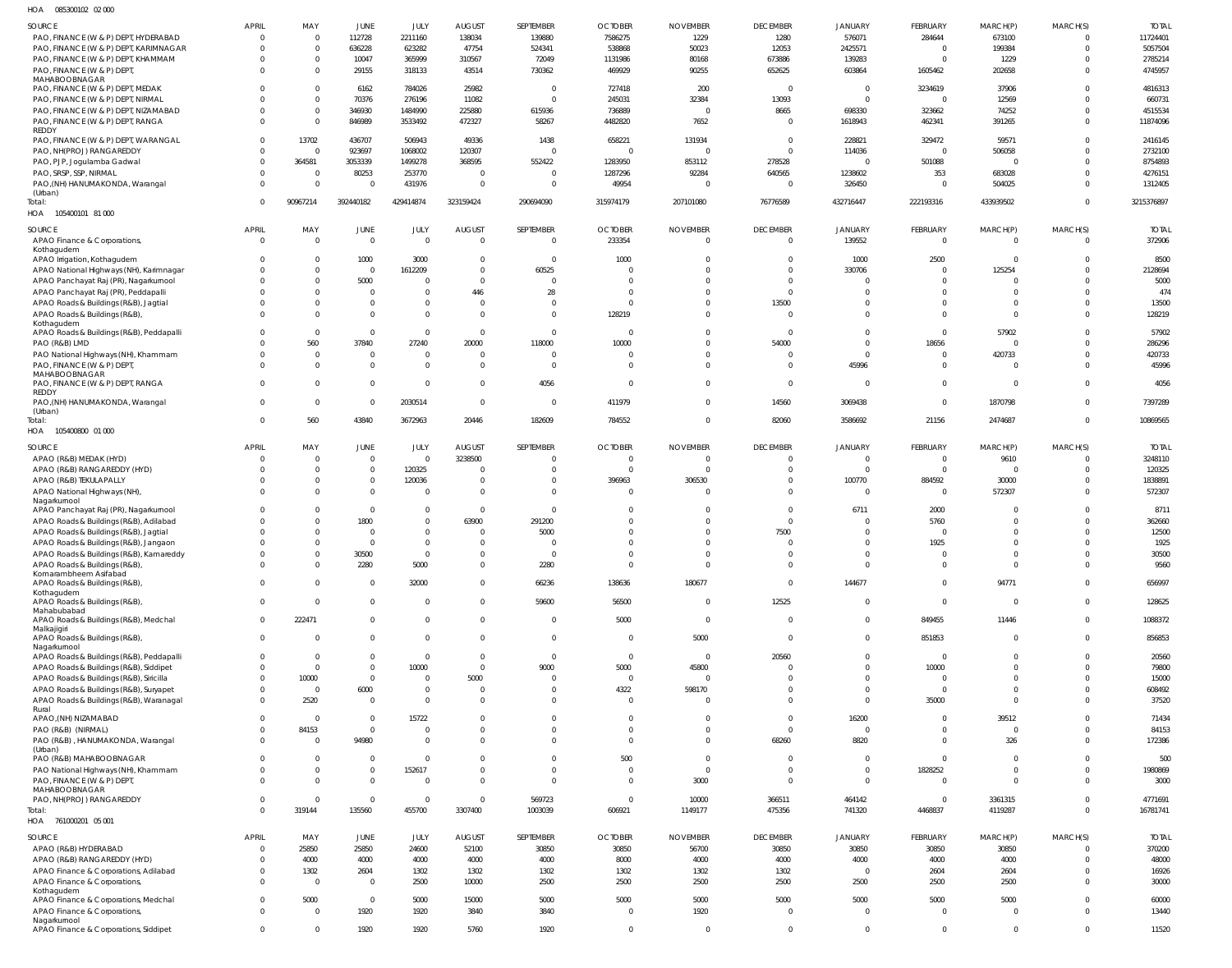761000201 05 001 HOA

| <b>SOURCE</b>                                                          | <b>APRIL</b>         | MAY                  | JUNE                             | JULY             | <b>AUGUST</b>          | SEPTEMBER              | <b>OCTOBER</b>         | <b>NOVEMBER</b>  | <b>DECEMBER</b>        | <b>JANUARY</b>           | <b>FEBRUARY</b>        | MARCH(P)         | MARCH(S)                   | <b>TOTAL</b>       |
|------------------------------------------------------------------------|----------------------|----------------------|----------------------------------|------------------|------------------------|------------------------|------------------------|------------------|------------------------|--------------------------|------------------------|------------------|----------------------------|--------------------|
| APAO Finance & Corporations, Siricilla                                 | $\Omega$             | 5000                 | $\mathbf 0$                      | 15000            | 5000                   | 5000                   | 5000                   | 5000             | 5000                   | 5000                     | 5000                   | 5000             | 0                          | 60000              |
| APAO Finance & Corporations, Suryapet                                  | $\Omega$             | 1940                 | 1940                             | 1940             | 1940                   | 1940                   | 3880                   | 1940             | $\Omega$               | $\overline{0}$           | $\Omega$               | 1940             | $\mathbf 0$                | 17460              |
| APAO Finance & Corporations, Yadadri<br>APAO Irrigation, Bhoopalapally | $\Omega$<br>$\Omega$ | $\Omega$<br>$\Omega$ | $\overline{0}$<br>$\overline{0}$ | 5498<br>14583    | 5496<br>43749          | 9071<br>6250           | 14728<br>20833         | 7264<br>31249    | 5339<br>14583          | 5657<br>6250             | 7264<br>22916          | 3573<br>14583    | $\Omega$<br>$\Omega$       | 63890<br>174996    |
| APAO Irrigation, Jagtial                                               |                      | $\Omega$             | 2580                             | 2580             | 7740                   | 2580                   | 2580                   | 2580             | 2580                   | 2580                     | 2580                   | 2580             | $\Omega$                   | 30960              |
| APAO Irrigation, Kamareddy                                             |                      | $\Omega$             | 12300                            | 12300            | 36900                  | 12300                  | 12300                  | 12300            | 12300                  | 12300                    | 12300                  | 12300            | $\Omega$                   | 147600             |
| APAO Irrigation, Mahabubabad                                           |                      | $\Omega$             | $\mathbf 0$                      | 5840             | 23360                  | 5840                   | 12756                  | 12756            | 12756                  | 12756                    | 12756                  | 12756            | $\Omega$                   | 111576             |
| APAO Irrigation, Mancherial                                            |                      | $\Omega$<br>$\Omega$ | $\mathbf 0$                      | 3200             | 3200                   | 0                      | $\overline{0}$         | $\Omega$         | $\Omega$               | $\overline{0}$           | $\Omega$               |                  | $\Omega$<br>$\Omega$       | 6400               |
| APAO Irrigation, Medchal Malkajigiri<br>APAO Irrigation, Nagarkurnool  |                      | 4848                 | $\mathbf 0$<br>4848              | 12300<br>4848    | 49200<br>4848          | 12300<br>4848          | 12300<br>4848          | 12300<br>4848    | 12300<br>4848          | 12300<br>4848            | 12300<br>9696          | 12300<br>4848    | $\Omega$                   | 147600<br>58176    |
| APAO Irrigation, Sangareddy                                            | $\Omega$             | $\Omega$             | $\overline{0}$                   | 12308            | 18462                  | 6154                   | 6154                   | 6154             | 6154                   | 6154                     | 6154                   | 6154             | $\Omega$                   | 73848              |
| APAO Irrigation, Siddipet                                              | $\Omega$             | 21000                | $\overline{0}$                   | 21000            | 36000                  | 26160                  | 68000                  | 26000            | 26000                  | 47000                    | 26000                  | - 0              | $\Omega$                   | 297160             |
| APAO Irrigation, Waranagal Rural                                       | $\Omega$             | $\Omega$             | 13330                            | 39990            | 13330                  | 13330                  | $\overline{0}$         | $\Omega$         | $\overline{0}$         | $\overline{0}$           | $\overline{0}$         | $\Omega$         | $\Omega$                   | 79980              |
| APAO Irrigation, Yadadri                                               | $\Omega$             | 3000                 | 3000                             | 12000            | 12000                  | 12000                  | 15000                  | 39000            | 12000                  | 12000                    | 12000                  | 12000            | $\Omega$                   | 144000             |
| APAO Projects, Bhoopalapally<br>APAO Projects, Jagtial                 | $\Omega$             | $\Omega$             | $\overline{0}$<br>5000           | 2850<br>5000     | 4275<br>$\Omega$       | 1425<br>$\overline{0}$ | 1425<br>$\overline{0}$ | 1425<br>$\Omega$ | 1425<br>$\Omega$       | 1425<br>$\overline{0}$   | 1425<br>$\Omega$       | 1425<br>$\Omega$ | $\Omega$<br>$\Omega$       | 17100<br>10000     |
| APAO Projects, Jangaon                                                 | $\Omega$             | $\Omega$             | $\overline{0}$                   | 2500             | 2500                   | 2500                   | 10000                  | 2500             | 2500                   | 2500                     | 2500                   | 2500             | $\mathbf 0$                | 30000              |
| APAO Projects, Mahabubabad                                             | $\Omega$             | $\Omega$             | 8200                             | 8200             | 8200                   | 24600                  | 8200                   | 8200             | 8200                   | 8200                     | 8200                   | 8200             | $\Omega$                   | 98400              |
| APAO Projects, Peddapalli                                              | $\Omega$             | 29015                | $\overline{0}$                   | 69045            | 273015                 | 23015                  | 15950                  | 15950            | 15950                  | 15950                    | 15950                  | 15950            | $\Omega$                   | 489790             |
| APAO Projects, Siddipet                                                | $\Omega$             | 2000                 | 2000                             | 2000             | 2000                   | 2000                   | 2000                   | 4000             | 2000                   | 2000                     | 2000                   | 2000             | $\Omega$                   | 24000              |
| APAO Roads & Buildings (R&B),<br>Sangareddy                            | $\Omega$             | $\Omega$             | $\overline{0}$                   | 2840             | 2840                   | 2840                   | 11360                  | 2840             | 2840                   | 2840                     | 2840                   | 2840             | $\mathbf 0$                | 34080              |
| APAO Roads & Buildings (R&B), Suryapet                                 | $\Omega$             | 5278                 | 2500                             | 10834            | 5278                   | 5278                   | 5278                   | 7778             | 5278                   | 5278                     | 5278                   | 5278             | $\Omega$                   | 63336              |
| APAO Roads & Buildings (R&B), Vikarabad                                | $\Omega$             | 13117                | 19721                            | 19721            | 32929                  | 19721                  | 19721                  | 22325            | 9208                   | 9208                     | 9208                   | 9208             | $\Omega$                   | 184087             |
| APAO, SRSP SSP, KARIMNAGAR                                             | $\Omega$<br>$\Omega$ | 37970<br>2000        | 39000<br>$\overline{0}$          | 213900           | 80200                  | 79200                  | 79200                  | 90830<br>2000    | 80465                  | 80465                    | 73400                  | 73400<br>2000    | $\Omega$<br>$\Omega$       | 928030<br>24000    |
| PAO (PR) MAHABOOBNAGAR<br>PAO (R&B) NALGONDA                           | $\Omega$             | 35778                | 33778                            | 2000<br>40194    | 6000<br>41944          | 2000<br>39278          | 2000<br>70639          | 36611            | 2000<br>41361          | 2000<br>41361            | 2000<br>41361          | 37861            | $\Omega$                   | 460166             |
| PAO (W&P), Waranagal (Urban)                                           | $\Omega$             | 6000                 | 54325                            | 48845            | 52345                  | 52345                  | 151565                 | 49845            | 52785                  | 40425                    | 42925                  | 42925            | $\Omega$                   | 594330             |
| PAO A M R P (SLBC), NALGONDA                                           | $\Omega$             | 70577                | 2500                             | 143764           | 140944                 | 75733                  | 77556                  | 78233            | 76874                  | 73649                    | 73649                  | 92149            | $\Omega$                   | 905628             |
| PAO IRRIGATION KARIMNAGAR                                              | $\Omega$             | 3000                 | 3000                             | 3000             | 3000                   | 3000                   | 3000                   | 6000             | 3000                   | 3000                     | 3000                   | 3000             | $\Omega$                   | 36000              |
| PAO IRRIGATION DIVISION HYDERABAD                                      | $\Omega$             | 118293               | 43093                            | 246824           | 141977                 | 150827                 | 142559                 | 148169           | 138169                 | 122028                   | 122028                 | 115358           | $\Omega$                   | 1489325            |
| PAO IRRIGATION DIVISION KHAMMAM<br>PAO IRRIGATION DIVISION NALGONDA    | $\Omega$<br>$\Omega$ | 3575<br>66845        | $\overline{0}$<br>10425          | 3575<br>172523   | 10725<br>75009         | 3575<br>68421          | 1250<br>63733          | 5900<br>57233    | 3575<br>50233          | 3575<br>50233            | 3575<br>47108          | 1250<br>53358    | $\Omega$<br>$\Omega$       | 40575<br>715121    |
| PAO IRRIGATION DIVISION,                                               | $\Omega$             | 8045                 | 3500                             | 10400            | 22465                  | 16520                  | 11955                  | 15455            | 11955                  | 11955                    | 11955                  | 4855             | $\mathbf 0$                | 129060             |
| MAHABOOBNAGAR                                                          |                      |                      |                                  |                  |                        |                        |                        |                  |                        |                          |                        |                  |                            |                    |
| PAO IRRIGATION RANGA REDDY DISTRICT                                    | $\Omega$<br>$\Omega$ | 54407                | 103073                           | 99073<br>33250   | 180980                 | 89398<br>15250         | 114514                 | 96473<br>10250   | 75598<br>10250         | 79598<br>6500            | 88973                  | 77323<br>10125   | $\Omega$<br>$\mathbf 0$    | 1059410<br>136500  |
| PAO Irrigation Nirmal<br>PAO, AMRP (FINANCE) NALGONDA                  | $\Omega$             | 12750<br>2564        | 2500<br>$\overline{0}$           | 7692             | 12750<br>2564          | 2564                   | 12750<br>2564          | 2564             | 2564                   | 2564                     | 10125<br>2564          | 2564             | $\Omega$                   | 30768              |
| PAO, FINANCE (W & P) DEPT, HYDERABAD                                   | $\Omega$             | 2222                 | 100000                           | 156666           | 2222                   | $\Omega$               | $\overline{0}$         | $\Omega$         | $\Omega$               | $\overline{0}$           | $\Omega$               | $\Omega$         | $\Omega$                   | 261110             |
| PAO, FINANCE (W & P) DEPT, KARIMNAGAR                                  | $\Omega$             | 5160                 | $\overline{0}$                   | 15480            | 5160                   | 5160                   | 5160                   | 5160             | 5160                   | 98040                    | 5160                   | 2580             | $\Omega$                   | 152220             |
| PAO, FINANCE (W & P) DEPT, NIZAMABAD                                   | $\Omega$             |                      | $\mathbf 0$                      | 6250             | 18750                  | 6250                   | 12500                  | 6250             | 6250                   | 6250                     | 6250                   | 6250             | $\mathbf 0$                | 75000              |
| PAO, FINANCE (W & P) DEPT, RANGA<br><b>REDDY</b>                       | $\Omega$             | $\overline{0}$       | 13802                            | 37500            | 59400                  | 12500                  | 12500                  | 12500            | 12500                  | 12500                    | 12500                  | 12500            | $\mathbf 0$                | 198202             |
| PAO, FINANCE (W & P) DEPT, WARANGAL                                    | $\Omega$             | $\Omega$             | 3906                             | 3906             | 3906                   | 0                      | 7812                   |                  | $\overline{0}$         | $\overline{\phantom{0}}$ | $\overline{0}$         |                  | $\mathbf 0$                | 19530              |
| PAO, PJP, Jogulamba Gadwal                                             | $\Omega$             | 3500                 | 64265                            | 95015            | 247045                 | 73265                  | 70765                  | 77305            | 77305                  | 77305                    | 83930                  | 79030            | $\Omega$                   | 948730             |
| PAO, S R S P, R R DISTRICT                                             | $\Omega$             | $\Omega$             | 1040                             | 1040             | 3120                   | 1040                   | 1040                   | 1040             | 1040                   | 1040                     | 1040                   | 1040             | $\Omega$                   | 12480              |
| PAO,NSP(W&P), HYDERABAD<br>Total:                                      | $\Omega$<br>$\Omega$ | 36529<br>590565      | 7935<br>597855                   | 84344<br>1752860 | 31738<br>1826508       | 36109<br>980999        | 24533<br>1167560       | 43193<br>1042842 | 35688<br>891685        | 34238<br>963322          | 34238<br>887102        | 34238<br>832195  | $\Omega$<br>$\Omega$       | 402783<br>11533493 |
| HOA 761000202 04 001                                                   |                      |                      |                                  |                  |                        |                        |                        |                  |                        |                          |                        |                  |                            |                    |
| SOURCE                                                                 | <b>APRIL</b>         | MAY                  | <b>JUNE</b>                      | <b>JULY</b>      | <b>AUGUST</b>          | SEPTEMBER              | <b>OCTOBER</b>         | <b>NOVEMBER</b>  | <b>DECEMBER</b>        | <b>JANUARY</b>           | <b>FEBRUARY</b>        | MARCH(P)         | MARCH(S)                   | <b>TOTAL</b>       |
| APAO Irrigation, Sangareddy                                            | $\Omega$             |                      | $\mathbf 0$                      | 15000            | 22500                  | 7500                   | 7500                   | 7500             | 7500                   | 7500                     | 7500                   | 7500             | $\Omega$                   | 90000              |
| APAO, SRSP SSP, KARIMNAGAR                                             | $\Omega$             |                      | 8330                             | 24990            | 8330                   | 8330                   | 8330                   | 8330             | 8330                   | 8330                     | 11830                  | 11830            | $\mathbf 0$                | 106960             |
| PAO (PH) KHAMMAM                                                       |                      |                      | $\overline{0}$                   | $\overline{0}$   | $\Omega$               | $\overline{0}$         | $\overline{0}$         |                  | $\overline{0}$         | $\overline{0}$           | $\Omega$               | 20000            | $\Omega$                   | 20000              |
| PAO (W&P), Waranagal (Urban)                                           | $\Omega$             |                      | 15000                            | 23000            | 23000                  | 23000                  | 77000                  | 20000            | 26000                  | 23000                    | 23000                  | 23000            | $\Omega$                   | 276000             |
| PAO A M R P (SLBC), NALGONDA<br>PAO IRRIGATION DIVISION HYDERABAD      | $\Omega$<br>$\Omega$ | 37647<br>26500       | $\mathbf 0$<br>$\mathbf 0$       | 112941<br>79500  | 37647<br>26500         | 37647<br>26500         | 37647<br>26500         | 37647<br>26500   | 37647<br>26500         | 37647<br>26500           | 37647<br>26500         | 49647<br>33167   | $\Omega$<br>$\Omega$       | 463764<br>324667   |
| PAO IRRIGATION DIVISION KHAMMAM                                        | $\Omega$             | 6000                 | $\mathbf 0$                      | 6000             | 18000                  | 6000                   | $\overline{0}$         | 12000            | 6000                   | 6000                     | 6000                   |                  | $\Omega$                   | 66000              |
| PAO IRRIGATION DIVISION NALGONDA                                       |                      | 6250                 | $\mathbf 0$                      | 18750            | 6250                   | 6250                   | 6250                   | 6250             | 6250                   | 6250                     | 6250                   | 6250             | $\Omega$                   | 75000              |
| PAO IRRIGATION RANGA REDDY DISTRICT                                    | $\Omega$             |                      | 17720                            | 17720            | 36000                  | 23440                  | 17720                  | 23440            | 17720                  | 17720                    | 12000                  | 11440            | $\Omega$                   | 194920             |
| PAO MEDAK(IW), MEDAK                                                   |                      |                      | 3330                             | 3330             | 9990                   | 3330                   | 3330                   | 3330             | 3330                   | 3330                     | 3330                   | 3330             | $\Omega$                   | 39960              |
| PAO, FINANCE (W & P) DEPT, HYDERABAD<br>PAO, NSP(W&P), HYDERABAD       | $\Omega$             | 5700<br>2222         | $\mathbf 0$<br>$\mathbf{0}$      | 17100<br>6666    | 5700<br>2222           | 5700<br>2222           | 5700<br>2222           | 5700<br>2222     | 5700<br>2222           | 5700<br>2222             | 5700<br>2222           | 5700<br>2222     | $\Omega$<br>$\mathbf 0$    | 68400<br>26664     |
| Total:                                                                 | $\Omega$             | 84319                | 44380                            | 324997           | 196139                 | 149919                 | 192199                 | 152919           | 147199                 | 144199                   | 141979                 | 174086           | $\Omega$                   | 1752335            |
| HOA 761000202 05 001                                                   |                      |                      |                                  |                  |                        |                        |                        |                  |                        |                          |                        |                  |                            |                    |
| SOURCE                                                                 | <b>APRIL</b>         | MAY                  | JUNE                             | JULY             | <b>AUGUST</b>          | SEPTEMBER              | <b>OCTOBER</b>         | <b>NOVEMBER</b>  | <b>DECEMBER</b>        | JANUARY                  | FEBRUARY               | MARCH(P)         | MARCH(S)                   | <b>TOTAL</b>       |
| APAO Irrigation, Jagtial                                               | - 0                  | $\Omega$             | 1000                             | $\overline{0}$   | 4000                   | 1000                   | 1000                   | 1000             | 1000                   | 1000                     | 1000                   | 1000             | 0                          | 12000              |
| APAO Irrigation, Kothagudem                                            | -0                   | 700                  | 700                              | 1700             | 3700                   | 1700                   | 1700                   | 1000             | 1700                   | 1400                     | 1700                   | 2700             | $\mathbf 0$                | 18700              |
| APAO Irrigation, Medchal Malkajigiri                                   |                      | 1000                 | 1000                             | 2000             | 5000                   | 2000                   | 3000                   | 2000             | 2000                   | 2000                     | 2000                   | 2000             | $\mathbf 0$                | 24000              |
| APAO Irrigation, Sangareddy                                            |                      | $\Omega$<br>$\Omega$ | $\overline{0}$<br>1000           | 470<br>1000      | $\overline{0}$<br>1000 | $\overline{0}$<br>1000 | $\overline{0}$<br>3000 | $\Omega$<br>1000 | $\overline{0}$<br>1000 | $\overline{0}$<br>1000   | $\overline{0}$<br>1000 | $\Omega$<br>1000 | $\mathbf 0$<br>$\mathbf 0$ | 470<br>12000       |
| APAO Irrigation, Siddipet<br>APAO Irrigation, Vikarabad                |                      |                      | 750                              | 750              | 2250                   | 750                    | 750                    | 750              | 750                    | 750                      | 750                    | $\Omega$         | $\mathbf 0$                | 8250               |
| APAO Irrigation, Yadadri                                               |                      |                      | $\overline{0}$                   | $\overline{0}$   | $\Omega$               | 2000                   | 1000                   | 1000             | 1000                   | 1000                     | 1000                   | 1000             | $\mathbf 0$                | 8000               |
| APAO Projects, Jagtial                                                 | $\Omega$             | $\Omega$             | 1000                             | 1000             | 3000                   | 1000                   | 1000                   | 1000             | 1000                   | 1000                     | 1000                   | 1000             | $\mathbf 0$                | 12000              |
| APAO Projects, Jangaon                                                 | $\Omega$             | $\Omega$             | $\overline{0}$                   | 1000             | 1000                   | 1000                   | 5000                   | 1000             | 1000                   | 1000                     | 1000                   | 1000             | $\mathbf 0$                | 13000              |
| APAO, SRSP SSP, KARIMNAGAR                                             | $\Omega$             | 1583                 | 4583                             | 10583            | 4583                   | 7583                   | 4166                   | 5583             | 4583                   | 4583                     | 4583                   | 2583             | $\mathbf 0$                | 54996              |
| PAO (W&P) NSP, TEKULAPALLY<br>PAO (W&P), Waranagal (Urban)             | $\Omega$<br>$\Omega$ | 1000<br>1000         | $\overline{0}$<br>3500           | 3000<br>2750     | 1000<br>2750           | 1000<br>2750           | 1000<br>6250           | 1000<br>3750     | 1000<br>2750           | 1000<br>2750             | 1000<br>2750           | 1000<br>2750     | $\mathbf 0$<br>$\mathbf 0$ | 12000<br>33750     |
| PAO A M R P (SLBC), NALGONDA                                           | $\Omega$             | 4530                 | 750                              | 6107             | 10930                  | 3530                   | 3530                   | 2950             | 3700                   | 2950                     | 2950                   | 2950             | $\mathbf 0$                | 44877              |
| PAO IRRIGATION KARIMNAGAR                                              | $\Omega$             | 750                  | $\overline{0}$                   | 2250             | 750                    | 750                    | 750                    | 750              | 750                    | 750                      | 750                    | 750              | $\Omega$                   | 9000               |
| PAO IRRIGATION DIVISION HYDERABAD                                      | $\Omega$             | 9000                 | 1000                             | 24250            | 8250                   | 9250                   | 8250                   | 8250             | 8250                   | 8250                     | 8250                   | 10250            | $\mathbf 0$                | 103250             |
| PAO IRRIGATION DIVISION NALGONDA                                       | $\overline{0}$       | 3080                 | $\overline{0}$                   | 9240             | 3080                   | 3080                   | 1950                   | 1750             | 1750                   | 1000                     | 1000                   | 1000             | $\mathbf 0$                | 26930              |
| PAO IRRIGATION NIZAMABAD                                               | $\Omega$             |                      | 2000                             | 2000             | 6000                   | 2000                   | 2000                   | 2000             | 2000                   | 2000                     | 2000                   | $\overline{0}$   | $\mathbf 0$                | 22000              |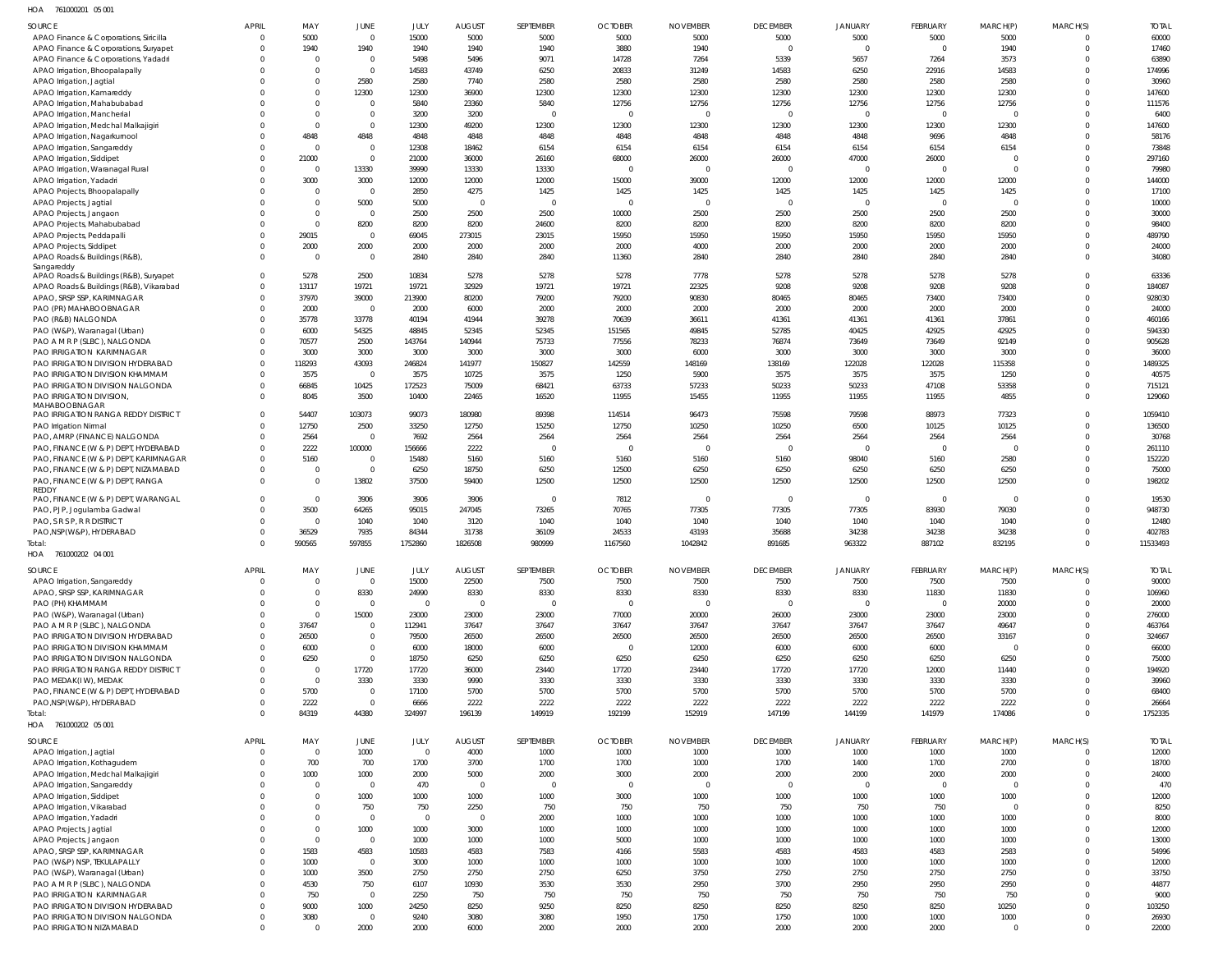| Н∩∆ | 761000202 05.001 |  |
|-----|------------------|--|

| HOA<br>761000202 05 001                                                  |                |                  |                         |                        |                        |                        |                         |                                  |                 |                |                |                |                               |                |
|--------------------------------------------------------------------------|----------------|------------------|-------------------------|------------------------|------------------------|------------------------|-------------------------|----------------------------------|-----------------|----------------|----------------|----------------|-------------------------------|----------------|
| <b>SOURCE</b>                                                            | <b>APRIL</b>   | MAY              | <b>JUNE</b>             | JULY                   | <b>AUGUST</b>          | SEPTEMBER              | <b>OCTOBER</b>          | <b>NOVEMBER</b>                  | <b>DECEMBER</b> | <b>JANUARY</b> | FEBRUARY       | MARCH(P)       | MARCH(S)                      | <b>TOTAL</b>   |
| PAO IRRIGATION RANGA REDDY DISTRICT                                      |                | 4413             | 16708                   | 22028                  | 40003                  | 10486                  | 17200                   | 11953                            | 9033            | 9033           | 9033           | 11033          | $\Omega$                      | 160923         |
| PAO, FINANCE (W & P) DEPT, HYDERABAD                                     |                | 4000             | $\overline{0}$          | 12000                  | 4000                   | 4000                   | 4000                    | 4000                             | 4000            | 4000           | 4000           | 4000           | $\overline{0}$                | 48000          |
| PAO, PJP, Jogulamba Gadwal                                               |                | $\Omega$         | $\overline{0}$          | 1000                   | 1000                   | $\overline{0}$         | 3000                    | $\overline{0}$                   | 0               | 5000           | 1000           | 1000           | $^{\circ}$                    | 12000          |
| PAO, S R S P, R R DISTRICT                                               |                | 583              | 1166                    | 583                    | $\overline{0}$         | 1166                   | 583                     | 583                              | 583             | 583            | 583            | 583            | $\Omega$                      | 6996           |
| PAO, NSP (W&P), HYDERABAD                                                |                | 4325             | 667                     | 11641                  | 4325                   | 4325                   | 4992                    | 4325                             | 3575            | 3575           | 3575           | 3575           | $\mathbf 0$                   | 48900          |
| Total:                                                                   |                | 35964            | 35824                   | 115352                 | 106621                 | 60370                  | 74121                   | 55644                            | 51424           | 54624          | 50924          | 51174          | $\Omega$                      | 692042         |
| HOA 761000204 12 001                                                     |                |                  |                         |                        |                        |                        |                         |                                  |                 |                |                |                |                               |                |
| SOURCE                                                                   | APRIL          | MAY              | <b>JUNE</b>             | JULY                   | <b>AUGUST</b>          | SEPTEMBER              | <b>OCTOBER</b>          | <b>NOVEMBER</b>                  | <b>DECEMBER</b> | <b>JANUARY</b> | FEBRUARY       | MARCH(P)       | MARCH(S)                      | <b>TOTAL</b>   |
| PAO (W&P), Waranagal (Urban)                                             | $\Omega$       | $\overline{0}$   | $\overline{0}$          | 1000                   | 1000                   | $\overline{0}$         | 3000                    | $\overline{0}$                   | $\mathbf 0$     | $\mathbf 0$    | $\mathbf 0$    | $\overline{0}$ | $\mathbf 0$                   | 5000           |
| PAO A M R P (SLBC), NALGONDA                                             |                | 1370             | $\mathbf 0$             | 3370                   | 2110                   | 1370                   | 1370                    | 1370                             | 1370            | 1370           | 1370           | 1370           | -0                            | 16440          |
| PAO IRRIGATION DIVISION HYDERABAD                                        |                | 4000             | $\mathbf 0$             | 15000                  | 4000                   | 5000                   | 2000                    | 2000                             | 2000            | 2000           | 2000           | 2000           | -0                            | 40000          |
| PAO IRRIGATION DIVISION KHAMMAM                                          |                | 1000             | $\mathbf 0$             | 1000                   | 3000                   | 1000                   | $\overline{\mathbf{0}}$ | 1000                             | $\overline{0}$  | $\mathbf 0$    | $\mathbf{0}$   | $\Omega$       | $\Omega$                      | 7000           |
| PAO, NSP (W&P), HYDERABAD                                                |                | 2778             | $\mathbf 0$             | 6945                   | 1389                   | 1389                   | 1389                    | 2778                             | 2778            | 2778           | 2778           | 2778           | -0                            | 27780          |
| Total:                                                                   |                | 9148             | $\mathbf 0$             | 27315                  | 11499                  | 8759                   | 7759                    | 7148                             | 6148            | 6148           | 6148           | 6148           | $\Omega$                      | 96220          |
| HOA<br>761000800 04 001                                                  |                |                  |                         |                        |                        |                        |                         |                                  |                 |                |                |                |                               |                |
|                                                                          |                |                  |                         |                        |                        |                        |                         |                                  |                 |                |                |                |                               |                |
| SOURCE                                                                   | APRIL          | MAY              | <b>JUNE</b>             | JULY                   | <b>AUGUST</b>          | SEPTEMBER              | <b>OCTOBER</b>          | <b>NOVEMBER</b>                  | <b>DECEMBER</b> | <b>JANUARY</b> | FEBRUARY       | MARCH(P)       | MARCH(S)                      | <b>TOTAL</b>   |
| APAO (PR) Pochampad, Nizamabad                                           | $\Omega$       | $\Omega$         | 750                     | 750                    | 750                    | 750                    | 750                     | $\Omega$                         | $\Omega$        | $\mathbf 0$    | $\overline{0}$ | $\Omega$       | $\Omega$                      | 3750           |
| APAO (R&B) HYDERABAD                                                     |                | 1500             | 4000                    | 4500                   | 4000                   | 750                    | 1250                    | 4750                             | 2000            | 2000           | 2000           | 1500           | $\mathbf 0$                   | 28250          |
| APAO (R&B) MEDAK (HYD)                                                   |                | 1000             | 1000                    | 1000                   | 1000                   | $\mathbf{C}$           | $\circ$                 | $\Omega$                         | $\Omega$        | $\mathbf 0$    | $\overline{0}$ |                | $\Omega$                      | 4000           |
| APAO (R&B) POCHAMPAD (NIZAMABAD)                                         |                | 8000             | 7500                    | 7500                   | 6000                   | 6000                   | $\overline{0}$          | 0                                | 7750            | 7750           | 7750           | 8750           | $^{\circ}$                    | 67000          |
| APAO (R&B) RANGAREDDY (HYD)                                              |                | $\Omega$         | 750                     | $\circ$                | 750                    | C                      | $\overline{0}$          | $\Omega$                         | $\Omega$        | $\mathbf 0$    | $\mathbf 0$    |                | $\Omega$                      | 1500           |
| APAO (R&B) TEKULAPALLY                                                   | $\Omega$       | 12000            | 12000                   | 17250                  | 32500                  | 16750                  | 9000                    | 9000                             | 21500           | 13750          | 14250          | 13250          | $\mathbf 0$                   | 171250         |
| APAO Finance & Corporations, Adilabad                                    | $\Omega$       | 1500             | 3000                    | 1500                   | 1500                   | $\overline{0}$         | $\overline{0}$          | $\overline{0}$                   | 0               | $\mathbf 0$    | $\mathbf 0$    |                | $^{\circ}$                    | 7500           |
| APAO Finance & Corporations,                                             | $\Omega$       | $\Omega$         | $\overline{0}$          | 1500                   | 2250                   | 750                    | 750                     | 750                              | 750             | $\mathbf 0$    | $\mathbf 0$    | $\Omega$       | $\Omega$                      | 6750           |
| Bhoopalapally<br>APAO Finance & Corporations, Jagtial                    | $\Omega$       | $\Omega$         | $\overline{0}$          | 750                    | 750                    | 750                    | 3000                    | $\overline{0}$                   | $\mathbf 0$     | $\mathbf 0$    | $\overline{0}$ | $\Omega$       | $\mathbf 0$                   | 5250           |
| APAO Finance & Corporations, Jangaon                                     |                | $\mathbf 0$      | $\mathbf 0$             | 1500                   | 1500                   | 1500                   | 1500                    | $\overline{0}$                   | $\mathbf 0$     | $\mathbf{0}$   | 1500           | 1500           | $\mathbf 0$                   | 9000           |
| APAO Finance & Corporations,                                             | $\Omega$       | $\Omega$         | $\mathbf 0$             | $\overline{0}$         | $\overline{0}$         | 500                    | 1000                    | 500                              | 500             | 500            | 500            | 500            | $\mathbf 0$                   | 4000           |
| Mahabubabad                                                              |                |                  |                         |                        |                        |                        |                         |                                  |                 |                |                |                |                               |                |
| APAO Finance & Corporations, Medchal                                     |                | $\Omega$         | $\overline{0}$          | $\overline{0}$         | $\overline{0}$         | $\overline{0}$         | $\overline{0}$          | $\mathbf 0$                      | $\mathbf 0$     | $\overline{0}$ | 750            | 750            | $\mathbf 0$                   | 1500           |
| APAO Finance & Corporations, Peddapalli                                  | $\Omega$       | 3000             | 6000                    | 3000                   | 3000                   | 3000                   | $\overline{0}$          | $\overline{0}$                   | $\Omega$        | $\mathbf 0$    | $\overline{0}$ |                | $\mathbf 0$                   | 18000          |
| APAO Finance & Corporations,                                             | $\Omega$       | $\Omega$         | $\overline{\mathbf{0}}$ | 750                    | 750                    | 2250                   | 750                     | 750                              | 750             | $\mathbf 0$    | $\overline{0}$ | $\Omega$       | $\mathbf 0$                   | 6000           |
| Sangareddy                                                               | $\Omega$       |                  |                         |                        |                        | $\overline{0}$         | $\overline{\mathbf{0}}$ | $\overline{0}$                   |                 |                |                |                | $\mathbf 0$                   |                |
| APAO Finance & Corporations, Siricilla                                   |                | 1250<br>5000     | 1000<br>500             | 2750<br>5000           | 500<br>2000            | 2000                   | 4000                    | 3500                             | 1250<br>3000    | 1250<br>1500   | 1250<br>1500   | 1250<br>1500   | $\mathbf 0$                   | 10500<br>29500 |
| APAO Finance & Corporations, Suryapet<br>APAO Finance & Corporations,    |                | 500              | 500                     | 500                    | 500                    | 500                    | $\overline{0}$          | $\overline{0}$                   | 0               | 2000           |                | 2000           | $\mathbf 0$                   | 8500           |
| Wanaparthy                                                               |                |                  |                         |                        |                        |                        |                         |                                  |                 |                | 2000           |                |                               |                |
| APAO Finance & Corporations, Yadadri                                     |                | 500              | 500                     | 1250                   | 1250                   | 750                    | 2250                    | 750                              | $\mathbf 0$     | 750            | 1500           | 750            | $\mathbf 0$                   | 10250          |
| APAO Irrigation, Adilabad                                                |                | 15500            | 7500                    | 13750                  | 20750                  | 12000                  | 8250                    | 2000                             | 15500           | 15500          | 15500          | 15500          | $\mathbf 0$                   | 141750         |
| APAO Irrigation, Bhoopalapally                                           |                | 6500             | 5500                    | 12750                  | 20250                  | 2250                   | 5750                    | 2250                             | 2750            | 8500           | 8500           | 8500           | $\mathbf 0$                   | 83500          |
| APAO Irrigation, Jagtial                                                 |                | $\Omega$         | 11000                   | $\circ$                | 12000                  | 12000                  | 11250                   | 12750                            | 11250           | 12750          | 13500          | 12000          | $\Omega$                      | 108500         |
| APAO Irrigation, Jangaon                                                 |                | 2000             | 2000                    | 2750                   | 2750                   | 2750                   | 5000                    | 2750                             | 2000            | 2000           | 4750           | 4750           | $\mathbf 0$                   | 33500          |
| APAO Irrigation, Kamareddy                                               |                | 4500             | 9750                    | 5500                   | 15250                  | 5250                   | 4750                    | 5000                             | 6500            | 7750           | 8500           | 8500           | $\Omega$                      | 81250          |
| APAO Irrigation, Komarambheem Asifabad                                   |                | 3000             | 3000                    | 7250                   | 20500                  | 10250                  | $\overline{0}$          | 9000                             | 5500            | 5500           | 5500           | 5500           | $\mathbf 0$                   | 75000          |
| APAO Irrigation, Kothagudem                                              |                | 12500            | 43500                   | 38500                  | 59750                  | 39500                  | 29750                   | 38500                            | 32250           | 34000          | 32500          | 40500          | $\Omega$                      | 401250         |
| APAO Irrigation, Mahabubabad                                             |                | 4500             | 7250                    | 9750                   | 22000                  | 9250                   | 3000                    | 4750                             | 8000            | 8000           | 9000           | 10500          | $\Omega$                      | 96000          |
| APAO Irrigation, Mancherial                                              |                | 4500             | 4500                    | 14000                  | 11500                  | 8500                   | 31500                   | 9000                             | 12500           | 5500           | 4750           | 4750           | $\Omega$                      | 111000         |
| APAO Irrigation, Nagarkurnool                                            | $\Omega$       | 4000             | 15500                   | 10000                  | 23000                  | 8750                   | 3250                    | 2750                             | 13750           | 19250          | 22000          | 21000          | $\Omega$                      | 143250         |
| APAO Irrigation, Peddapalli                                              | $\Omega$       | 1750             | 6250                    | 12250                  | 4750                   | 7500                   | 5000                    | 2000                             | 6750            | 6000           | 6000           | 9000           | $\mathbf 0$                   | 67250          |
| APAO Irrigation, Sangareddy                                              | $\Omega$       | 4000             | 4000                    | 15250                  | 17500                  | 3000                   | 5250                    | 2250                             | 9500            | 9500           | 9250           | 7000           | $\mathbf 0$                   | 86500          |
| APAO Irrigation, Siddipet                                                | $\Omega$       | 2000             | 7750                    | 6000                   | 25250                  | 3000                   | 6500                    | 8000                             | 6750            | 7750           | 8750           | 8000           | $\mathbf 0$                   | 89750          |
| APAO Irrigation, Siricilla                                               | $\Omega$       | 9000             | 6000                    | 9000                   | 24500                  | $\overline{0}$         | $\overline{0}$          | $\overline{0}$                   | 7000            | 7000           | 7000           | 7000           | $\mathbf 0$                   | 76500          |
| APAO Irrigation, Suryapet                                                | $\Omega$       | 13250            | 9500                    | 22000                  | 13750                  | 14250                  | 9250                    | 2250                             | 6750            | 7500           | 8250           | 8250           | $\mathbf 0$                   | 115000         |
| APAO Irrigation, Vikarabad                                               | $\Omega$       | 1000             | 1750                    | 1250                   | 2750                   | 1750                   | 2750                    | 1000                             | 1500            | 1500           | 1500           | 1500           | $\mathbf 0$                   | 18250          |
| APAO Irrigation, Wanaparthy                                              | $\Omega$       | 500              | 500                     | 1000                   | 1000                   | $\overline{0}$         | $\overline{0}$          | $\overline{0}$                   | $\overline{0}$  | 3000           | 4500           | 3500           | $\mathbf 0$                   | 14000          |
| APAO Irrigation, Yadadri                                                 | $\Omega$       | 3500             | 3000                    | 10250                  | 26250                  | 17250                  | 5250                    | 4250                             | 10000           | 10250          | 9500           | 9500           | $\mathbf 0$                   | 109000         |
| APAO Projects, Adilabad                                                  | $\Omega$       | 14000            | 7250                    | 27500                  | 16250                  | 17000                  | 9500                    | 9250                             | 14750           | 12750          | 13250          | 13250          | $\mathbf 0$                   | 154750         |
| APAO Projects, Bhoopalapally                                             | $\Omega$       | $\Omega$         | $\overline{0}$          | 1500                   | 750                    | 3750                   | 3000                    | 2250                             | 6500            | 6500           | 6500           | 6500           | $\mathbf 0$                   | 37250          |
| APAO Projects, Jagtial                                                   |                | 4000             | 15250                   | 14500                  | 16500                  | 3000                   | $\overline{0}$          | $\overline{0}$                   | 2250            | 2250           | 1500           | 6250           | $\mathbf 0$                   | 65500          |
| APAO Projects, Jangaon                                                   |                | 2000             | 1500                    | 6000                   | 7500                   | 3500                   | 16000                   | 500                              | 1500            | 1500           | 10500          | 4500           | $\mathbf 0$                   | 55000          |
| APAO Projects, Mahabubabad                                               |                | 500              | 10250                   | 28500                  | 9250                   | 14750                  | 500                     | $\overline{0}$                   | $\mathbf 0$     | 7750           | 7750           | 7750           | $\overline{0}$                | 87000          |
| APAO Projects, Mancherial                                                | $\Omega$       | 4500             | 9750                    | 19000                  | 21250                  | 11250                  | 32500                   | 23250                            | 13500           | 12750          | 7000           | 7000           | $\mathbf 0$                   | 161750         |
| APAO Projects, Peddapalli                                                | $\Omega$       | 24000            | 6000                    | 47500                  | 38250                  | 23250                  | 6500                    | 4750                             | 14250           | 21000          | 20250          | 20250          | $\mathbf 0$                   | 226000         |
| APAO Projects, Siddipet                                                  | $\Omega$       | 1500             | 3000                    | 3000                   | 3000                   | 3000                   | $\overline{0}$          | $\overline{0}$                   | 3000            | 3000           | 3000           | 3000           | $\mathbf 0$                   | 25500          |
| APAO Projects, Siricilla                                                 | $\Omega$       | 4750             | 2000                    | 11500                  | 5500                   | 4750                   | $\overline{0}$          | $\overline{0}$<br>$\overline{0}$ | $\mathbf 0$     | 1750           | 1750           | 1750           | $\mathbf 0$                   | 33750          |
| APAO Roads & Buildings (R&B), Adilabad                                   | $\Omega$       | 3000<br>$\Omega$ | 3000<br>$\overline{0}$  | 3000<br>$\overline{0}$ | 3000<br>$\overline{0}$ | 3000<br>$\overline{0}$ | 500<br>$\overline{0}$   | $\overline{0}$                   | 2500<br>4250    | 2000<br>4750   | 2000<br>4750   | 2000<br>4750   | $\overline{0}$<br>$\mathbf 0$ | 24000<br>18500 |
| APAO Roads & Buildings (R&B), Kamareddy<br>APAO Roads & Buildings (R&B), | $\Omega$       | 2500             | 2500                    | 2500                   | 2500                   | 2500                   | $\overline{0}$          | 2500                             | 2500            | 2500           | 2500           | 2500           | $\overline{0}$                | 25000          |
| Komarambheem Asifabad                                                    |                |                  |                         |                        |                        |                        |                         |                                  |                 |                |                |                |                               |                |
| APAO Roads & Buildings (R&B), Mancherial                                 | $\Omega$       | 3500             | 3500                    | 3500                   | 3500                   | 3500                   | $\overline{0}$          | $\overline{0}$                   | 4000            | 4000           | 4000           | 4000           | $\mathbf 0$                   | 33500          |
| APAO Roads & Buildings (R&B), Medchal                                    | $\Omega$       | 500              | 500                     | 500                    | 500                    | $\overline{0}$         | $\overline{0}$          | $\overline{0}$                   | $\overline{0}$  | $\mathbf 0$    | $\mathbf 0$    | $\overline{0}$ | $\mathbf 0$                   | 2000           |
| Malkajigiri                                                              |                |                  |                         |                        |                        |                        |                         |                                  |                 |                |                |                |                               |                |
| APAO Roads & Buildings (R&B),                                            | $\overline{0}$ | $\Omega$         | $\overline{0}$          | $\mathbf 0$            | $\overline{0}$         | $\overline{0}$         | $\overline{0}$          | $\overline{0}$                   | 8250            | 8250           | 7750           | $\overline{0}$ | $\mathbf 0$                   | 24250          |
| Nagarkurnool<br>APAO Roads & Buildings (R&B),                            | $\Omega$       | 1500             | 1500                    | 2750                   | 2000                   | 1500                   | 3250                    | 3500                             | $\overline{0}$  | $\mathbf 0$    | $\overline{0}$ | $\overline{0}$ | $\mathbf 0$                   | 16000          |
| Sangareddy                                                               |                |                  |                         |                        |                        |                        |                         |                                  |                 |                |                |                |                               |                |
| APAO Roads & Buildings (R&B), Suryapet                                   | $\Omega$       | 5000             | 3000                    | 8000                   | 5000                   | 5500                   | 5000                    | 8500                             | 1750            | $\mathbf 0$    | $\mathbf{0}$   | $\mathbf 0$    | $\mathbf 0$                   | 41750          |
| APAO Roads & Buildings (R&B), Vikarabad                                  |                | 8000             | 10750                   | 10250                  | 14750                  | 10500                  | 8250                    | 750                              | 12000           | 12000          | 13500          | 12500          | $\mathbf 0$                   | 113250         |
| APAO Roads & Buildings (R&B),                                            | $\Omega$       | 1000             | 1000                    | 1000                   | 1000                   | 1000                   | $\overline{0}$          | $\overline{0}$                   | 2000            | 1500           | 2500           | 2000           | $\mathbf 0$                   | 13000          |
| Wanaparthy                                                               |                |                  |                         |                        |                        |                        |                         |                                  |                 |                |                |                |                               |                |
| APAO Roads & Buildings (R&B), Waranagal<br>Rural                         | $\Omega$       | $\Omega$         | $\overline{0}$          | 750                    | 750                    | 750                    | 750                     | 750                              | 750             | 750            | 750            | 750            | $\mathbf 0$                   | 6750           |
| APAO Roads & Buildings (R&B), Yadadri                                    | $\Omega$       | 5000             | 5500                    | 10000                  | 7000                   | 11000                  | 9000                    | 12500                            | 500             | $\mathbf 0$    | $\overline{0}$ | $\overline{0}$ | $\mathbf 0$                   | 60500          |
| APAO, SRSP (FINANCE), WARANGAL RURAL                                     | $\Omega$       | $\Omega$         | 2250                    | 6750                   | 750                    | $\mathbf 0$            | $\overline{0}$          | $\overline{0}$                   | 3000            | 1500           | 1500           | 1500           | $\mathbf 0$                   | 17250          |
|                                                                          |                |                  |                         |                        |                        |                        |                         |                                  |                 |                |                |                |                               |                |